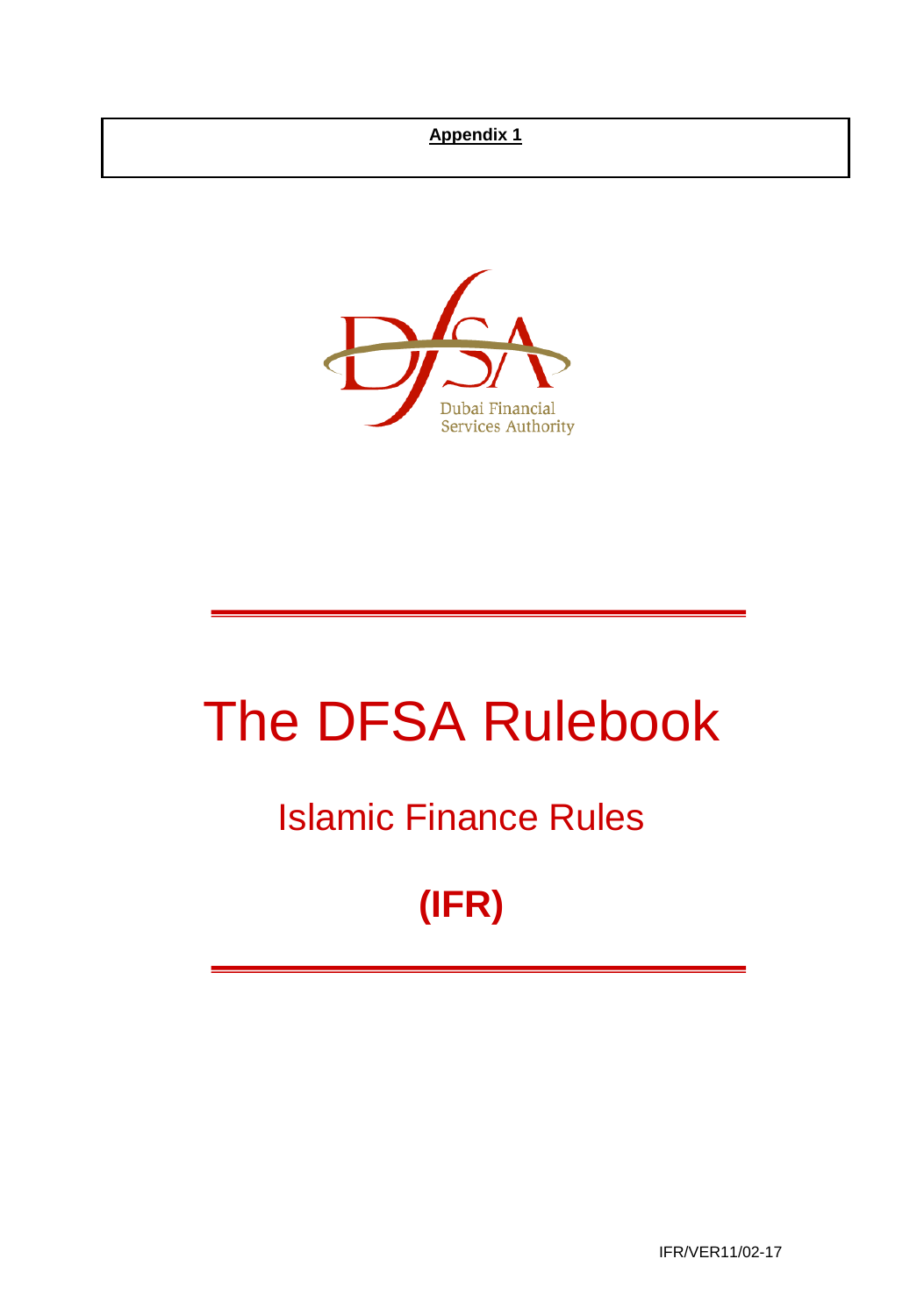

## **Contents**

The contents of this module are divided into the following chapters, sections and<br>appendices:

| $\mathbf{1}$ .                                              |                                                       |  |
|-------------------------------------------------------------|-------------------------------------------------------|--|
| 1.1<br>1.2                                                  |                                                       |  |
| $\overline{2}$                                              |                                                       |  |
| 2.1<br>2.2<br>2.3<br>2.4                                    |                                                       |  |
| 3                                                           |                                                       |  |
| 3.1<br>3.2<br>3.3<br>3.4<br>3.5<br>3.6<br>3.7<br>3.8<br>3.9 |                                                       |  |
| 4                                                           |                                                       |  |
|                                                             |                                                       |  |
| 4.1<br>4.2                                                  |                                                       |  |
| 5                                                           | <b>MANAGING PROFIT SHARING INVESTMENT ACCOUNTS 14</b> |  |
| 5.1<br>5.2<br>5.3<br>5.4                                    |                                                       |  |
| 6                                                           |                                                       |  |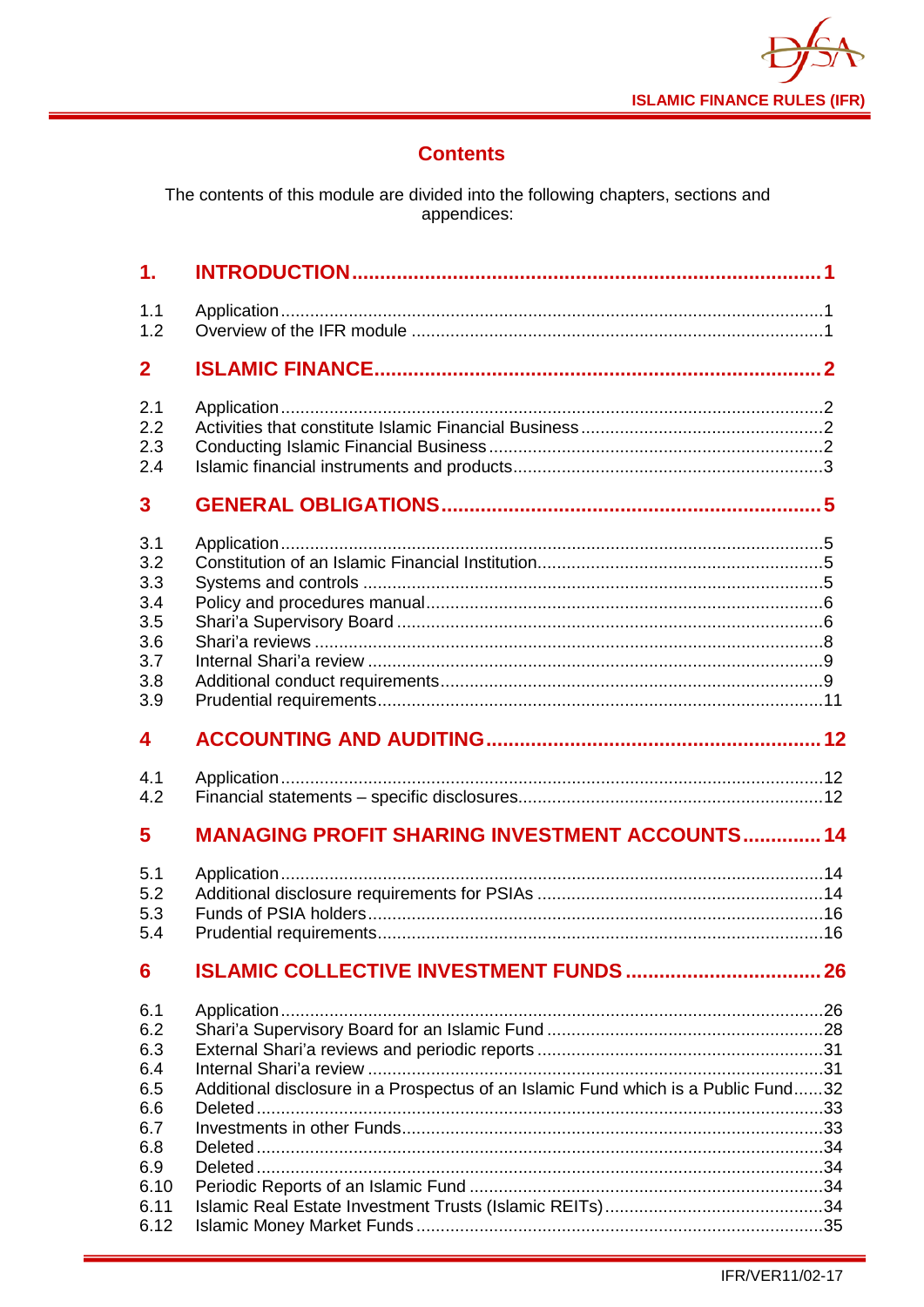

**ISLAMIC FINANCE RULES (IFR)**

| 7.                       |                                                                                                                                                                           |  |
|--------------------------|---------------------------------------------------------------------------------------------------------------------------------------------------------------------------|--|
| 7.1<br>7.2<br>7.3        |                                                                                                                                                                           |  |
| 8.                       |                                                                                                                                                                           |  |
| 8.1<br>8.2               |                                                                                                                                                                           |  |
| APP 1                    | <b>PROSPECTUS DISCLOSURES FOR ISLAMIC FUNDS  40</b>                                                                                                                       |  |
| A <sub>1.1</sub><br>A1.2 | Shari'a approval process statement for offers of Domestic Funds from the DIFC 40<br>Shari'a approval process statement for offers of Foreign Funds in or from the DIFC 40 |  |
|                          |                                                                                                                                                                           |  |
| A2.1<br>A2.2             |                                                                                                                                                                           |  |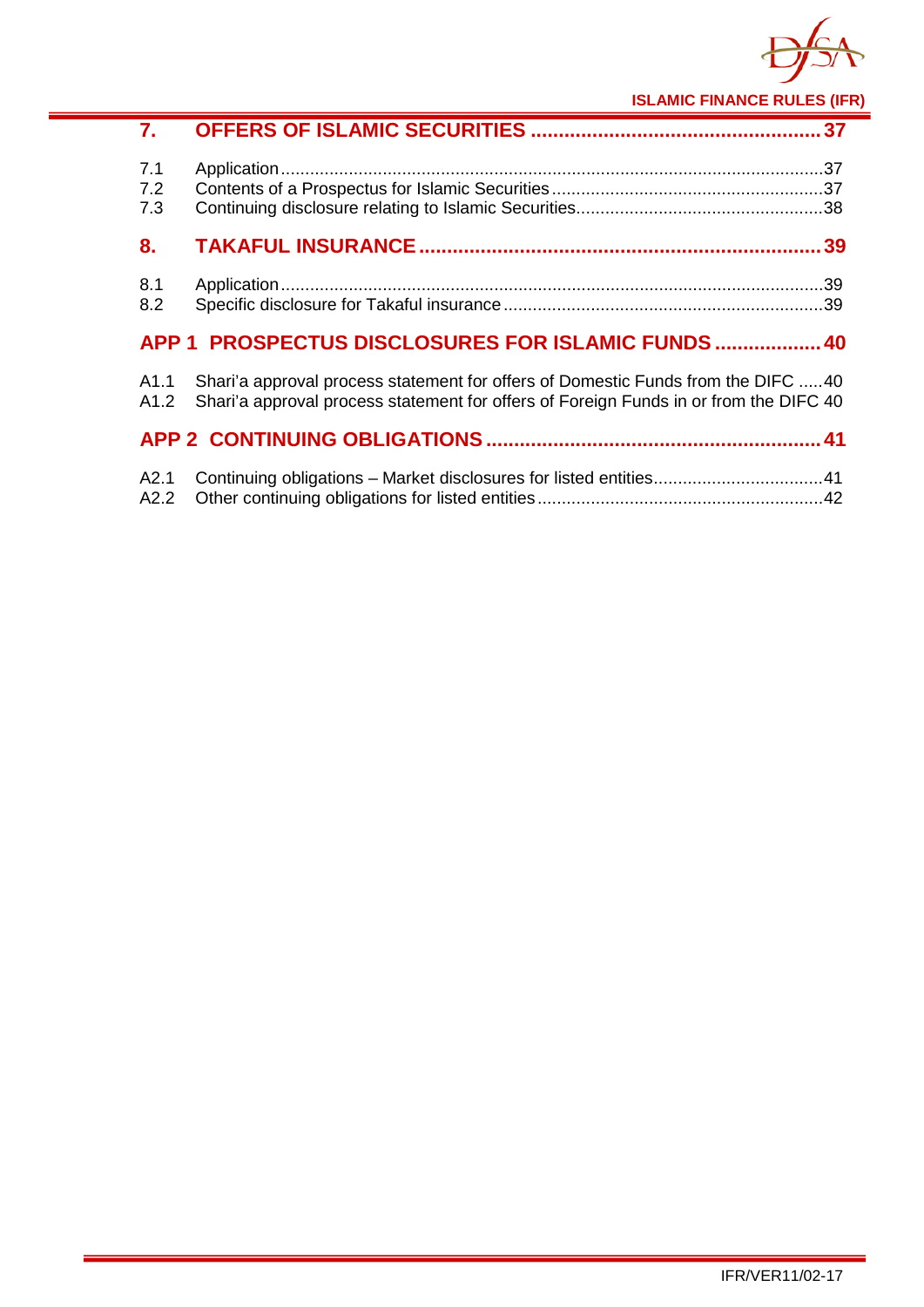

## <span id="page-3-0"></span>**1. INTRODUCTION**

## <span id="page-3-1"></span>**1.1 Application**

- **1.1.1** This module (IFR) applies to:
	- (a) every Person who carries on, or holds itself out as carrying on, a Financial Service in or from the DIFC as in accordance with Shari'a;
	- (b) a Domestic Fund which is operated or held out as being operated as an Islamic Fund; and
	- (c) a Person making an Offer in or from the DIFC relating to an Investment which is held out as Islamic or Shari'a compliant.

#### **Guidance**

- 1. Most of the requirements that apply to Persons conducting Financial Services or distributing Securities as Islamic or Shari'a compliant are included in this module. There are other more generic requirements relating to such Financial Services or activities that are included in other modules of the DFSA Rulebook.
- 2. To enable Persons carrying on or proposing to carry on Islamic finance activities to easily access the Islamic finance related requirements applicable to their activities, the DFSA has created a web-based Islamic Finance Handbook. This handbook allows electronic navigation to reach the relevant provisions in the IFR and other DFSA Rulebook modules where Islamic finance related requirements applicable to specific Islamic finance activities are located. The handbook is accessible from the DFSA web-site.

## <span id="page-3-2"></span>**1.2 Overview of the IFR module**

#### **Guidance**

- 1. Rules in this module are made under or for the purposes of a number of laws, including the Regulatory Law 2004, the Law Regulating Islamic Financial Business 2004 and the Collective Investment Law 2010. Guidance may indicate the relevant legislation.
- 2. Chapters 2 and 3 contain the general requirements and obligations that apply to an Authorised Person who carries on any Financial Service as Islamic Financial Business. Chapter 4 contains the accounting and audit requirements that apply to such Persons.
- 3. Chapter 5 contains additional requirements that apply to an Authorised Firm that carries on the Financial Service of Managing Profit Sharing Accounts.
- 4. Chapter 6 contains the additional requirements that apply to a Fund Manager of an Islamic Fund.
- 5. Chapter 7 contains specific requirements that apply to Reporting Entities which Offer Securities as Shari'a compliant. However, the general requirements that apply to such Offers with which the Reporting Entities must comply continue to be in the Markets Rules (MKT module).
- 6. Chapter 8 contains the additional requirements applying to Persons who carry on Insurance Business or Insurance Intermediation as Takaful Insurance.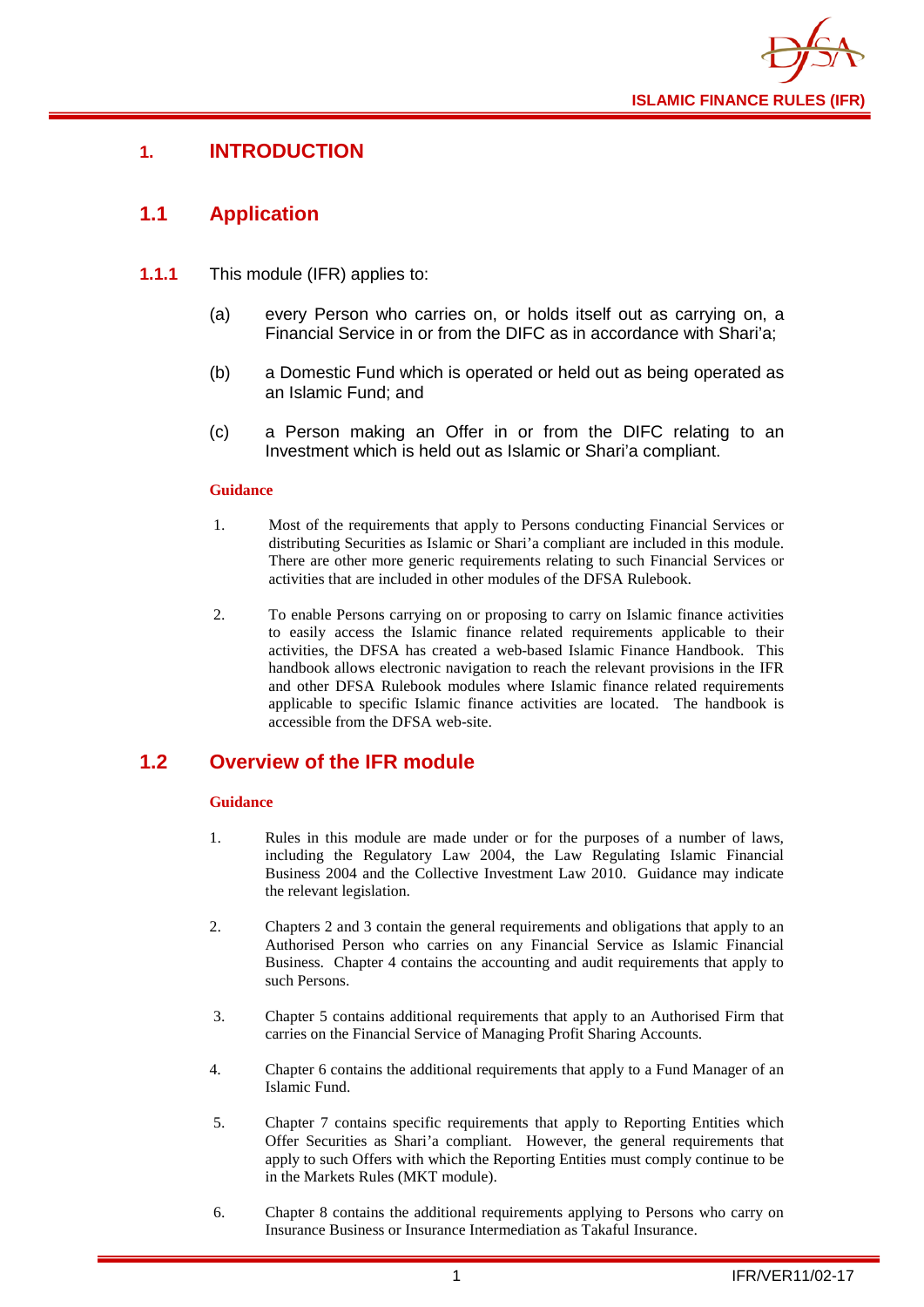

## <span id="page-4-0"></span>**2 ISLAMIC FINANCE**

## <span id="page-4-1"></span>**2.1 Application**

**2.1.1** This chapter applies to every Person to whom this module applies in accordance with Section 1.1.

## <span id="page-4-2"></span>**2.2 Activities that constitute Islamic Financial Business**

#### **Guidance**

- 1. Article 10 of the Law Regulating Islamic Financial Business 2004 prescribes what constitutes Islamic Financial Business. In essence, where a Person engages in any activity that constitutes a Financial Service and carries on or holds out the activity as being conducted in accordance with Shari'a, that activity constitutes Islamic Financial Business.
- 2. GEN section 2.2 sets out the activities that constitute a Financial Service.

## <span id="page-4-3"></span>**2.3 Conducting Islamic Financial Business**

#### **Guidance**

- 1. Article 9 of the Law Regulating Islamic Financial Business 2004 provides that in order to conduct Islamic Financial Business, the Authorised Person must have an endorsed Licence authorising it to conduct such business:
	- a. as an Islamic Financial Institution; or
	- b. by operating an Islamic Window.
- 2. Article 11 of the Law Regulating Islamic Financial Business 2004 governs the making of an application for an endorsement to conduct Islamic Financial Business.
- 3. Article 11(5) of the Law Regulating Islamic Financial Business 2004 governs the grant of an endorsement to conduct Islamic Financial Business as either an Islamic Financial Institution or by operating an Islamic Window. A Person must obtain the relevant endorsement before carrying on Islamic Finance Business as an Islamic Financial Institution or through an Islamic Window.
- 4. An Authorised Person with an endorsement to operate an Islamic Window may conduct some of its activities as a conventional Financial Service while conducting its Islamic Financial Business through the Islamic Window.
- 5. If Islamic Financial Business (whether through an Islamic Financial Institution or Islamic Window) is provided to Retail Clients, the Authorised Person must also have a Retail Endorsement on its Licence.
- 6. A Person may, subject to any restrictions in the DFSA Rules, carry on more than one Financial Service, provided that Person has the relevant authorisations or endorsements on its Licence as are applicable.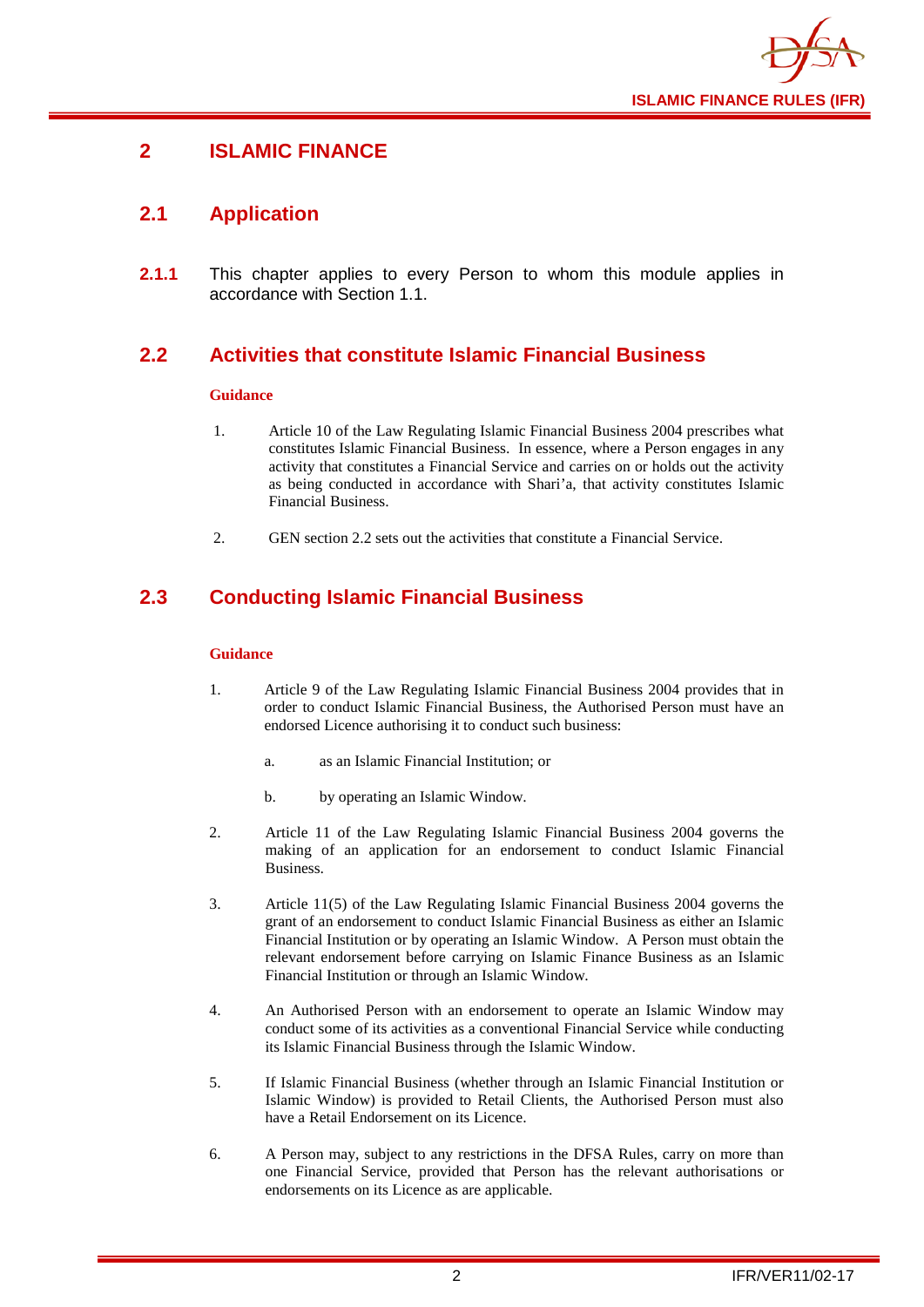

## <span id="page-5-0"></span>**2.4 Islamic financial instruments and products**

#### **Guidance**

- 1. The DFSA regulatory regime applies to a Person carrying on any Islamic financial activities in or from the DIFC if the activity:
	- a. relates to a financial instrument or product of the kind described in Guidance Notes 3 (Profit Sharing Investment Accounts), 5 (Investments), and 7 (Takaful insurance) below; and
	- b. is conducted by way of business and not expressly excluded from regulation as a Financial Service. Note there are a number of such exclusions in GEN chapter 2.
- 2. The DFSA will, when considering the treatment of Islamic Financial Business arrangements, take a "substance over form" approach.
- 3. The issue of financial products which are Securities such as Shares, Debentures or Units as defined in GEN A2.1.2 (which are a subset of the definition of Investments – see Guidance Note 5), attracts product specific disclosure requirements such as Prospectus or Exempt Disclosure Statements. Where such products are included on an Official List of Securities or made available to the public in the DIFC, there are initial and ongoing disclosure and other obligations that apply to the Reporting Entity (generally the issuer) under the MKT module. These MKT obligations are quite distinct from the obligations that apply to Persons carrying on Financial Services in respect of such financial products.

#### **Profit Sharing Investment Accounts (PSIAs)**

- 4. PSIAs do not fall within the GEN definitions of Investments. They are contractual arrangements under which Authorised Firms invest clients' funds, often (though not always) on a pooled basis, and are generally treated by the firm as off balance sheet. They are sometimes structured under Mudaraba, so that the investor in principle bears the full investment risk. Although PSIAs have the characteristics of a Collective Investment Fund, under an express exclusion provided under CIR Rule 2.1.13, they are not treated as such. Instead, Managing a PSIA is a distinct Financial Service as defined in GEN Rules 2.2.2(r) and 2.21.
- 5. As Managing a PSIA is a Financial Service, the DFSA regulatory regime that applies to Persons carrying on Financial Services in or from the DIFC applies to Authorised Firms that manage PSIAs. As PSIAs are not Investments, the offer of PSIAs does not attract prospectus like disclosure. Instead, it attracts a tailored regulatory regime that applies to the entity, i.e. an Authorised Firm that manages the PSIAs (see IFR chapter 5 for these Rules). The Financial Service of Advising on Financial Products will apply to a Person giving advice on the merits of investing in a PSIA (as a PSIA is defined as a 'financial product' for the purposes of that activity). However, other activities such as dealing and arranging and COB requirements relating to those activities do not apply to a PSIA (as it is not an Investment as defined in GEN).

#### **Investments**

6. Investments comprise two types of products: Securities and Derivatives. These products are defined in GEN App2. Most of the conventional Investments defined in GEN App2 can be offered as Islamic financial products, provided the relevant requirements including Shari'a principles are adhered to and in accordance with any Shari'a Supervisory Board rulings as applicable. While not an exhaustive list, conventional Investments that are commonly used as Islamic financial products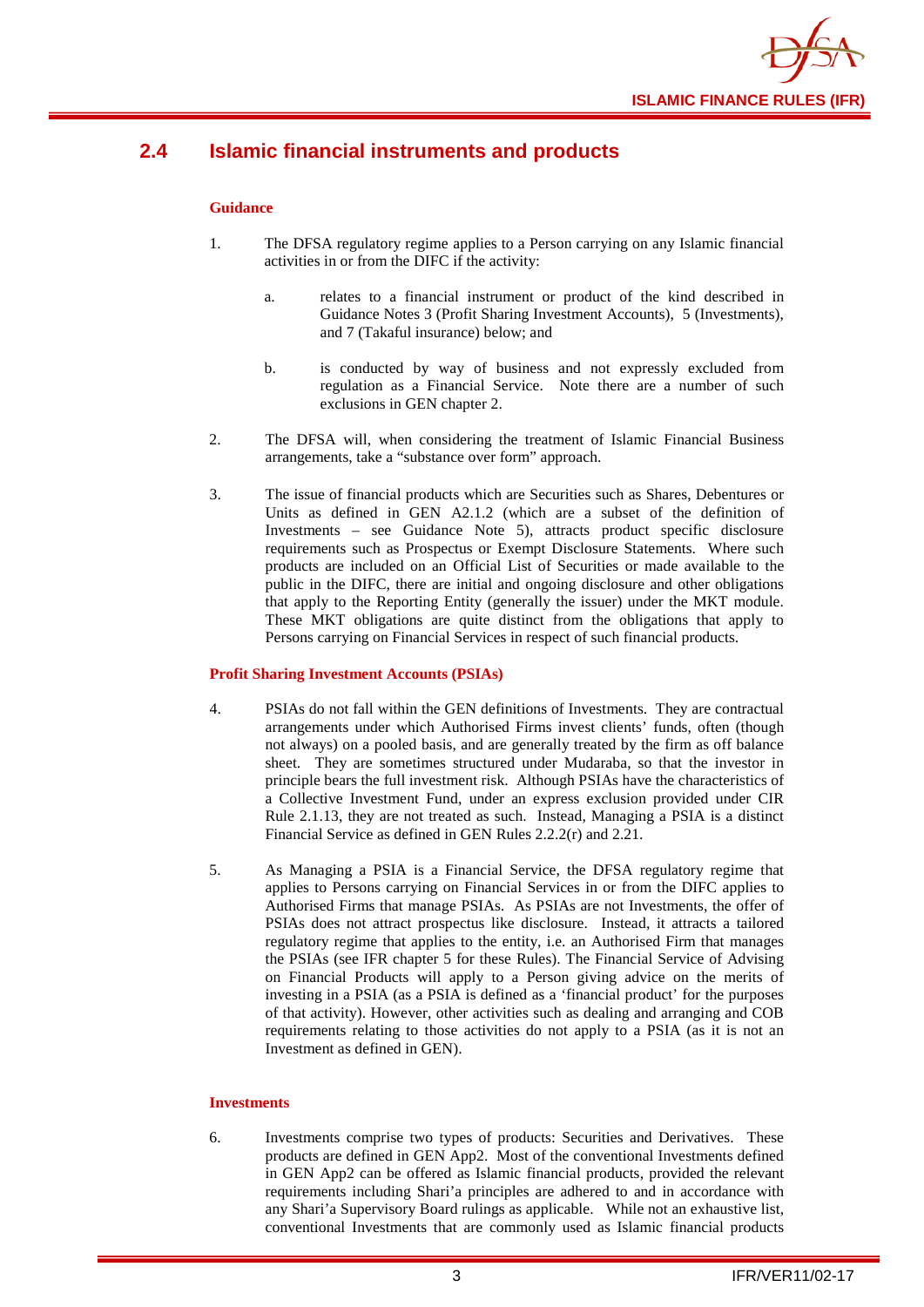

include Shares, Sukuks, Units of Islamic Funds and also Structured Products. Increasingly, Derivatives are also being developed in accordance with Shari'a, such as a contract where the rights and liabilities of the parties are determined by reference to an underlying factor such as property of any description, currency rate or index, provided that the underlying factor in itself is Shari'a compliant and the contract does not involve any fundamental uncertainty (Gharar).

7. The DFSA regulatory regime applies to Persons who carry on in or from the DIFC any Financial Services activity in relation to any Islamic financial products that fall within the definition of Investments. However, particular products or instruments such as Profit Sharing Investment Accounts (PSIAs), Takaful and Islamic Funds attract product/instrument specific additional conduct and other requirements, which are included in this module.

#### **Takaful insurance**

- 8. Takaful insurance generally refers to an arrangement where an insurer establishes a Shari'a compliant fund, predicated for mutual protection, where participants donate a part of their contributions to the common fund which will be used to meet claims payments and any participation rights. The Takaful insurer's role is generally confined to managing the insurance activities and investing the fund assets in accordance with Shari'a.
- 9. Persons conducting Takaful insurance are conducting Insurance Business. There are two types of Financial Services that comprise Insurance Business, ie, Effecting Contracts of Insurance or Carrying out Contracts of Insurance. Accordingly, any Person carrying on these Financial Services activities is subject to the DFSA regime for regulating Financial Services. Where such activities are carried out as Takaful insurance, there are additional Takaful specific requirements that apply to such an insurer, which are set out in this module (see IFR chapter 8). In addition, there are certain activities relating to insurance, such as advising and arranging, which are regulated as Insurance Intermediation (see GEN section 2.19). Persons conducting those activities in relation to Takaful insurance are regulated in the same way as Persons conducting such activities in relation to conventional insurance.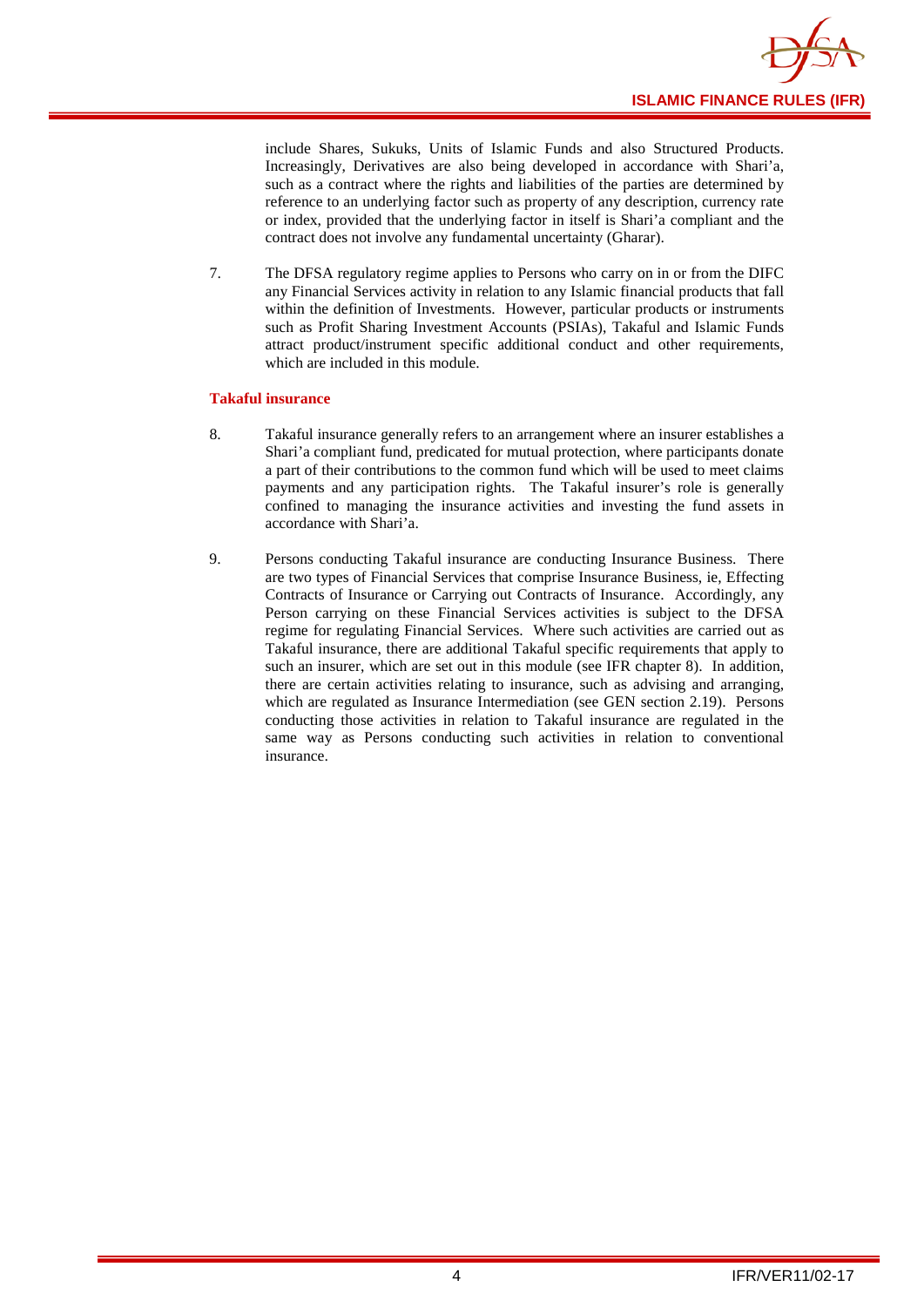

## <span id="page-7-0"></span>**3 GENERAL OBLIGATIONS**

## <span id="page-7-1"></span>**3.1 Application**

**3.1.1** This chapter applies to an Authorised Person which carries on Islamic Financial Business in or from the DIFC.

#### **Guidance**

"Authorised Person" is defined in the GLO module as an Authorised Firm or Authorised Market Institution.

## <span id="page-7-2"></span>**3.2 Constitution of an Islamic Financial Institution**

**3.2.1** An Authorised Person which is an Islamic Financial Institution must ensure that its constitutional documents state that its entire business will be conducted in accordance with Shari'a.

#### **Guidance**

Article 10 of the Law Regulating Islamic Financial Business 2004 provides that an Islamic Financial Institution is an Authorised Person whose entire business is conducted in accordance with Shari'a.

## <span id="page-7-3"></span>**3.3 Systems and controls**

**3.3.1** An Authorised Firm conducting Islamic Finance Business must establish and maintain systems and controls which enable it to comply with the applicable Shari'a requirements.

#### **Guidance**

- 1. This Chapter should be read in conjunction with Chapter 5 of the GEN Module.
- 2. Responsibility for ensuring that an Authorised Person complies with Shari'a ultimately rests with its senior management. The systems and controls required by Rule 3.3.1 will assist senior management to ensure that there is such compliance.
- 3. The Governing Body should, when setting the business objectives and strategies of the firm and on an on-going basis, make use of the expertise of the firm's Shari'a Supervisory Board as appropriate.
- 4. Similarly, Persons Undertaking Risk Control Functions of the firm, particularly compliance and internal audit, should have easy access to the Shari'a Supervisory Board in relation to matters involving Shari'a compliance.
- 5. The members of the SSB should also have adequate access to the Governing Body, senior management and the Persons Undertaking Key Control Functions as appropriate to ensure that their roles can be effectively discharged.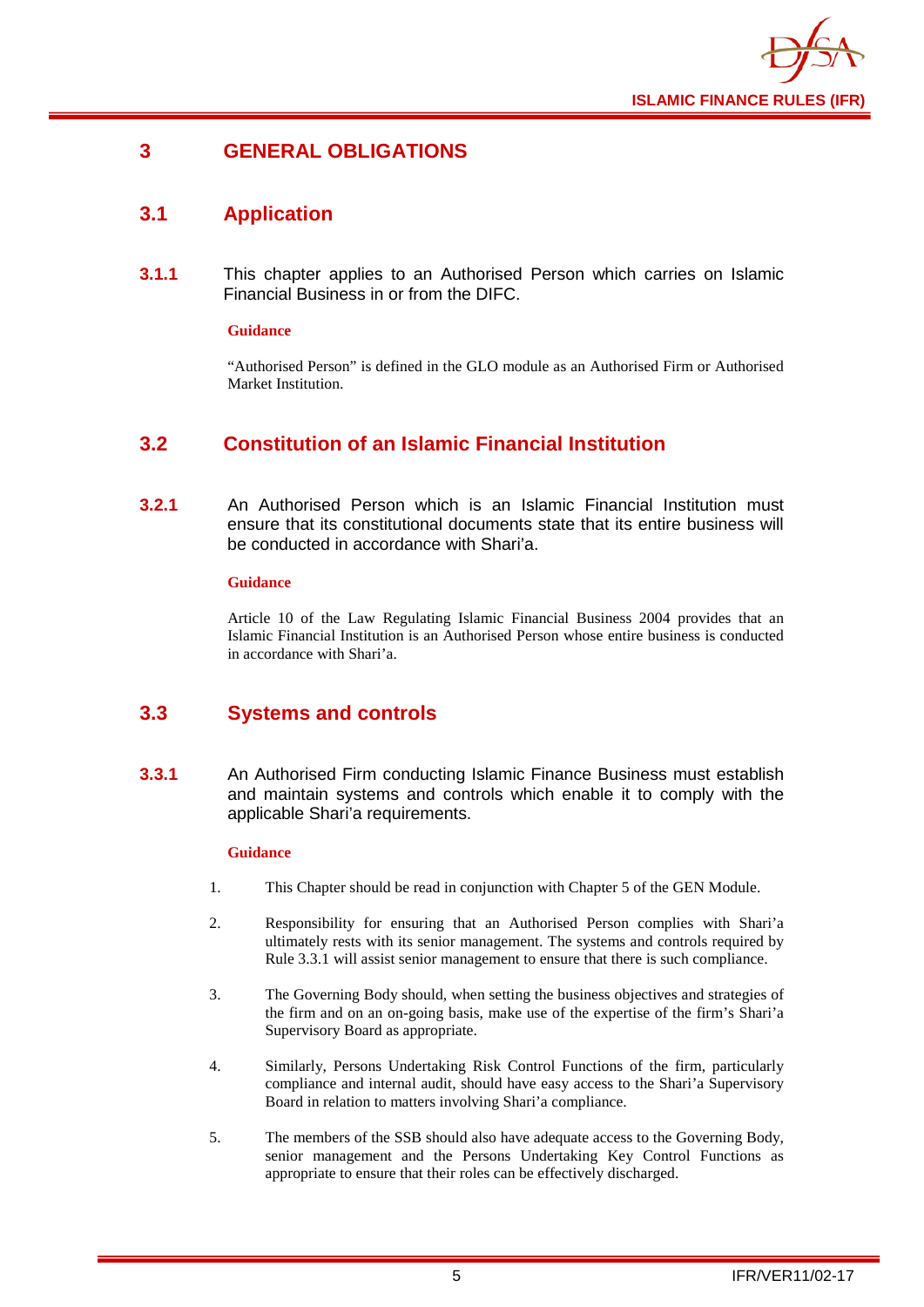

## <span id="page-8-0"></span>**3.4 Policy and procedures manual**

- **3.4.1** An Authorised Person undertaking Islamic Financial Business must implement and maintain an Islamic Financial Business policy and procedures manual which addresses the following matters:
	- (a) the manner in which the compliance function will be undertaken, in respect of Shari'a compliance;
	- (b) the manner in which the Shari'a Supervisory Board will oversee and advise in regard to the Islamic Financial Business conducted by the Authorised Person;
	- (c) the manner in which Shari'a Supervisory Board fatwas, rulings and guidelines will be recorded, disseminated and implemented and the internal Shari'a review undertaken;
	- (d) the manner in which disputes between the Shari'a Supervisory Board and the Authorised Person in respect of Shari'a compliance will be addressed;
	- (e) the process for approving those internal systems and controls which are in place to ensure not only that the Islamic Financial Business is carried out in compliance with Shari'a, but that information is disseminated, using an appropriate method and manner, to investors and, in the case of an Authorised Market Institution, Persons to whom access to its facilities are provided;
	- (f) the manner in which conflicts of interest will be identified and managed including where prescribed; and
	- (g) in respect of an Authorised Person operating an Islamic Window, the systems and controls in place to ensure the appropriate separation of the Islamic Financial Business of the Authorised Person from its conventional business.

## <span id="page-8-1"></span>**3.5 Shari'a Supervisory Board**

#### **Guidance**

Article 13 of the Law Regulating Islamic Financial Business 2004 requires an Authorised Person undertaking Islamic Financial Business to appoint a Shari'a Supervisory Board.

- **3.5.1** When an Authorised Person appoints a Shari'a Supervisory Board, it must ensure that:
	- (a) the Shari'a Supervisory Board has at least three members;
	- (b) the members appointed to the Shari'a Supervisory Board are competent to perform their functions as Shari'a Supervisory Board members;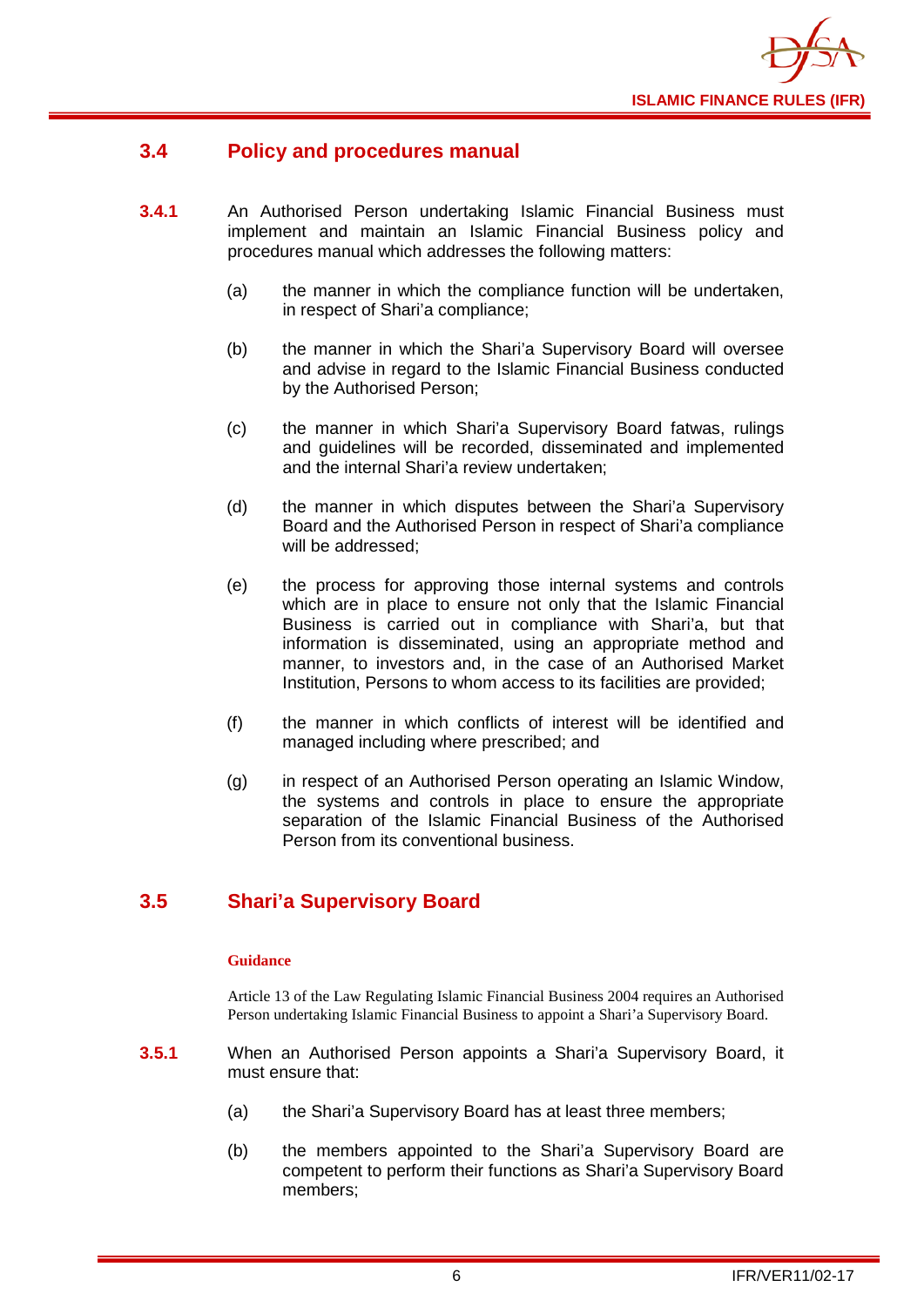

- (c) any appointments, dismissals or changes in respect of members of the Shari'a Supervisory Board are approved by the Governing Body of the Authorised Person; and
- (d) no member of the Shari'a Supervisory Board is a director or Controller of the Authorised Person.

#### **Guidance**

For the purposes of Rule 3.5.1, an Authorised Person should consider the previous experience and qualifications of the proposed Shari'a Supervisory Board members to assess whether the proposed Shari'a Supervisory Board member is competent to advise on the Islamic Financial Business to be undertaken by the Authorised Person.

- **3.5.2** An Authorised Person must document its policy in relation to:
	- (a) how appointments, dismissals or changes will be made to the Shari'a Supervisory Board;
	- (b) the process through which the suitability of Shari'a Supervisory Board members will be considered; and
	- (c) the remuneration of the members of the Shari'a Supervisory Board.
- **3.5.3** An Authorised Person must establish and maintain, for six years, records of:
	- (a) its assessment of the competency of the Shari'a Supervisory Board members;
	- (b) the agreed terms of engagement of each member of the Shari'a Supervisory Board; and
	- (c) the matters in Rules 3.5.1(c) and 3.5.2.

#### **Guidance**

The records of the assessment of competency of Shari'a Supervisory Board members should clearly indicate; at least:

- a. the factors that have been taken into account when making the assessment of competency;
- b. the qualifications and experience of the Shari'a Supervisory Board members;
- c. the basis upon which the Authorised Person has deemed that the proposed Shari'a Supervisory Board member is suitable; and
- d. details of any other Shari'a Supervisory Boards of which the proposed Shari'a Supervisory Board member is, or has been, a member.
- **3.5.4** (1) The Authorised Person must ensure that the Islamic Financial Business policy and procedures manual it is required to maintain under Rule 3.4.1 provides that:
	- (a) a member of the Shari'a Supervisory Board is obliged to notify the Authorised Person of any conflict of interest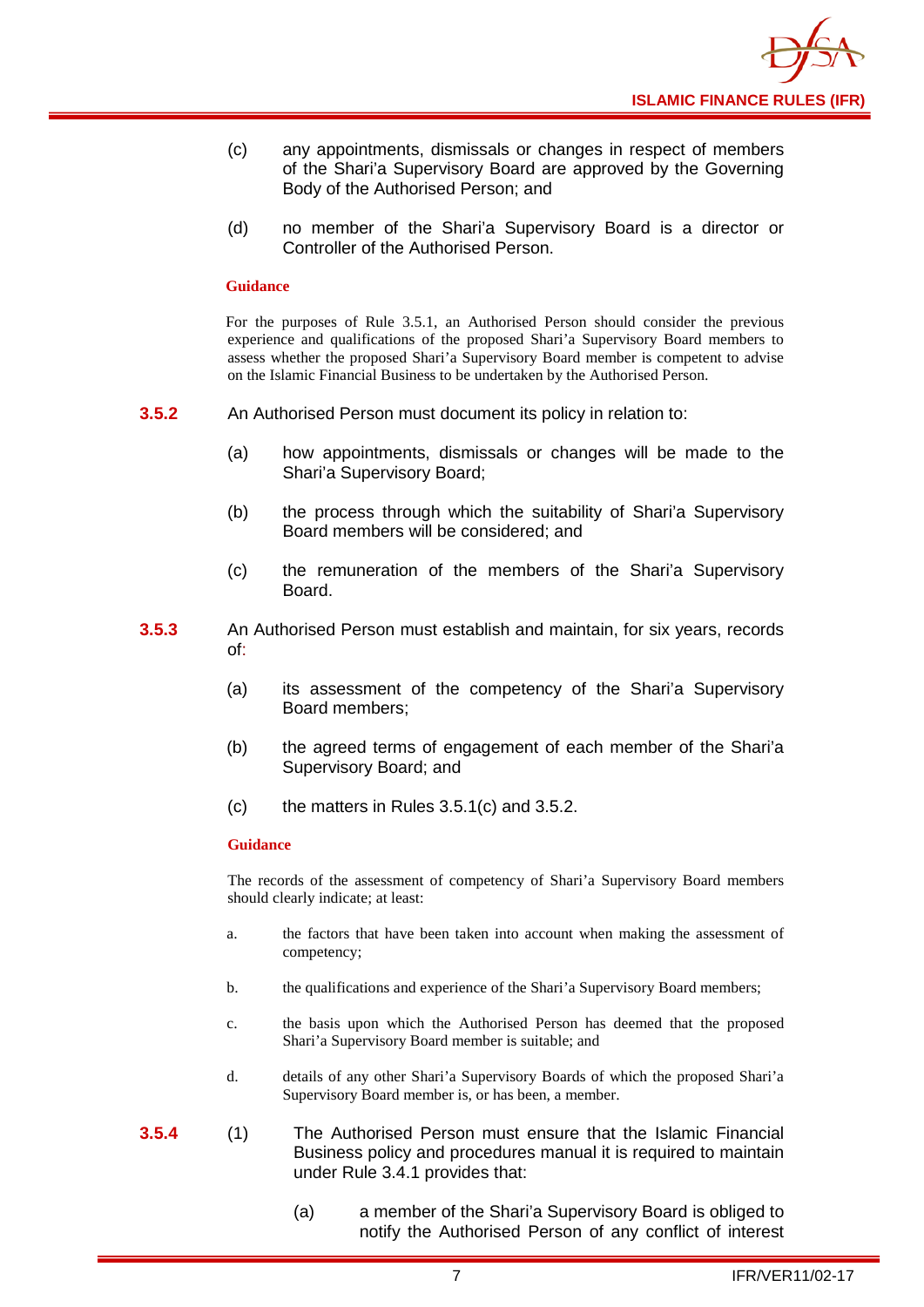

that such member may have with respect to the Authorised Person or, in the case of an Investment Trust, the Trustee; and

- (b) the Authorised Person will take appropriate steps to manage any such conflict of interest so that the Islamic Financial Business is carried out appropriately and in compliance with Shari'a, the interest of a Client is not adversely affected and all Clients are fairly treated and not prejudiced by any such interests.
- (2) If an Authorised Person is unable to manage a conflict of interest as provided above, it must dismiss or replace the member as appropriate.
- **3.5.5** If requested by the DFSA, an Authorised Person must provide the DFSA with information on its appointed or proposed Shari'a Supervisory Board members with regard to the qualifications, skills, experience and independence of the Shari'a Supervisory Board members.
- **3.5.6** An Authorised Person must take reasonable steps to ensure that it and its Employees:
	- (a) provide such assistance as the Shari'a Supervisory Board reasonably requires to discharge its duties;
	- (b) give the Shari'a Supervisory Board right of access at all reasonable times to relevant records and information;
	- (c) do not interfere with the Shari'a Supervisory Board's ability to discharge its duties; and
	- (d) do not provide false or misleading information to the Shari'a Supervisory Board.

## <span id="page-10-0"></span>**3.6 Shari'a reviews**

- **3.6.1** An Authorised Person must ensure that all Shari'a reviews are undertaken by the Shari'a Supervisory Board in accordance with AAOIFI GSIFI No 2.
- **3.6.2** (1) An Authorised Person must commission an annual report from the Shari'a Supervisory Board which complies with AAOIFI GSIFI No 1.
	- (2) An Authorised Person must deliver a copy of the annual report of the Shari'a Supervisory Board to the DFSA within 14 days of having received it.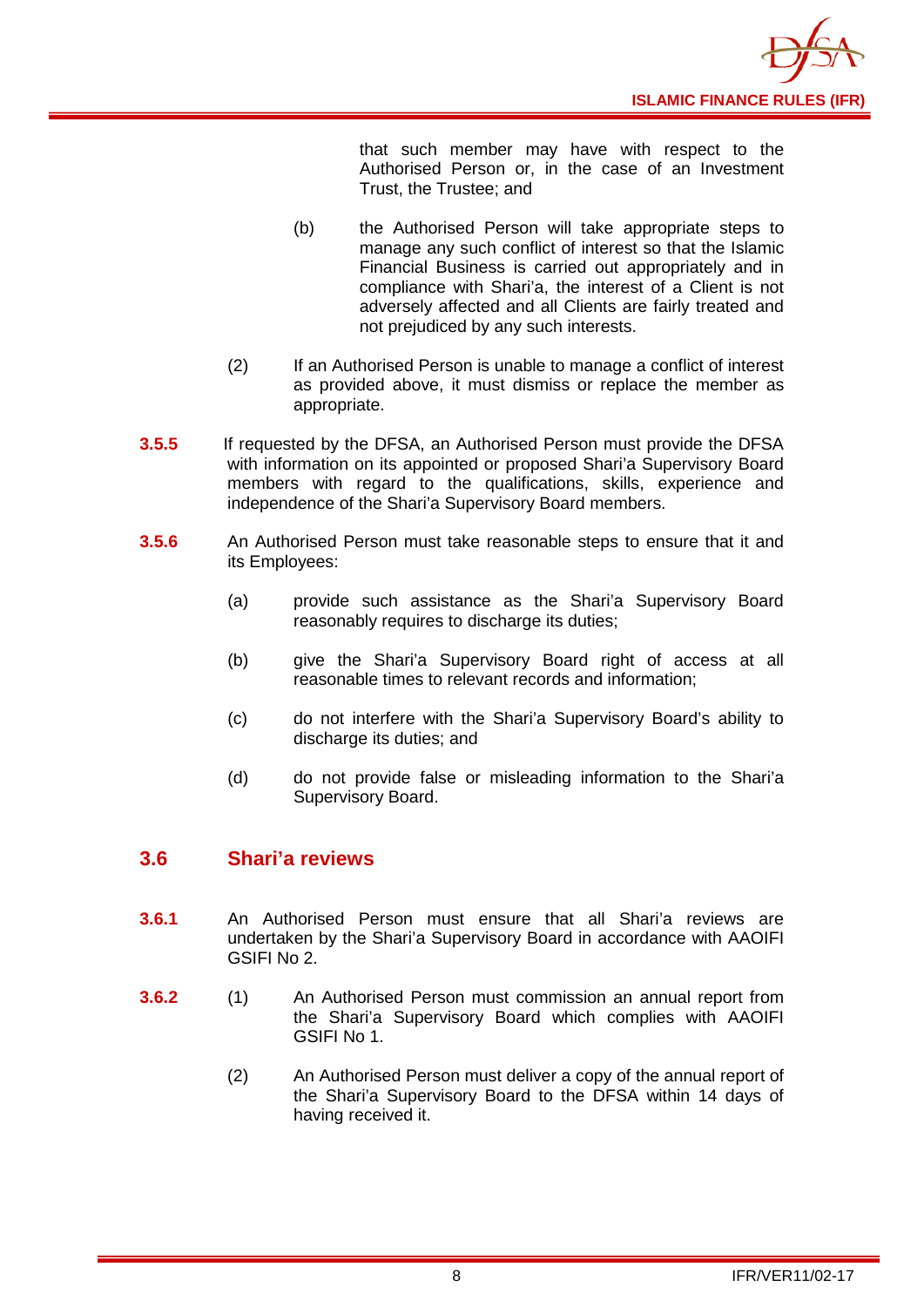

## <span id="page-11-0"></span>**3.7 Internal Shari'a review**

- **3.7.1** An Authorised Person must perform an internal Shari'a review to assess the extent to which the Authorised Person complies with fatwas, rulings and guidelines issued by its Shari'a Supervisory Board.
- **3.7.2** An Islamic Financial Institution must perform the internal Shari'a review in accordance with AAOIFI GSIFI No. 3.
- **3.7.3** An Authorised Person which operates an Islamic Window must, to the extent possible, perform the internal Shari'a review in accordance with AAOIFI GSIFI No. 3 and must document the manner in which it will conduct that part of the internal Shari'a review that is not conducted in accordance with AAOIFI GSIFI No. 3. **Guidance**

GSIFI No. (3) (Internal Shari'a Review) establishes standards and provides guidance on the internal Shari'a review in institutions that conduct business in accordance with Shari'a. The standard covers the following:

- a. objectives;
- b. internal Shari'a Review;
- c. independence and objectivity;
- d. professional proficiency;
- e. scope of work;
- f. performance of the internal Shari'a Review work;
- g. management of the internal Shari'a Review;
- h. quality assurance; and
- i. elements of an effective internal Shari'a Review control system.
- **3.7.4** An Authorised Person must ensure that the internal Shari'a review is performed by the internal audit function or the compliance function of the Authorised Person and that the individuals or departments involved in performing the review are competent and sufficiently independent to assess compliance with Shari'a.

#### **Guidance**

For the purposes of assessing competency of personnel or departments which perform the internal Shari'a review, an Authorised Person should consult AAOIFI GSIFI No. 3 paragraphs 9 to 16 inclusive.

## <span id="page-11-1"></span>**3.8 Additional conduct requirements**

#### **Guidance**

The COB module contains conduct of business requirements that apply to Authorised Firms conducting Financial Services. The AMI module contains additional conduct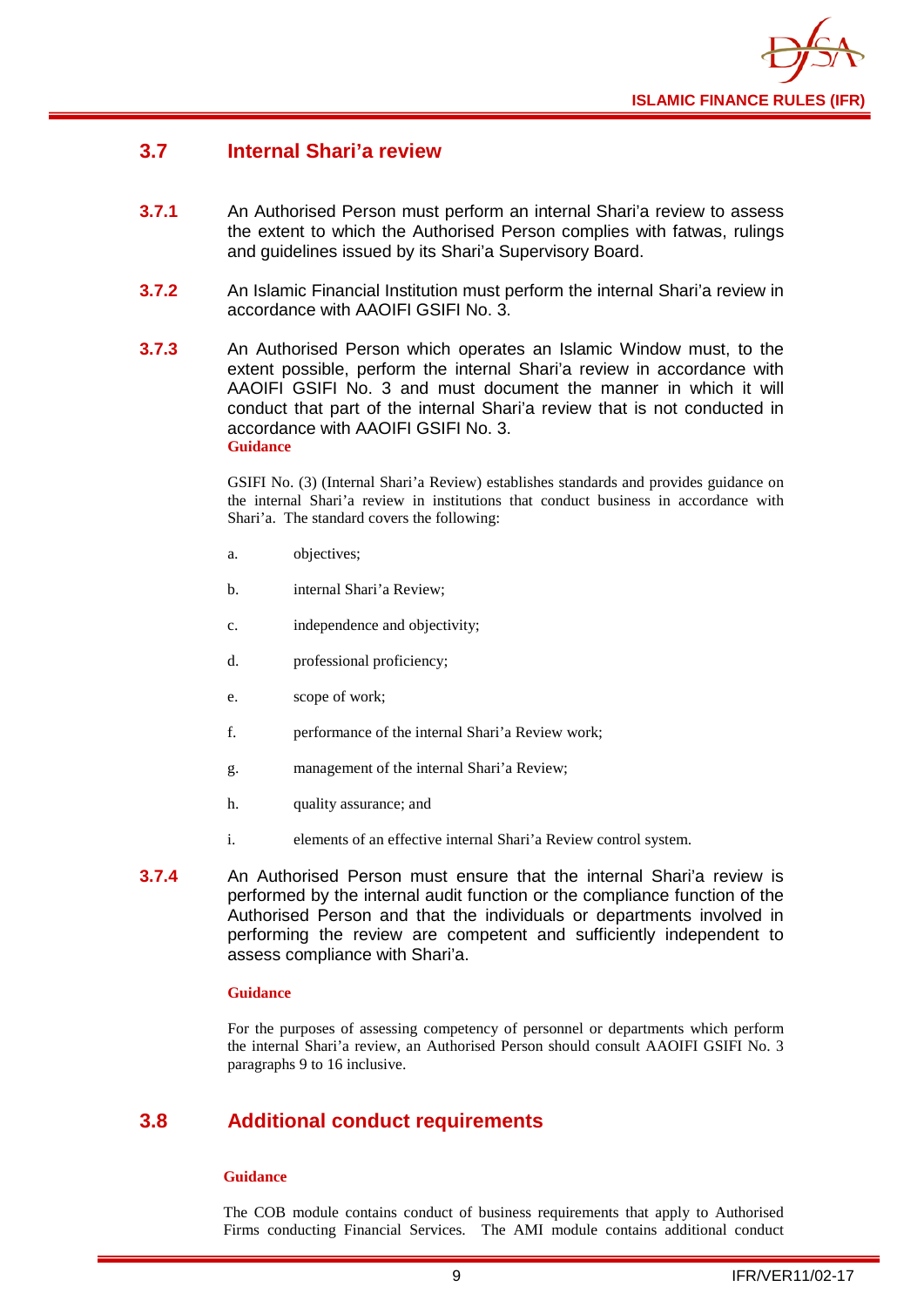

standards that apply to Authorised Market Institutions. Set out below are additional conduct requirements that apply to an Authorised Person carrying out any Financial Service in accordance with Shari'a.

#### **Disclosure relating to Shari'a Supervisory Board**

- **3.8.1** (1) An Authorised Firm, subject to (2), must disclose to each Client:
	- (a) at the outset of the relationship and thereafter at any time on request, details of the members of the Authorised Firm's Shari'a Supervisory Board; and
	- (b) at any time on request, details of the manner and frequency of Shari'a reviews.
	- (2) An Authorised Firm does not have to make the disclosure required under (1) if it is a Fund Manager of a Fund and is making an Offer of Units of that Fund in accordance with the disclosure requirements in the Collective Investment Law 2010, the CIR module and this module.
	- (3) An Authorised Market Institution must disclose the following information to each Person granted access to its facilities at the outset of the relationship, and thereafter whenever the information changes:
		- (a) the members of the Authorised Market Institution's Shari'a Supervisory Board; and
		- (b) if the Person granted access to its facilities requests, the manner and frequency of Shari'a reviews.

#### **Guidance**

- 1. An Authorised Firm may make the initial disclosures required under Rule 3.8.1(a) by including such information in the Client Agreement provided under COB chapter 3.
- 2. An Authorised Firm Managing a PSIA may make additional disclosure required to be made relating to PSIA by including such information in the Client Agreement. See chapter 5 for additional disclosure for PSIAs.
- 3. A Fund Manager making an Offer of a Unit of a Fund it manages is required under CIR Rules 14.3.1(b) and 14.3.2(b) to include information specified in Rule 3.8.1(1) in the Prospectus which it must prepare and make available to Clients, hence the exemption in Rule 3.8.1(2). A similar exemption is available to Fund Managers with regard to key information that must be provided to a Client under COB Rule 3.3.1(e).

#### **Marketing material**

**3.8.2** In addition to information required by COB 3.2, any marketing material communicated by an Authorised Firm to a Person must state which Shari'a Supervisory Board has reviewed the products or services to which the material relates.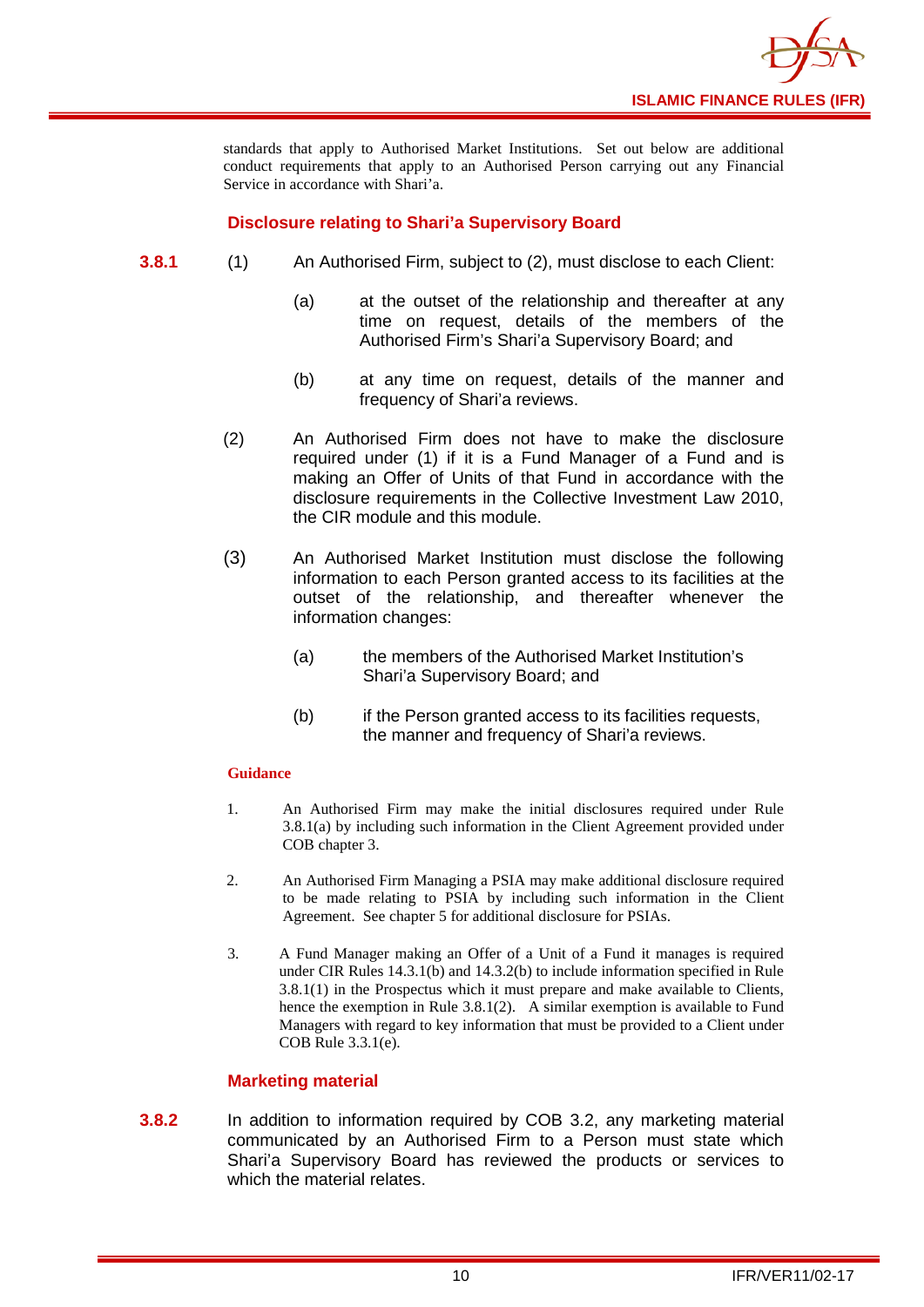

#### **Guidance**

- 1. COB section 3.2.4 sets out the meaning of "marketing material".
- 2. An Authorised Firm may be able to rely on the Transitional Rules in chapter 10 of GEN for the purposes of complying with some of the provisions in this module. See for example GEN Rule 10.5.1 which provides transitional relief for marketing material.

#### **Islamic window**

- **3.8.3** (1) An Authorised Firm which operates an Islamic Window must, subject to (3), disclose to its Clients whether or not it commingles funds attributable to its Islamic Financial Business with funds attributable to conventional financial business.
	- (2) An Authorised Market Institution which operates an Islamic Window must disclose to any Person granted access to its facilities whether or not it commingles funds attributable to its Islamic Financial Business with funds attributable to conventional financial business.
	- (3) An Authorised Firm does not have to make the disclosure required under (1) if it is a Fund Manager of a Fund and is making an Offer of Units of that Fund in accordance with the disclosure requirements in the Collective Investment Law 2010, the CIR module and this module.

#### **Guidance**

See Guidance 3 for the type of information required to be included in a Prospectus. The disclosures required under Rule 3.8.3(1) and (2) should initially be made in writing at the beginning of the relationship with a Client or with a person granted access to an Authorised Market Institution's facilities. Additional disclosure should also be made if the Authorised Firm changes its policy relating to commingling of funds attributable to its Islamic Financial Business with funds attributable to conventional financial business.

#### **Disclosure relating to Client Money provisions**

**3.8.4** An Authorised Firm must disclose to its Clients details about how any Client Money arising out of Islamic Financial Business is or will be held.

### <span id="page-13-0"></span>**3.9 Prudential requirements**

**3.9.1** An Authorised Firm in Prudential Category 1, 2, 3 or 5 which invests in or holds Islamic Contracts for purposes other than managing PSIAs must calculate its Credit Risk or Market Risk in respect of those contracts in the same way as a firm holding or investing in Islamic Contracts for the purposes of managing PSIAs as set out in section 4.4.

#### **Guidance**

Substantive prudential requirements in PIB which apply to conduct of Investment Business continue to apply in the same way to firms conducting Islamic Financial Business, except to the extent added to or otherwise provided in this module.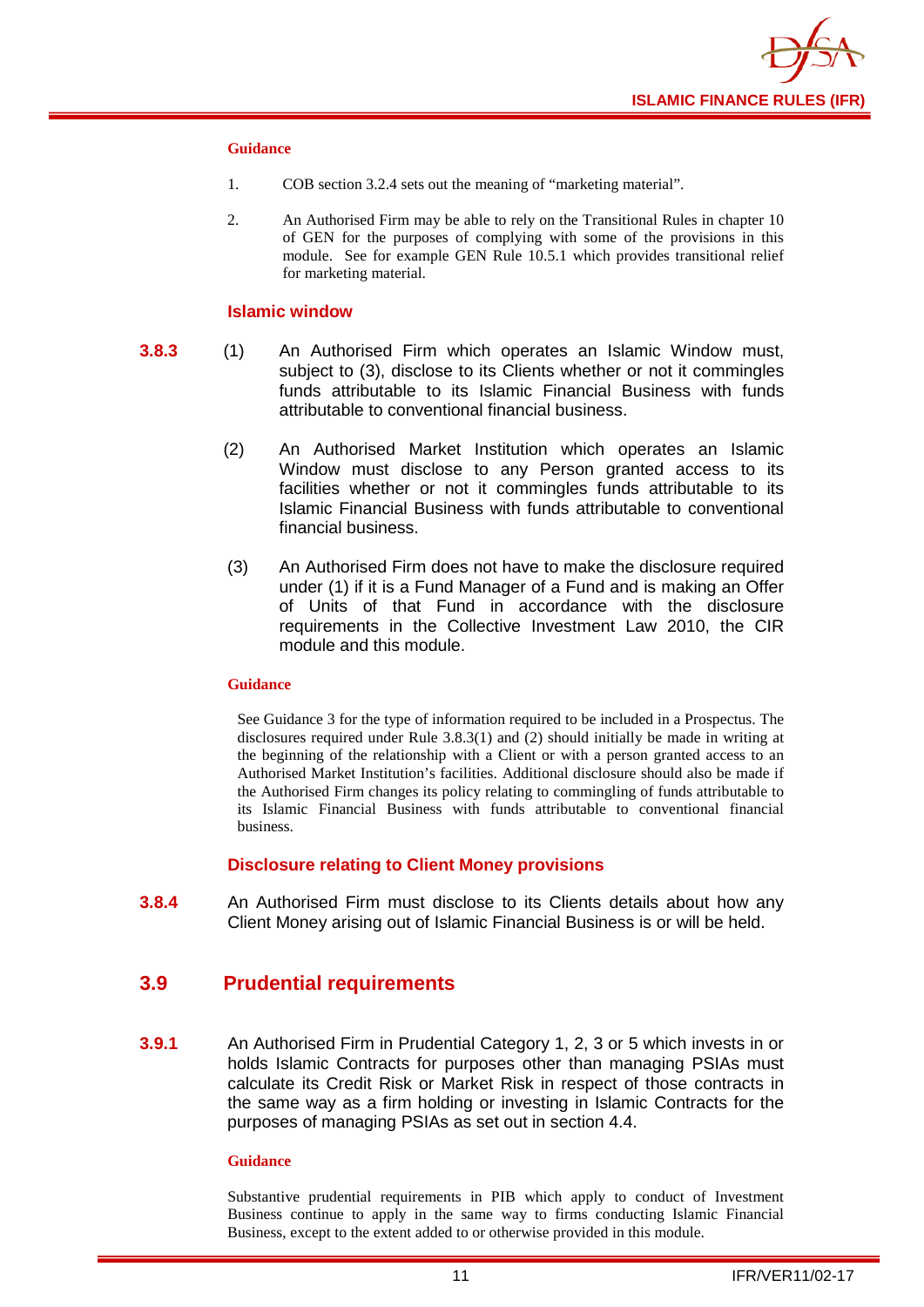

## <span id="page-14-0"></span>**4 ACCOUNTING AND AUDITING**

## <span id="page-14-1"></span>**4.1 Application**

**4.1.1** This chapter applies to every Authorised Person carrying on Islamic Financial Business.

#### **Guidance**

GEN chapter 8 contains the general accounting and audit requirements applying to Authorised Persons.

## <span id="page-14-2"></span>**4.2 Financial statements – specific disclosures**

- **4.2.1** An Authorised Person carrying on Islamic Financial Business must ensure that its financial statements required under GEN chapter 8 contain the following disclosures:
	- (a) the role and authority of the Shari'a Supervisory Board in overseeing the Authorised Person's Islamic Financial Business;

(b) the method used in the calculation of the Zakah base;

(c) whether Zakah has been paid by the Authorised Person;

- (d) where Zakah has been paid by the Authorised Person, the amount which has been paid; and
- (e) where Zakah has not been paid by the Authorised Person, sufficient information to allow a shareholder or other investor to compute the amount of his own liability to Zakah.
- **4.2.2** An Authorised Person who operates an Islamic Window must ensure that its financial statements required under GEN chapter 8 contain the following disclosures:
	- (a) a detailed statement of the funds mobilised according to Shari'a rules and principles and the assets financed by those funds;
	- (b) a detailed statement of the income and expenditure attributable to its Islamic Financial Business; and
	- (c) whether funds attributable to Islamic Financial Business are commingled with funds attributable to conventional financial services.
- **4.2.3** An Authorised Firm which is a Takaful Insurer must ensure that the financial statements required under GEN chapter 8 for each Insurance Fund contain the following disclosures:
	- (a) income from contributions to the Insurance Fund;
	- (b) revenues and gains from the Insurance Fund's investments;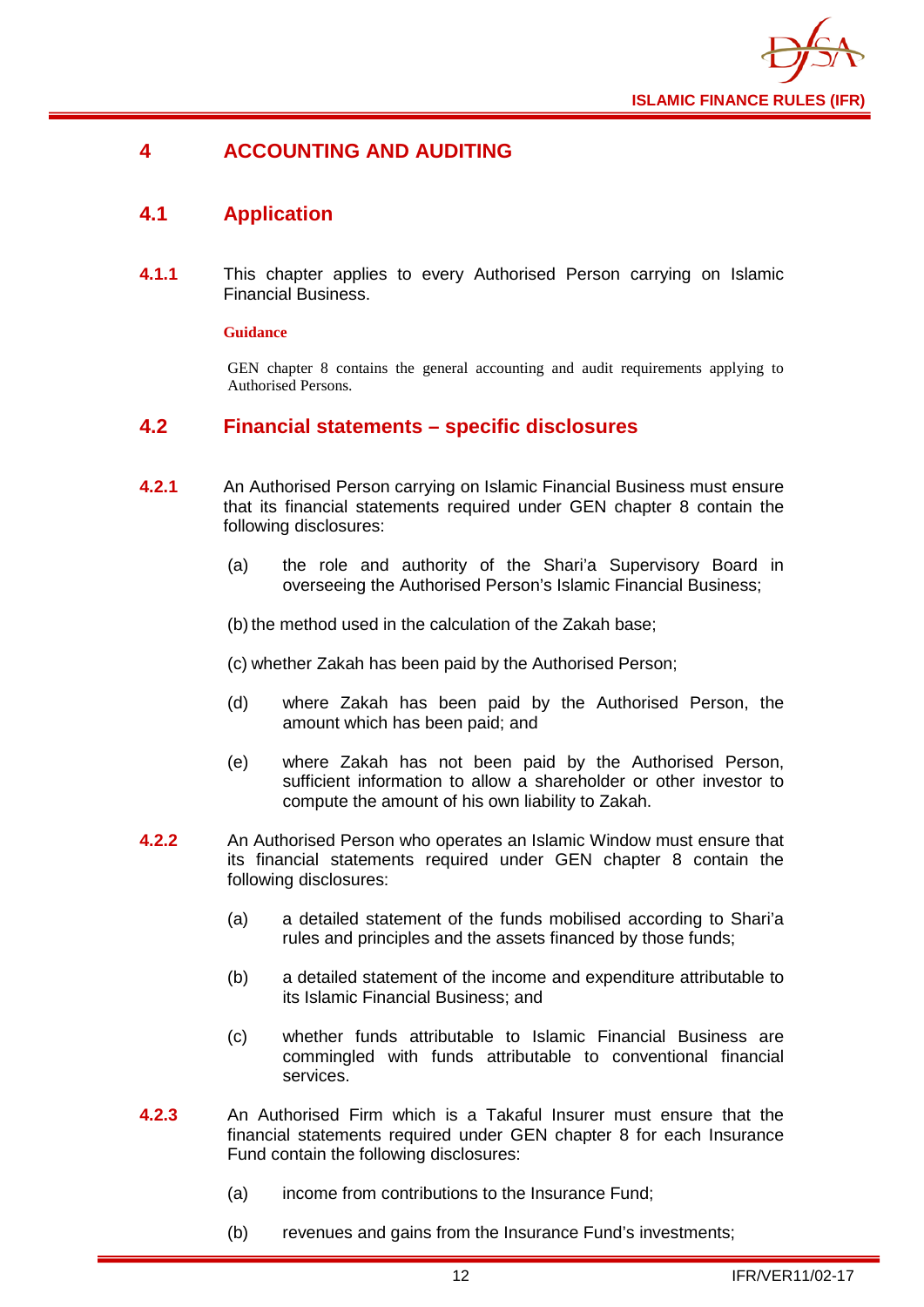

- (c) amounts paid to the Takaful operator;
- (d) amounts paid for reinsurance cover, net of any commissions;
- (e) amounts paid to Takaful contributors as a distribution of surplus;
- (f) amount of any loan received from, or repaid to the Takaful operator;
- (g) changes in the actuarial reserves of the Insurance Fund; and
- (h) the position of the Insurance Fund at the end of the period, including actuarial reserves, policyholders' surplus and any loans outstanding.
- **4.2.4** An Authorised Firm which Manages a Profit Sharing Investment Account ("PSIA") must ensure that its financial statements required under GEN chapter 8 contain the following disclosures:
	- (a) an analysis of income according to types of investments and their financing by customers;
	- (b) the basis for the allocation of profits between owners' equity and PSIA holders;
	- (c) the equity of PSIA holders at the end of the reporting period;
	- (d) the bases used to determine any Profit Equalisation Reserve or Investment Risk Reserve;
	- (e) the changes which have occurred in such reserves during the reporting period;
	- (f) any deductions made by the Authorised Firm from its share of income, and any expenses borne by the Authorised Firm on behalf of PSIA holders, as a contribution to increase the income of PSIA holders, if such contribution was material; and
	- (g) the identity of any person to whom any remaining balances of any Profit Equalisation Reserve or Investment Risk Reserve is attributable in the event of liquidation.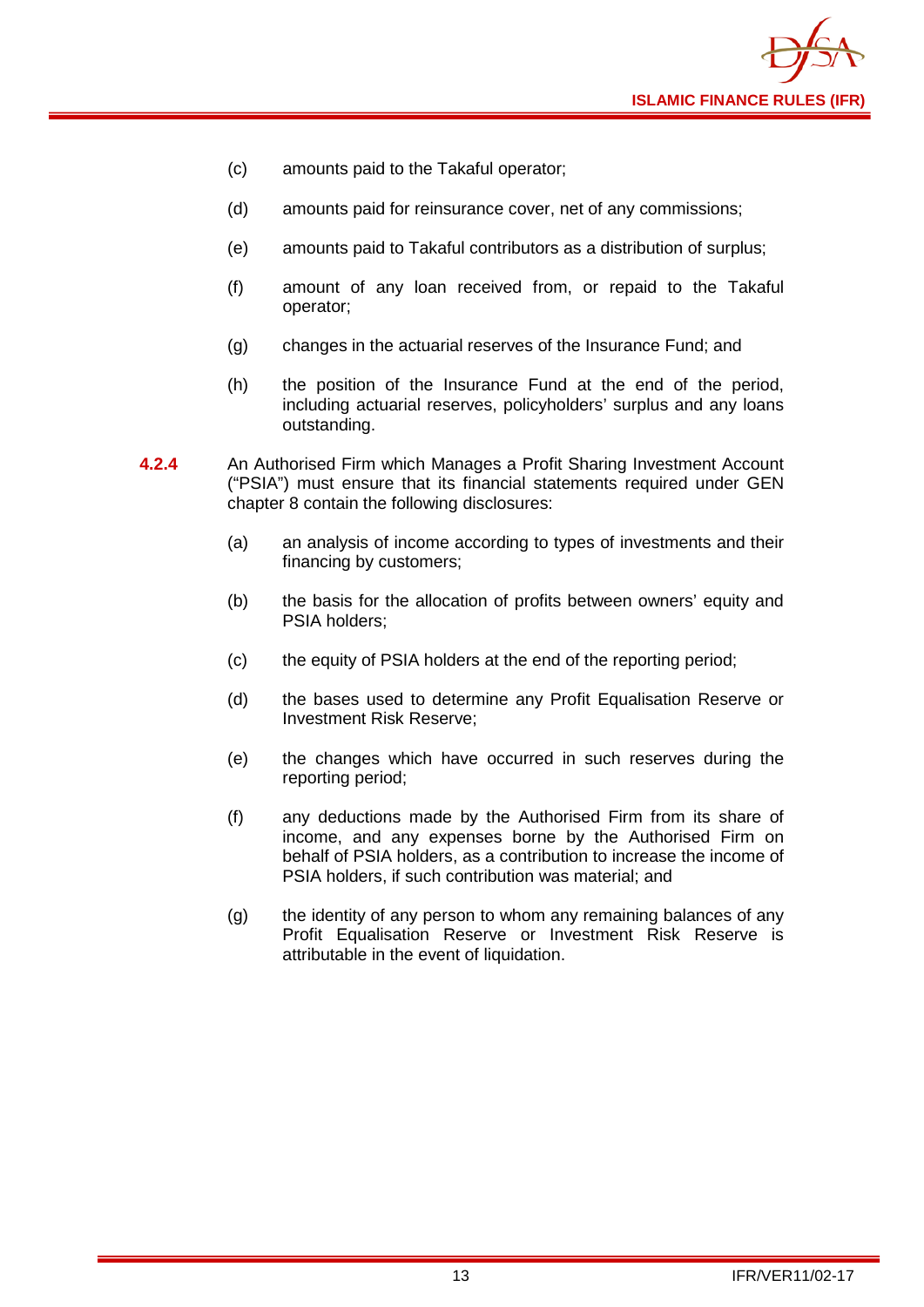

## <span id="page-16-0"></span>**5 MANAGING PROFIT SHARING INVESTMENT ACCOUNTS**

## <span id="page-16-1"></span>**5.1 Application**

**5.1.1** This chapter applies to an Authorised Firm which conducts the Financial Service of Managing Profit Sharing Investment Accounts (PSIAs).

#### **Guidance**

- 1. A PSIA does not constitute a Deposit, because a PSIA is managed in relation to property of any kind, and the risk of loss of capital, to the extent of the Client's contribution, remains with the Client. Accordingly, an Authorised Firm should take great care to ensure that a PSIA is not represented as a Deposit, either directly or indirectly. The DFSA may conclude that the Authorised Firm is Accepting a Deposit instead of Managing a PSIA in certain circumstances, for example, where the Authorised Firm attaches to the investment account characteristics or facilities that are generally regarded to be those of a Deposit or current account such as providing:
	- a. an explicit or implicit guarantee to the Client against the risk of loss of capital; or
	- b. a cheque book, an ATM card or a debit card.
- 2. The prudential Category for Islamic Financial Institutions and other Authorised Firms Managing PSIAs is determined in accordance with the Rules in PIB. Prudential Category 5 firms are Islamic Financial Institutions whose entire business is conducted according to Shari'a and are authorised to manage Profit Sharing Investment Accounts. An Authorised Firm which manages PSIAs, whether as an Islamic Financial Institution or through an Islamic Window, must also comply with the requirements in PIB in relation to specific prudential requirements relating to Trading Book and Non-Trading Book activities, including Credit Risk, Market Risk, Liquidity Risk and Group Risk.

## <span id="page-16-2"></span>**5.2 Additional disclosure requirements for PSIAs**

**5.2.1** An Authorised Firm must, prior to Managing a PSIA, provide written notice to the Client that the Client alone will bear any losses arising from the PSIA, which are limited to the amount of his contribution, unless there is negligence, misconduct or breach of contract on the part of the Authorised Firm.

#### **Client Agreement**

- **5.2.2** In addition to matters referred to in COB section 3.3, an Authorised Firm must ensure that the following information is included in the Client Agreement relating to a PSIA:
	- (a) how and by whom the funds of the Client will be managed and invested including details of its policy on diversification of the portfolio;
	- (b) the basis for the allocation of profit between the Authorised Firm and the Client;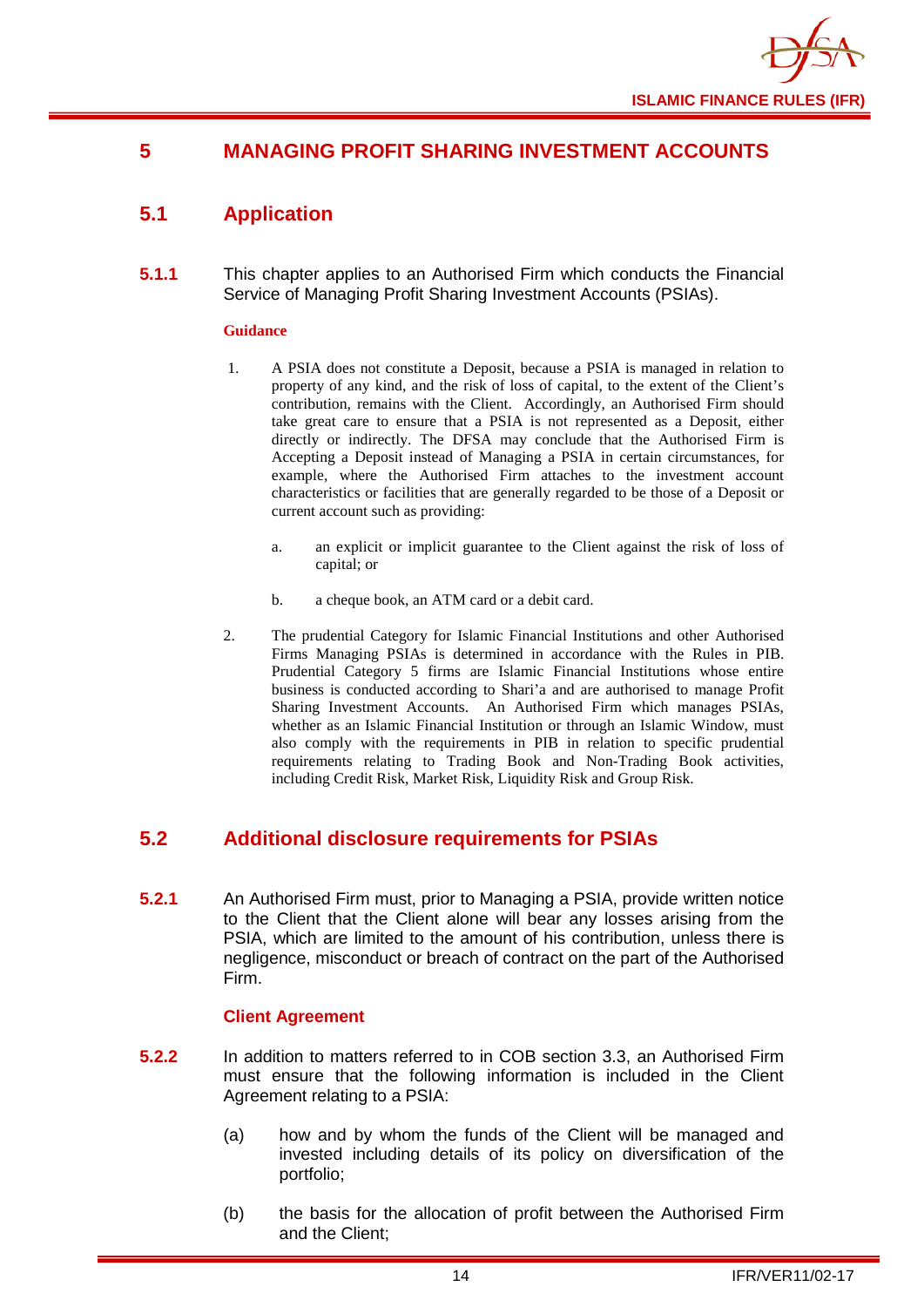

- (c) confirmation of the Client's investment objectives including details of any restrictions requested by the Client, as agreed between the Client and the Authorised Firm;
- (d) a summary of the policies and procedures for valuation of assets or portfolio;
- (e) a summary of policies and procedures for the transfer of funds to and from the Profit Equalisation Reserve or Investment Risk Reserve accounts, if applicable;
- (f) particulars of the management of the PSIA and of any third party to whom the Authorised Firm has or will delegate or outsource the management of the PSIA, including:
	- (i) the name of the third party;
	- (ii) the regulatory status of the third party; and
	- (iii) details of the arrangement.
- (g) details of early withdrawal , redemption or other exit arrangement and any costs to a Client as a result thereof;
- (h) details of segregation of the funds of the Client from the funds of the Authorised Firm and from any claims by the creditors of the Authorised Firm;
- (i) details of whether funds from one PSIA will be commingled with the funds of another PSIA; and
- (j) details of any applicable charges and the basis upon which such charges will be calculated including, any deductions of fees that may be made by the Authorised Firm from the profits of the PSIA.

#### **Periodic Statements**

- **5.2.3** (1) COB section 6.10 applies to an Authorised Firm as if the Authorised Firm is an investment manager in respect of those Clients who are PSIA holders.
	- (2) In addition to the requirements of COB section 6.10, an Authorised Firm must ensure that a periodic statement provided to a Client contains the following information:
		- (a) details of the performance of the Client's investment;
		- (b) the allocation of profit between the Authorised Firm and the Client: and (c) where applicable, details of changes to where applicable, details of changes to the investment strategies that may affect the Client's account or portfolio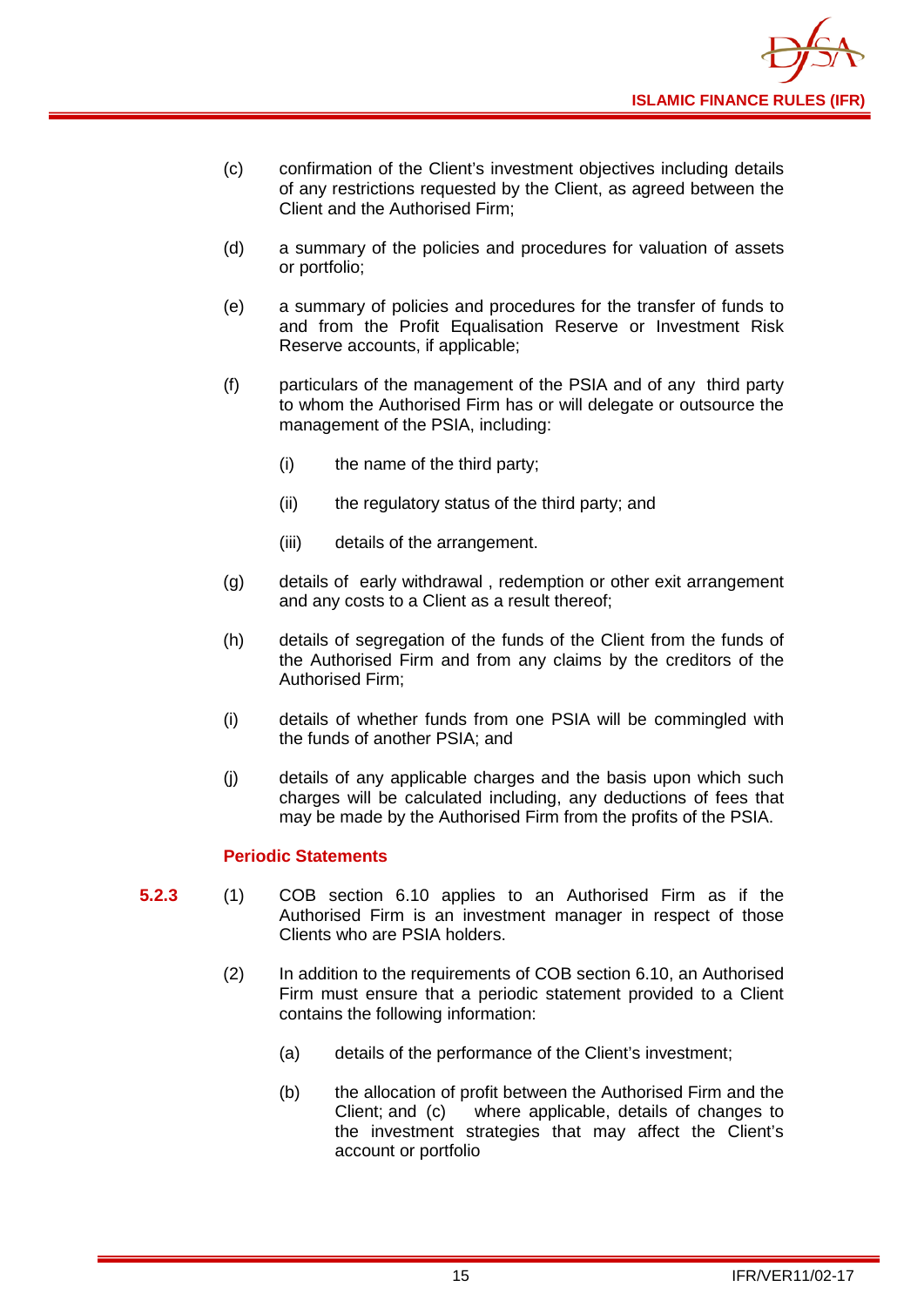

**Additional matters to be included in the policy and procedures manual** 

- **5.2.4** Where an Authorised Firm Manages a PSIA, its Islamic Financial Business policy and procedures manual must address the following additional matters:
	- (a) the basis upon which a PSIA will be deemed restricted or unrestricted;
	- (b) the basis for allocation of profit or loss to the PSIA;
	- (c) the basis for allocation of expenses to the PSIA;
	- (d) the manner in which an Authorised Firm's own funds, funds of restricted PSIAs and funds from unrestricted PSIAs are to be controlled;
	- (e) the manner in which the funds of each type of investment account holder will be managed;
	- (f) the manner in which it will determine priority for investment of own funds and those of holders of unrestricted PSIAs;
	- (g) how provisions and reserves against equity and assets are to be applied; and
	- (h) the manner in which losses incurred as a result of the misconduct or negligence for which the Authorised Firm is responsible will be dealt with.

#### **Guidance**

For the purposes of Rule 5.2.4, the policy and procedures manual should include procedures to ensure that the Authorised Firm manages the accounts of Profit Sharing Investment Account holders in accordance with their instructions.

## <span id="page-18-0"></span>**5.3 Funds of PSIA holders**

**5.3.1** Unless clearly expressed in the contract between an Authorised Firm and a PSIA holder, the Authorised Firm may not use funds provided by a PSIA holder to fund its own corporate activities.

## <span id="page-18-1"></span>**5.4 Prudential requirements**

#### **Application and Interpretation**

**5.4.1** (1) This section applies when calculating Credit Risk or Market Risk in respect of Islamic Contracts invested in or held by an Authorised Firm Managing a PSIA, which is an Unrestricted PSIA.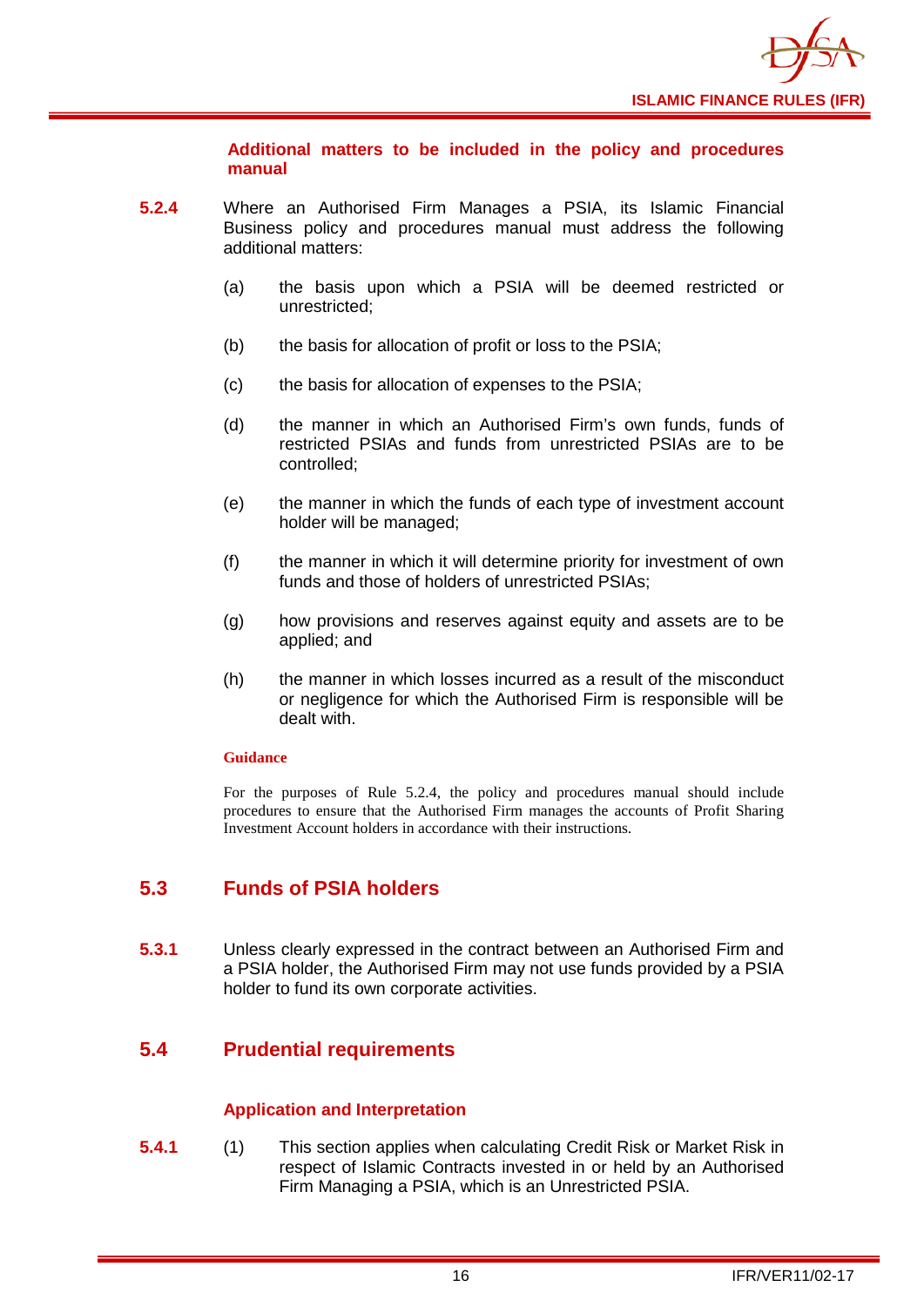- (2) In (1), the Islamic Contracts referred to are contracts which are funded by the PSIA.
- (3) In this section, the term "investing in or holding Islamic Contracts" means investing in or holding as a principal.

#### **Initial and ongoing capital requirements**

#### **Guidance**

- 1. An Authorised Firm undertaking Islamic Financial Business is required to maintain initial and ongoing Capital Requirements in accordance with Rules in part 2 of Chapter 3 of PIB.
- 2. In accordance with Rules in part 3 of chapter 3 of PIB, an Authorised Firm undertaking Islamic Financial Business is required to ensure that only the eligible components of capital are included in the calculation of capital.
- 3. In accordance with PIB Rule 3.15.9, an Authorised Firm undertaking Islamic Financial Business is required to exclude from T2 Capital any amount by which the total of the Profit Equalisation Reserve and the Investment Risk Reserve exceeds the Displaced Commercial Risk Capital Requirement.
- 4. For the purpose of calculating Capital Requirements, an Authorised Firm undertaking Islamic Financial Business or otherwise investing in or holding Islamic Contracts should give due importance to the economic substance of the transaction, in addition to the legal form of the Islamic Contracts.

#### **Systems and controls in relation to PSIAs**

#### **Guidance**

The requirements in Rules 5.4.2 and 5.4.3 amplify the requirements in GEN Chapter 5.

- **5.4.2** In addition to PIB Rule 3.2.4, 3.2.5, GEN Rule 5.3.1 and this module, an Authorised Firm Managing a PSIA must ensure that its senior management establishes and maintains systems and controls that ensure that the Authorised Firm is financially sound and able at all times to satisfy the specific prudential requirements arising out of such business.
- **5.4.3** (1) In addition to Rules in 5.2.4, an Authorised Firm Managing a PSIA must set out in a written policy how it proposes to organise and control the activities that arise from such business and ensure that its activities are conducted in accordance with Shari'a.
	- (2) The policy must as a minimum address, where appropriate, the following matters:
		- (a) how the interests of shareholders and PSIA holders are safeguarded;
		- (b) how the Authorised Firm will limit exposures of PSIA holders to the Authorised Firm;
		- (c) a description of the controls to ensure that the funds of the PSIA are invested in accordance with the investment guidelines agreed in the investment contract;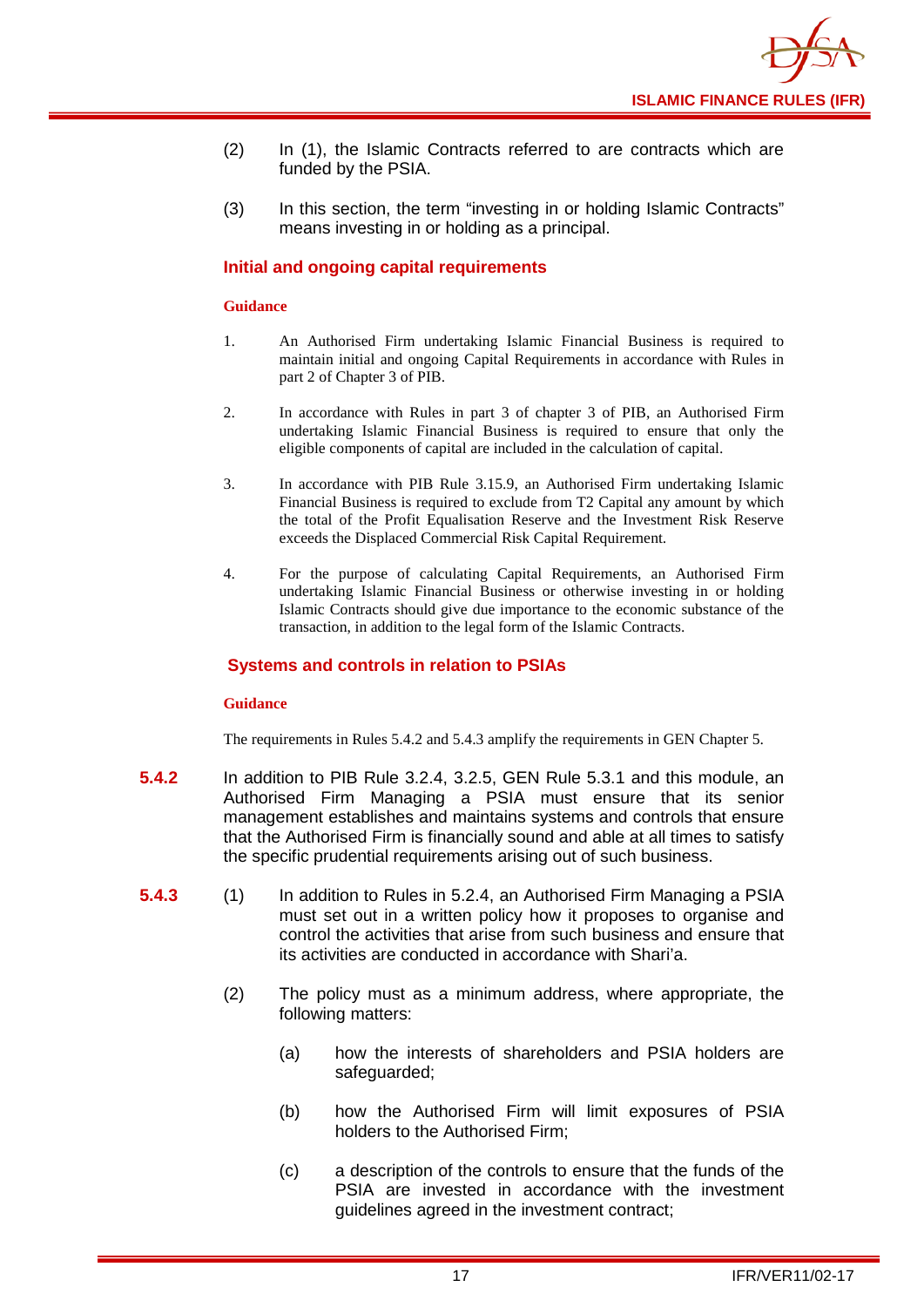

- (d) the basis for allocating profits and losses to the PSIA holders;
- (e) the policy for making provisions and reserves and, in respect of PSIAs, to whom these provisions and reserves revert in the event of a write-off or recovery;
- (f) the Authorised Firm's policy on the prioritisation of investment of own funds and those of Unrestricted PSIA holders;
- (g) how liquidity mismatch will be monitored;
- (h) the basis for allocating expenses to PSIA holders; and
- (i) how the Authorised Firm will monitor the value of its assets.

#### **Displaced commercial risk**

**5.4.4** An Authorised Firm Managing a PSIA, which is an Unrestricted PSIA, must calculate a Displaced Commercial Risk Capital Requirement in respect of its PSIA business.

#### **Guidance**

- 1. An Authorised Firms Managing a PSIA, on an unrestricted basis is subject to a unique type of risk referred to as Displaced Commercial Risk. This risk reflects the fact that an Authorised Firm may be liable to find itself under commercial pressure to pay a rate of return to its PSIA holders which is sufficient to induce those investors to maintain their funds with the Authorised Firm, rather than withdrawing them and investing them elsewhere. If this " required" rate of return is higher than that which would be payable under the normal terms of the investment contract, the Authorised Firm may be under pressure to forgo some of the share of profit which would normally have been attributed to its shareholders (e.g., part of the Mudarib's share). Failure to do this might result in a volume of withdrawals of funds by investors large enough to jeopardise the Authorised Firm's commercial position (or, in an extreme case, its solvency). Thus, part of the commercial risk attaching to the returns attributable to the PSIA is, in effect, transferred to the shareholders' funds or the Authorised Firm's own capital. It also reflects situations whereby an investor may be permitted to exit from an asset pool at par while the fair value of such assets may be lower than their carrying amounts and where the Authorised Firm in certain circumstances may provide for the shortfalls.
- 2. In an Unrestricted PSIA, the account holder authorises the Authorised Firm to invest the account holder's funds in a manner which the Authorised Firm deems appropriate without specifying any restrictions as to where, how or for what purpose the funds should be invested, provided that they are Shari' a compliant. Under this arrangement, the Authorised Firm can commingle the investment account holder's funds with its own funds or with other funds which the Authorised Firm has the right to use. The investment account holders and the Authorised Firm generally participate in the returns on the invested funds.
- 3. In a Restricted PSIA, the account holder imposes certain restrictions as to where, how and for what purpose the funds are to be invested. Further, the Authorised Firm may be restricted from commingling its own funds with the restricted investment account funds for purposes of investment. In addition, there may be other restrictions that the investment account holders may impose. In other words, the funds provided by holders of Restricted PSIAs are managed by the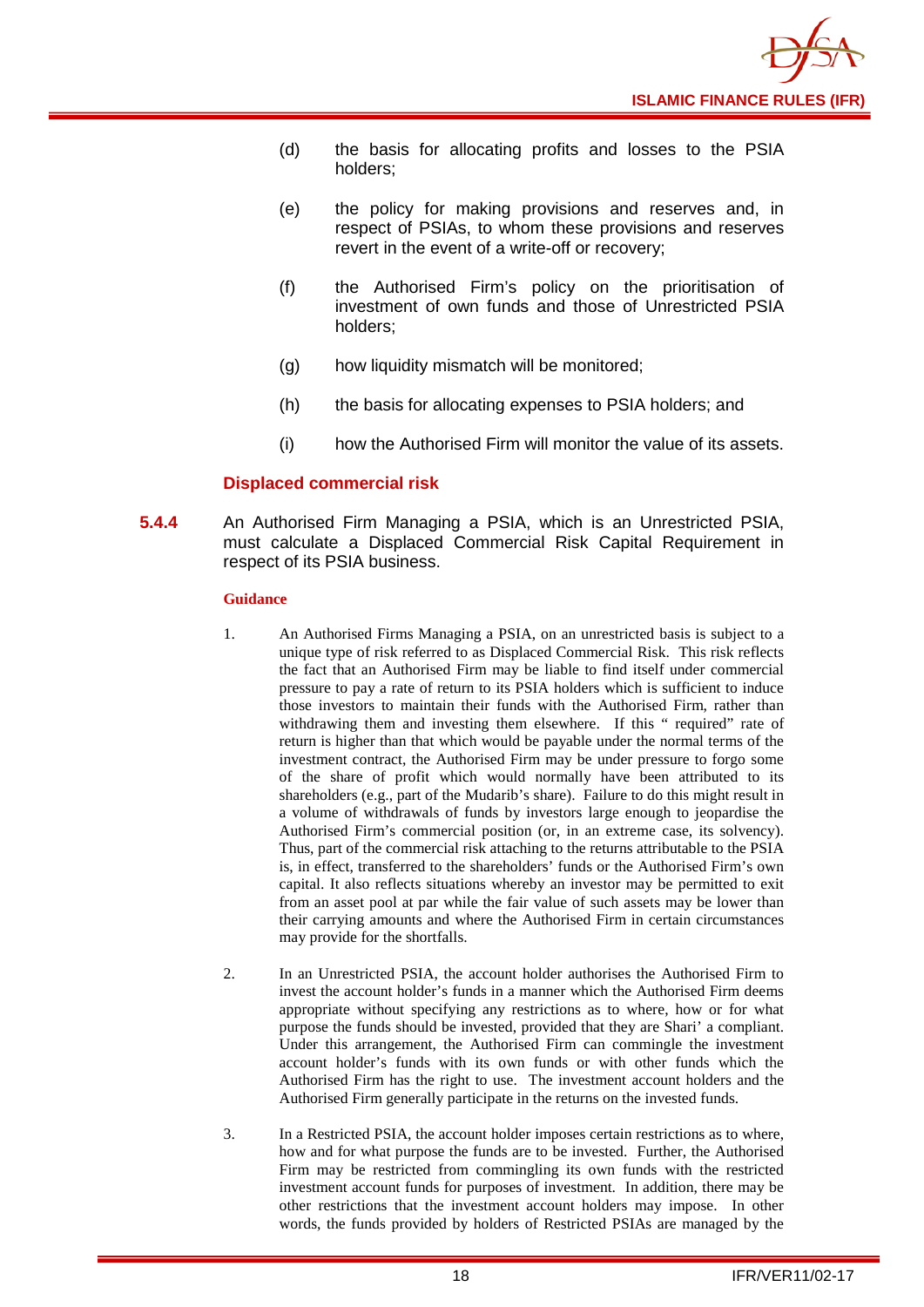Authorised Firm which does not have the right to use or dispose of the investments except within the conditions of the contract.

- 4. An Authorised Firms undertaking Islamic Financial Business is also exposed to fiduciary risk which arises where the terms of the contract between the Authorised Firm and the investor are breached and where the Authorised Firm does not act in compliance with Shari'a.
- 5. An Authorised Firm is required to apply the Capital Requirements specified in PIB chapters 4 and 5 to any other business it carries on.
- **5.4.5** (1) An Authorised Firm's Displaced Commercial Risk Capital Requirement is based on 35% of the CRCOM and Market Risk capital requirement of assets funded by Unrestricted PSIA holders and is calculated using the following formula:

PSIACOM = [PSIACOMcredit + PSIACOMmarket] x 35%.

- (2) PSIACOM is the Displaced Commercial Risk Capital Requirement;
- (3) PSIACOMcredit is the Credit Risk capital requirement for assets funded by Unrestricted PSIA holders and is calculated in accordance with Rules in part 3 of chapter 4 of PIB; and
- (4) PSIACOMmarket is the Market Risk capital requirement for assets funded by Unrestricted PSIA holders and is calculated in accordance with Rules in PIB chapter 5.

#### **Credit risk and counterparty risk for Islamic contracts**

- **5.4.6** (1) An Authorised Firm Managing a PSIA, which is an Unrestricted PSIA, must calculate its PSIAComcredit in relation to all Islamic Contracts financed by Unrestricted PSIAs in the manner prescribed in this section.
	- (2) An Authorised Firm must, when undertaking the calculation in (1), apply an appropriate risk weighting for the relevant Islamic Contract.

**5.4.7** (1) In this section:

- (a) "E" represents the Exposure determined by an Authorised Firm as applicable to an Islamic Contract; and
- (b) "CRW" represents the risk weighting or capital charge assessed by an Authorised Firm as appropriate to that Islamic Contract.
- (2) Where an Islamic Contract is in the Non-Trading Book, an Authorised Firm must determine the PSIACOMcredit for that contract by applying the following formula: E x CRW x 10%.
- (3) Where an Islamic Contract is in the Trading Book, an Authorised Firm must determine the PSIACOMcredit for that contract in accordance with the methodology in PIB A4.7 and A4.8 as appropriate.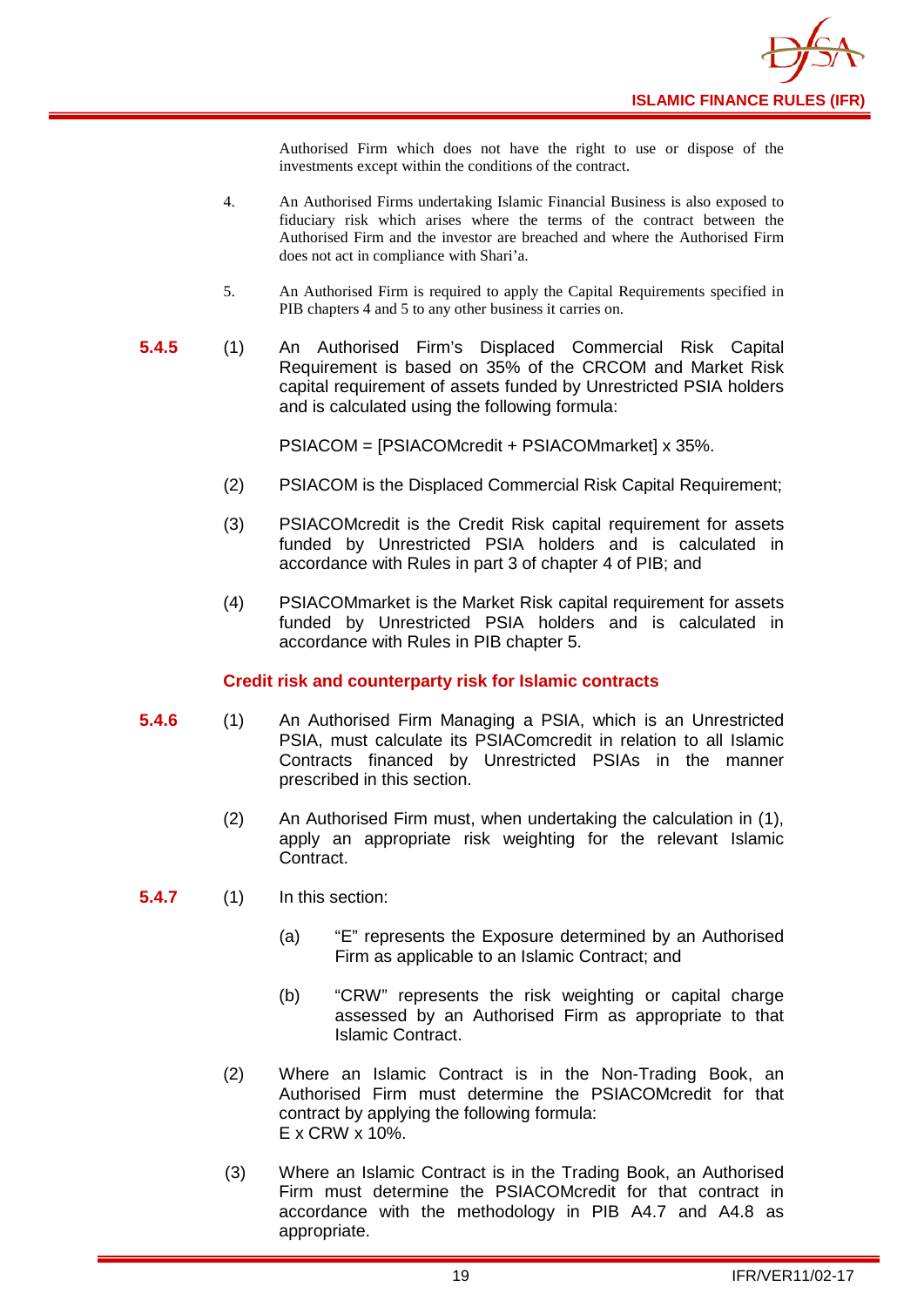

- (4) An Authorised Firm must calculate its PSIACOMcredit of all contracts by:
	- (a) identifying all Islamic Contracts to which this section applies;
	- (b) valuing the underlying investment or asset of each contract and reducing the value of any such investment or asset in the manner stipulated in Section 4.9 of chapter 4 of PIB, the result of which constitutes E for that contract;
	- (c) determining the risk weighting or capital charge appropriate to each contract, which will constitute the CRW for that contract in accordance with Rules in Sections 4.10, 4.11 and 4.12 of chapter 4 of PIB;
	- (d) applying the respective formula in Rule 5.4.7(2) or (3) to determine of PSIACOMcredit in respect of each contract; and
	- (e) summing the PSIACOMcredit of each contract to determine the PSIACOMcredit applicable to the Authorised Firm.

#### **Guidance**

- 1. The DFSA considers that this Guidance will assist an Authorised Firm in applying the appropriate risk weighting or capital charge to each Islamic Contract for the purpose of Rule 5.4.7. Accordingly, the DFSA expects an Authorised Firm managing PSIAs, which are Unrestricted PSIAs to pay due regard to this Guidance.
- 2. The Rules in this section and this Guidance are also relevant to an Authorised Firm which invests in or holds Islamic Contracts, when calculating CRCOM for Islamic Contracts under PIB chapter 4.
- 3. Table 2 contains Guidance on how an Authorised Firm Managing a PSIA, which is an Unrestricted PSIA should apply risk weightings for Islamic Contracts in respect of calculating relevant E and CRW for its PSIACOMcredit component of the PSIACOM.

#### **Table 2**

|                              |                                        | 3.                               |  |  |  |  |
|------------------------------|----------------------------------------|----------------------------------|--|--|--|--|
| <b>Islamic Contract type</b> | <b>Underlying investment or asset</b>  | CRW                              |  |  |  |  |
|                              |                                        |                                  |  |  |  |  |
| Binding Murabaha for the     | Asset with an Authorised Firm before   | Apply the appropriate percentage |  |  |  |  |
| Purchase Orderer (MPO)       | purchase by the Counterparty           | from the second column in the    |  |  |  |  |
|                              |                                        | table in PIB Rule A4.6.5         |  |  |  |  |
|                              | Accounts receivable for the contract,  | CRW in accordance with PIB       |  |  |  |  |
|                              | i.e. amounts due from the Counterparty | chapter 4                        |  |  |  |  |
|                              | less any provision for doubtful debts  |                                  |  |  |  |  |
| Murabaha and Non-binding     | Accounts receivable for the contract,  | CRW in accordance with PIB       |  |  |  |  |
| Murabaha for the Purchase    | i.e. amounts due from the Counterparty | chapter 4                        |  |  |  |  |
| Orderer (MPO)                | less any provision for doubtful debts  |                                  |  |  |  |  |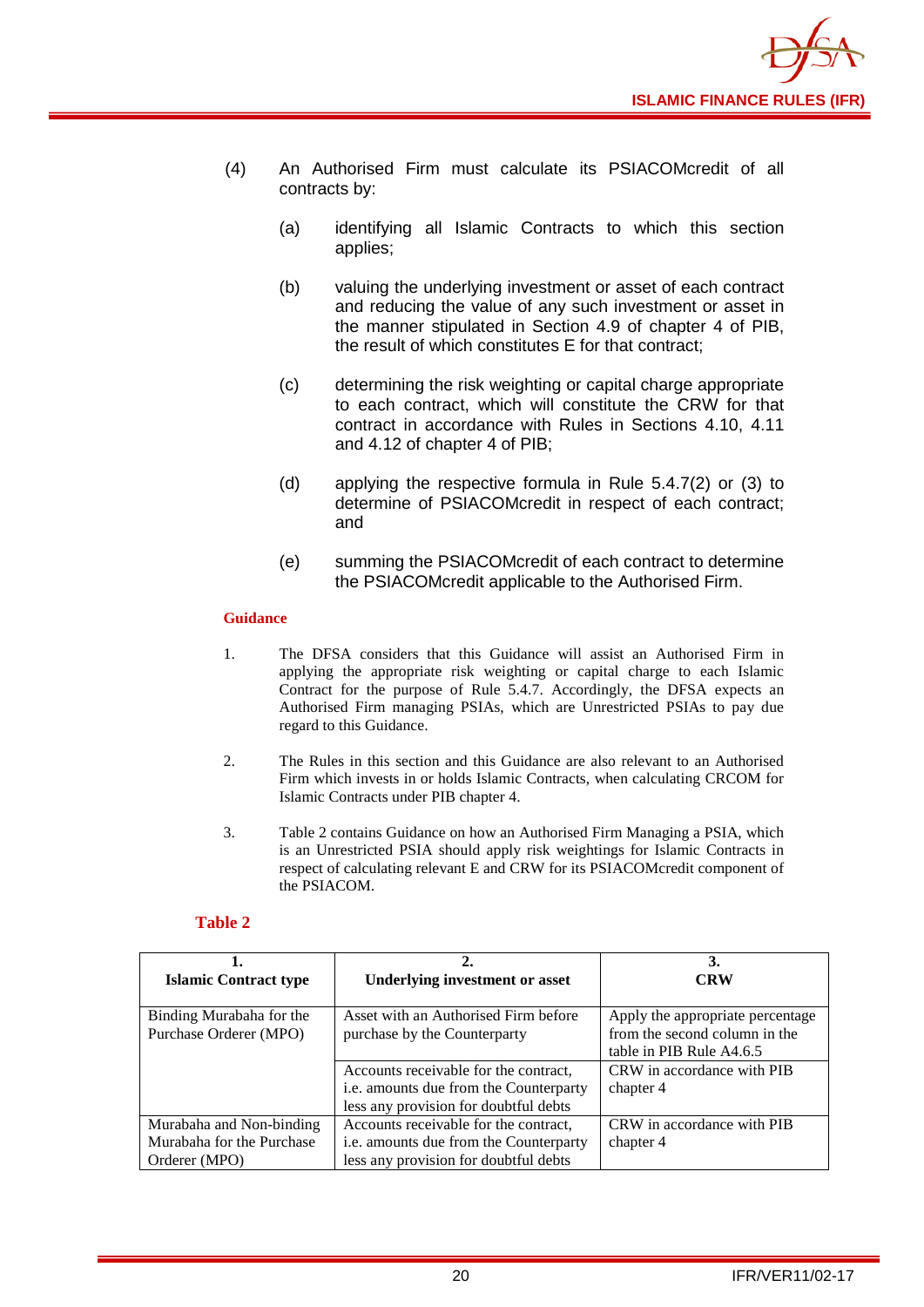

| 1.                                                                            | 2.                                                                                                                                                                                                          | 3.                                                                                                                                                                                                           |  |  |  |  |  |
|-------------------------------------------------------------------------------|-------------------------------------------------------------------------------------------------------------------------------------------------------------------------------------------------------------|--------------------------------------------------------------------------------------------------------------------------------------------------------------------------------------------------------------|--|--|--|--|--|
| <b>Islamic Contract type</b>                                                  | <b>Underlying investment or asset</b>                                                                                                                                                                       | <b>CRW</b>                                                                                                                                                                                                   |  |  |  |  |  |
| Mudaraba and Musharaka                                                        | Where the underlying investment meets<br>the requirements for inclusion in the<br><b>Trading Book</b>                                                                                                       | Market Risk Capital Requirement<br>for the exposure associated with<br>the underlying investment<br>determined in accordance with<br>PIB chapter 5                                                           |  |  |  |  |  |
|                                                                               | Investment in commercial enterprise to<br>undertake business ventures other than<br>trading activities (or other than those<br>which meet the requirements for<br>inclusion in the Trading Book)            | CRW of 400% on the exposure                                                                                                                                                                                  |  |  |  |  |  |
|                                                                               | Investment in real estate assets and<br>other movable assets, using underlying<br>Ijarah and Murabaha contracts                                                                                             | CRW of the lessee for the<br>underlying Ijarah contracts or the<br>CRW of the counterparty of the<br>underlying Murabaha contract, in                                                                        |  |  |  |  |  |
| Ijarah/Ijarah Muntahia<br><b>Bittamleek</b>                                   | Asset with an Authorised Firm<br>available for lease before purchase by<br>the Counterparty – for both contracts<br>with both binding or non-binding                                                        | accordance with PIB App4<br>Apply the appropriate percentage<br>from the second column in the<br>table in PIB Rule A4.6.5                                                                                    |  |  |  |  |  |
|                                                                               | promise to lease<br>Residential real estate where the lessee<br>has the right to purchase property at the<br>end of the lease and the lessor has a<br>legally enforceable first charge over the<br>property | Apply the appropriate percentage<br>in accordance with PIB Rule<br>4.12.17                                                                                                                                   |  |  |  |  |  |
|                                                                               | Total estimated value of lease<br>receivables for the whole duration of<br>the Ijarah, less any recovery value of<br>the leased asset                                                                       | CRW of Ijarah lessee, in<br>accordance with PIB Section 4.12                                                                                                                                                 |  |  |  |  |  |
| Full recourse Istisna'a -with<br>or without parallel Istisna'a                | Net balance of the work-in-progress                                                                                                                                                                         | CRW of the Istisna'a buyer, in<br>accordance with PIB Section 4.12                                                                                                                                           |  |  |  |  |  |
| and<br>limited / non-recourse<br>Istisna'a with/without<br>parallel Istisna'a | Total amount receivable from the<br>counterparty, pursuant to contract<br>billings                                                                                                                          | CRW of Istisna'a buyer, in<br>accordance with PIB Section 4.12                                                                                                                                               |  |  |  |  |  |
| Salam and parallel Salam                                                      | Value of the underlying asset<br>receivable for the Salam contract                                                                                                                                          | CRW in accordance with PIB<br>Section 4.12                                                                                                                                                                   |  |  |  |  |  |
|                                                                               | Assets acquired<br>Balance in relevant accounts receivable                                                                                                                                                  | 100%<br>CRW in accordance with PIB<br>Section 4.12                                                                                                                                                           |  |  |  |  |  |
| Kefala                                                                        | The amount of the guarantee                                                                                                                                                                                 | CRW in accordance with PIB<br>Section 4.12                                                                                                                                                                   |  |  |  |  |  |
| Sukuk held in the Non-<br><b>Trading Book</b>                                 | Receivables from the Sukuk structure,<br>including the principal and any returns<br>associated with it, arising from any of<br>the following as underlying contracts:                                       | CRW applicable to underlying<br>Ijarah, Salam or Murabaha<br>contracts, in accordance with PIB<br>Section 4.12                                                                                               |  |  |  |  |  |
|                                                                               | Salam<br>Istisna'a<br>Ijarah<br>Murabaha<br>Mudaraba<br>Musharaka                                                                                                                                           | If the Sukuk provides recourse to<br>the issuer, CRW applicable to the<br>issuer or CRW applicable to<br>underlying contracts of the Sukuk<br>is in accordance with PIB Section<br>4.12, whichever is higher |  |  |  |  |  |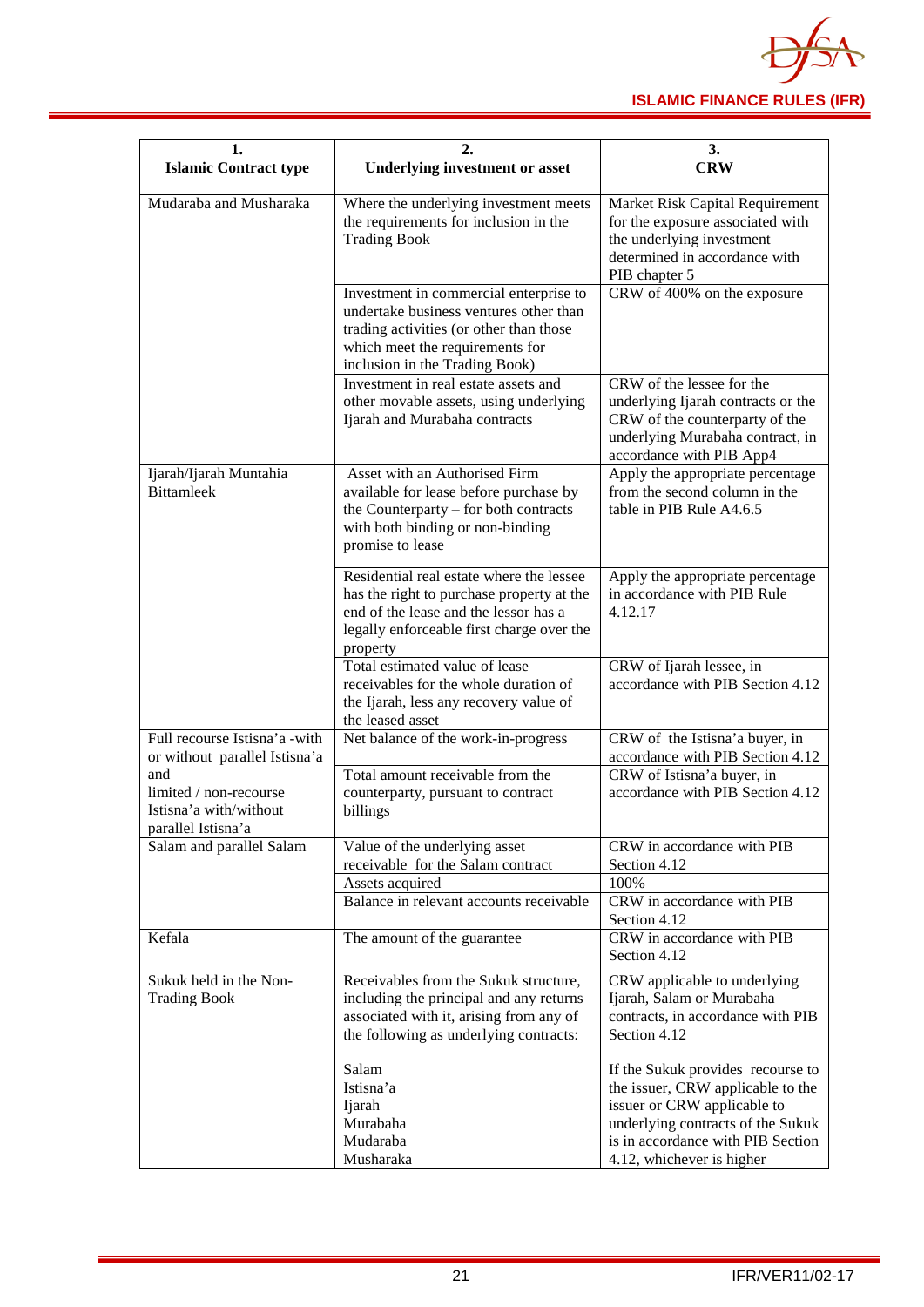

| 1.                           | 2.                                        | 3.                                                            |  |  |  |  |  |
|------------------------------|-------------------------------------------|---------------------------------------------------------------|--|--|--|--|--|
| <b>Islamic Contract type</b> | <b>Underlying investment or asset</b>     | <b>CRW</b>                                                    |  |  |  |  |  |
|                              |                                           |                                                               |  |  |  |  |  |
|                              | Usufructs/services                        | CRW applicable to underlying                                  |  |  |  |  |  |
|                              |                                           | service provider or usufruct                                  |  |  |  |  |  |
|                              |                                           | owner, in accordance with PIB                                 |  |  |  |  |  |
|                              |                                           | Section 4.12. If the Sukuk                                    |  |  |  |  |  |
|                              |                                           | provides recourse to the issuer,                              |  |  |  |  |  |
|                              |                                           | CRW applicable to the issuer or                               |  |  |  |  |  |
|                              |                                           | CRW applicable to underlying                                  |  |  |  |  |  |
|                              |                                           | service provider or usufruct                                  |  |  |  |  |  |
|                              |                                           | owner in accordance with PIB                                  |  |  |  |  |  |
|                              |                                           | App4, whichever is higher                                     |  |  |  |  |  |
|                              | Leased assets                             | The higher of CRW of the                                      |  |  |  |  |  |
|                              |                                           | underlying leased assets and that                             |  |  |  |  |  |
|                              |                                           | of the issuer                                                 |  |  |  |  |  |
|                              | Investment agency                         | The higher of CRW of the<br>underlying assets and that of the |  |  |  |  |  |
|                              |                                           | issuer                                                        |  |  |  |  |  |
|                              | Muzara'a (share of produce of the land)   | 100%                                                          |  |  |  |  |  |
|                              | Musaqa (share of produce of the trees)    |                                                               |  |  |  |  |  |
|                              | Mugarasa (share in the land and the       |                                                               |  |  |  |  |  |
|                              | trees)                                    |                                                               |  |  |  |  |  |
|                              | Mixture of tangible and intangible        | The higher of CRW of the                                      |  |  |  |  |  |
|                              | assets                                    | underlying assets and that of the                             |  |  |  |  |  |
|                              |                                           | issuer                                                        |  |  |  |  |  |
|                              | Where the underlying investment meets     | Market Risk Capital Requirement                               |  |  |  |  |  |
|                              | the requirements for inclusion in the     | for the exposure associated with                              |  |  |  |  |  |
|                              | <b>Trading Book</b>                       | the underlying investment                                     |  |  |  |  |  |
|                              |                                           | determined in accordance with                                 |  |  |  |  |  |
|                              |                                           | PIB chapter 5                                                 |  |  |  |  |  |
| Bai' Bithaman Ajil           | Residential and commercial properties     | CRW in accordance with PIB                                    |  |  |  |  |  |
|                              | Plant and equipment                       | chapter 4                                                     |  |  |  |  |  |
|                              | Motor vehicles                            |                                                               |  |  |  |  |  |
|                              | <b>Shares</b>                             |                                                               |  |  |  |  |  |
|                              | Land<br>Where an Authorised Firm has made | CRW in accordance with PIB                                    |  |  |  |  |  |
| Arboun                       | the purchase deposit                      |                                                               |  |  |  |  |  |
|                              | Where an Authorised Firm has received     | chapter 4<br>No CRW is applicable                             |  |  |  |  |  |
|                              | the purchase deposit                      |                                                               |  |  |  |  |  |
|                              | Where the contract would meet the         | Market Risk Capital Requirement                               |  |  |  |  |  |
|                              | requirements for inclusion in the         | for the exposure associated with                              |  |  |  |  |  |
|                              | <b>Trading Book</b>                       | the underlying investment                                     |  |  |  |  |  |
|                              |                                           | determined in accordance with                                 |  |  |  |  |  |
|                              |                                           | PIB chapter 5                                                 |  |  |  |  |  |

- 4. Where an Islamic Contract is not listed in Table 2, an Authorised Firm should consult with the DFSA, on a case-by-case basis, to determine the:
	- a. contract type and the underlying investments or assets to calculate the E; and
	- b. appropriate risk weighting or the capital charge for such contract to calculate the CRW.
- 5. In some cases, as stipulated in the relevant parts of column 3 of Table 2, the calculation of capital requirement should be carried out as prescribed in PIB Rule A4.6.5 and in accordance with PIB chapter 5.
- 6. In determining the E of a Binding Murabaha for the Purchase Orderer (MPO), as per PIB Rule A4.6.5, E should equal the total acquisition cost of the asset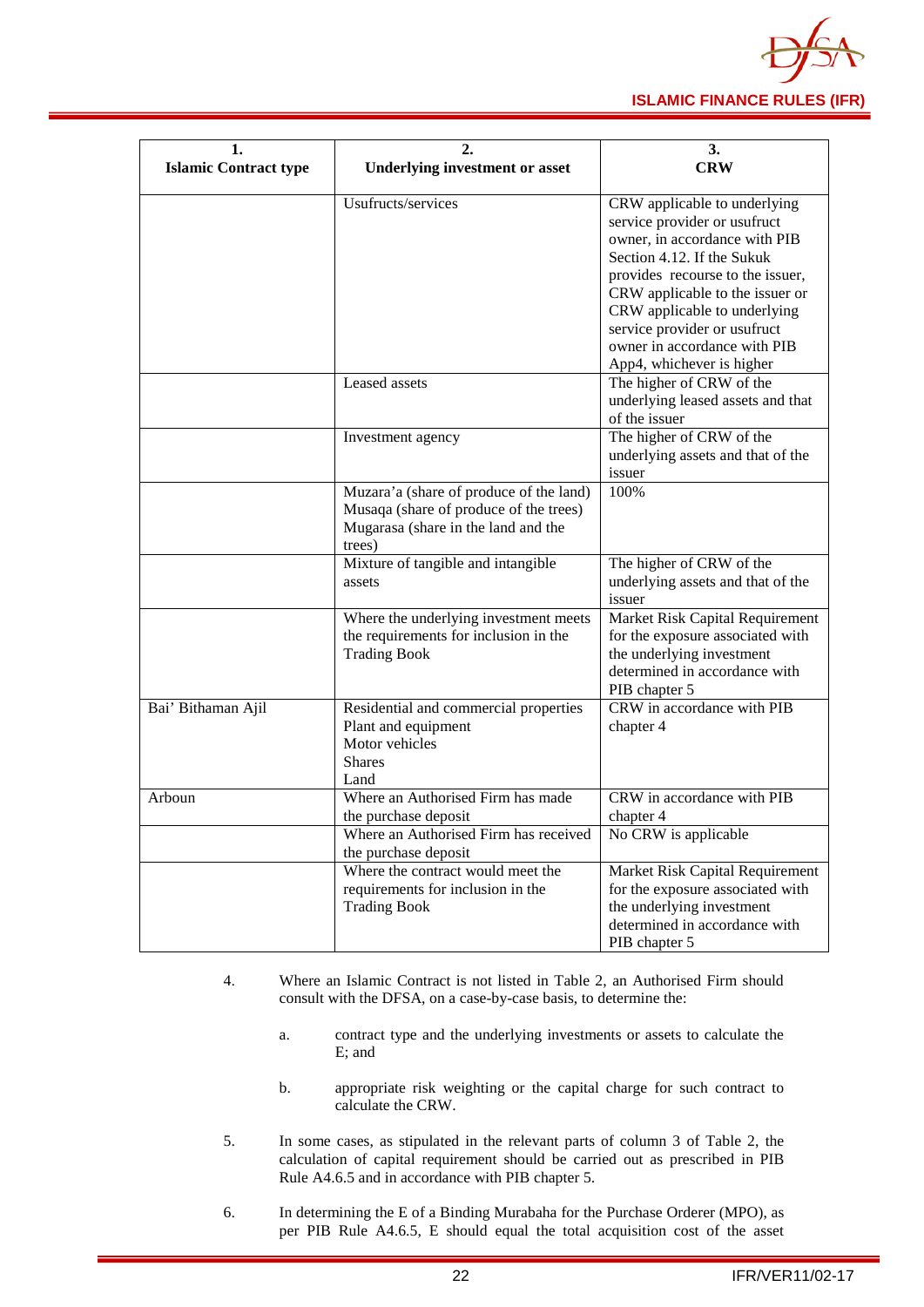

(purchase price and other direct costs) less market value of the asset (net of any haircut) less any security deposit provided.

- 7. In determining the E of Ijarah / Ijarah Munthia Bittamleek contract, as per PIB Rule A4.6.5, E should equal the total acquisition cost of the asset (purchase price and other direct costs) less the market value of the asset (net of any haircut), less any Arboun (earnest money deposit received from the potential lessee).
- 8. In addition to paragraph 7 above, in the case of an Ijarah Muntahia Bittamleek contract, the exposure may be reduced by the recovery value of the leased asset, only in cases where there is a reasonable basis to conclude that the leased asset can be repossessed and effectively redeployed as a leased asset to another Counterparty. This is important because the asset leased under the Ijarah Muntahia Bittamleek contract is usually customised equipment or large pieces of equipment which are integrated with other assets of the lessee and hence are unsuitable for repossession and releasing to another lessee.
- 9. In determining the E of an Istisna'a contract, the exposures arising from such a contract should not be netted off against exposures arising from a Parallel Istisna'a contract entered into by an Authorised Firm for procuring the underlying investment for the Istisna'a contract.
- 10. In determining the E of a Salam contract, the exposures arising from such a contract should not be netted off against exposures arising from a Parallel Salam contract entered into by an Authorised Firm for procuring the underlying asset for the Salam contract.
- 11. Off-balance sheet exposures for import or export financing contracts based on Murabaha, where the underlying goods or shipment are collateralised and insured, should attract a 20% CCF to an Authorised Firm that issues or confirms the letter of credit.
- 12 Where Mudaraba and Musharaka contracts are used to invest in commercial enterprise to undertake business ventures other than trading activities (or other than those which meet the requirements for inclusion in the Trading Book), the E is measured as the amount invested in the commercial enterprise less any specific provisions. If there is a guarantee and such guarantor is not connected to the commercial enterprise, then the CRW for the guarantor will be applied for risk weighting for the amount of any such guarantee.
- 13. In addition to the relevant Rules prescribed in PIB chapter 4 and PIB App4, an Authorised Firm may consider the following types of collateral as eligible collateral for Credit Risk management:
	- a. Hamish Jiddiyyah (security deposit) only for agreements to purchase or lease preceded by a binding promise;
	- b. Arboun where earnest money deposit held after a contract is established as collateral to guarantee contract performance; and
	- c. in Mudaraba investment in project finance, an Authorised Firm may use the collateralisation of the progress payments made by the ultimate customers to mitigate the exposures of unsatisfactory performance by the Mudarib.
- 14. Where an Authorised Firm places funds under a Mudaraba contract, subject to a Shari`a compliant guarantee from a third party and such a guarantee relates only to the Mudaraba capital, the capital amount should be risk-weighted at CRW of the guarantor provided that the CRW of that guarantor is lower than the CRW of the Mudarib (as a Counterparty). Otherwise, the CRW of the Mudarib will apply.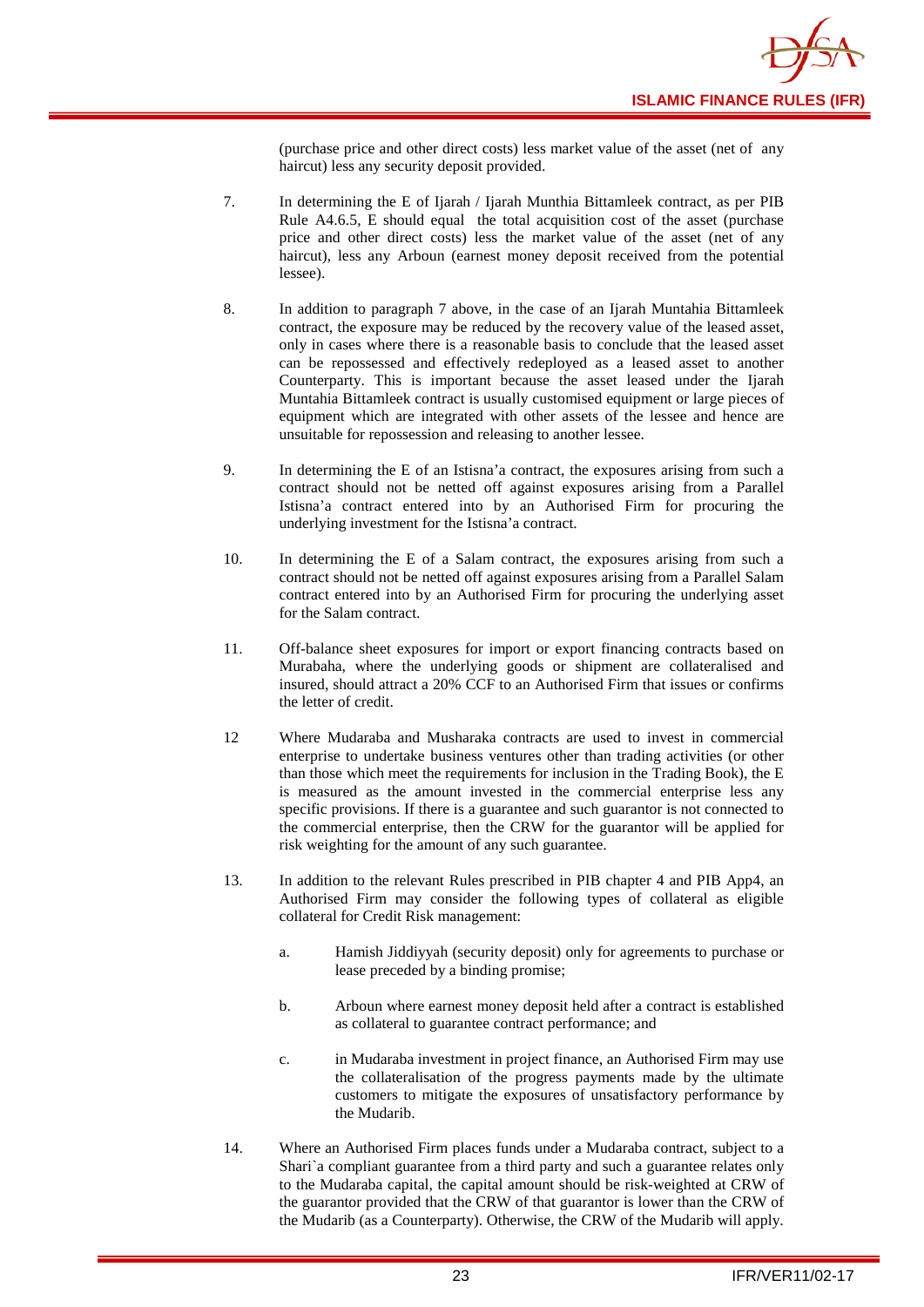

15. An Authorised Firm placing liquid funds with a central bank or another financial institution on a short-term Mudaraba basis in order to obtain a return on those funds, may apply the CRW applicable to the Mudarib (as a Counterparty), provided the Mudarib effectively treats the liquid funds placement as its liability, although normally such placements are not treated as liabilities of the Mudarib.

#### **Market risk**

- **5.4.8** An Authorised Firm Managing a PSIA, which is an Unrestricted PSIA, must calculate its PSIACOMmarket in relation to all underlying Islamic Contracts in the manner prescribed in PIB chapter 5, except as may be provided in Rules 5.4.8 to 5.4.17.
- **5.4.9** An Authorised Firm must treat Sukuk held in its Trading Book as equity for the purpose of calculating its Equity Risk Capital Requirement and determine the same in accordance with PIB Rule 5.5.2.
- **5.4.10** Where investments are made using Musharaka or Mudaraba contracts with commodities as the underlying assets, an Authorised Firm must calculate its Commodities Risk Capital Requirement in accordance with PIB Rule 5.7.2.
- **5.4.11** An Authorised Firm which is exposed to the risk of foreign currencies and gold under any Islamic Contract, must calculate its Foreign Exchange Risk Capital Requirement in accordance with PIB Rule 5.6.2.
- **5.4.12** An Authorised Firm which is exposed to commodities including precious metals but excluding gold under any Islamic Contract, must calculate its Commodities Risk Capital Requirement in accordance with PIB Rule 5.7.2.
- **5.4.13** (1) Commodities held by an Authorised Firm for selling or leasing when executing a Murabaha, non-binding MPO, Salam or Parallel Salam Contract must be included in the calculation of its Commodities Risk Capital Requirement.
	- (2) Where an Authorised Firm executes Salam and parallel Salam contracts, the resultant long and short positions may be set off for calculating the net open position, provided that the positions are in the same commodity, regardless of how its Commodities Risk Capital Requirement is calculated.
- **5.4.14** Where an Authorised Firm executes Musharaka or Mudaraba contracts for investing in entities or investment vehicles that trade in foreign exchange, equities or commodities, it must include the relevant underlying assets in the calculation of its Market Risk Capital Requirement in accordance with PIB chapter 5.

#### **Concentration risk**

#### **Guidance**

1. This section sets specific Large Exposure limits for assets financed by PSIAs, which are Unrestricted PSIAs. The DFSA uses these limits to provide constraints on the amount of Concentration Risk to which an Authorised Firm is subject in respect of its PSIA holdings. In assessing PSIA Large Exposures, an Authorised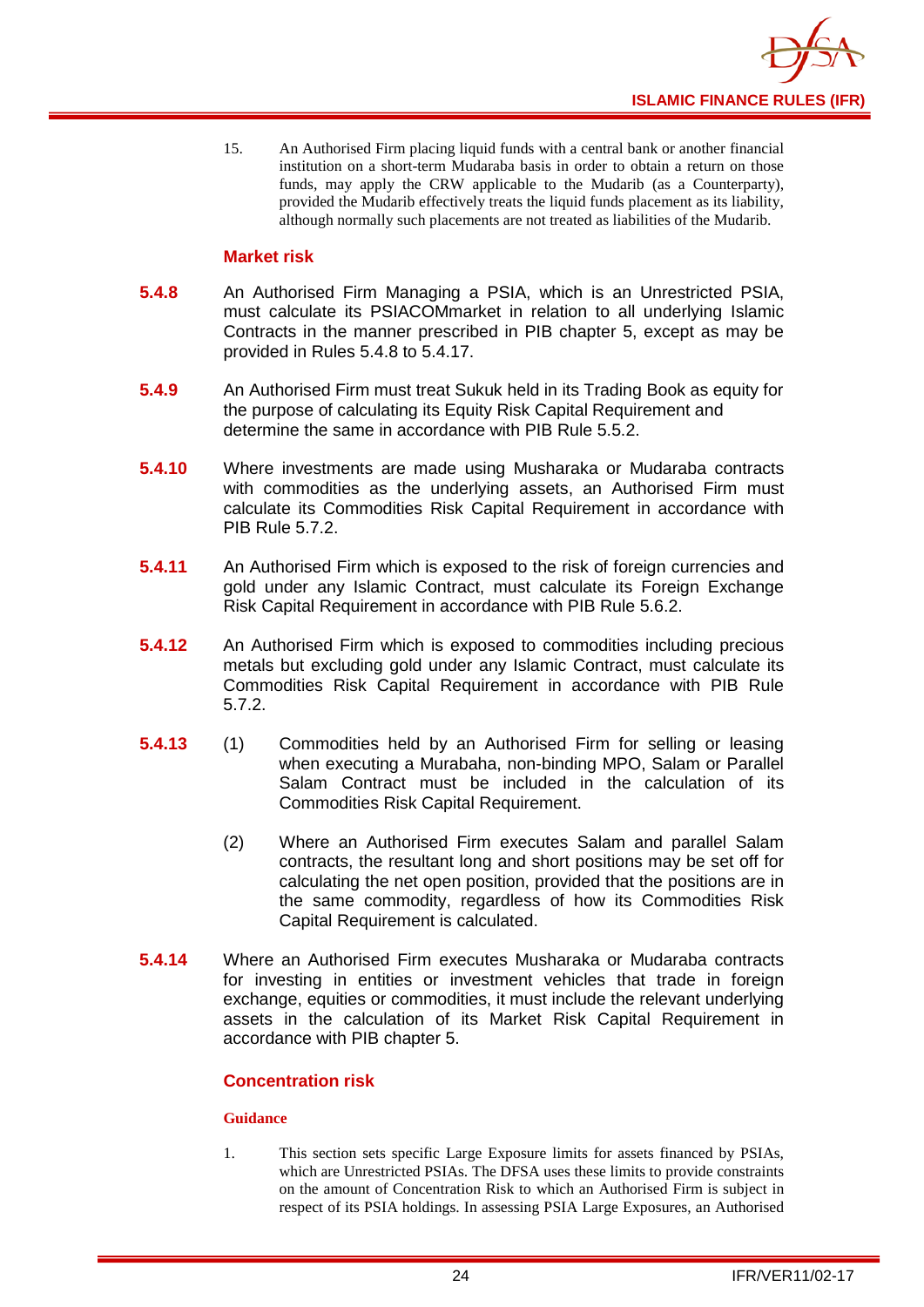

Firms may take advantage of the exemptions and partial exemptions set out in PIB section A4.11.

- 2. An Authorised Firm has a Large Exposure where its PSIA holders' credit Exposure to a single Counterparty or issuer, or group of Closely Related or Connected Counterparties, is large in relation to the Authorised Firm's Capital Resources. Where Exposure to a Counterparty or issuer is large, PSIA holders risk a large loss should the Counterparty default.
- 3. Exposures arising from assets that are financed by an Authorised Firm's own funds are dealt with in PIB section 4.15.

#### **Exposure limits**

- **5.4.15** An Authorised Firm Managing a PSIA, which is an Unrestricted PSIA, must not have an Exposure to a Counterparty or to a group of Closely Related Counterparties or to a group of Connected Counterparties that exceeds any one of the following percentages of its Capital Resources:
	- (a) 25% if financed by its Capital Resources or Unrestricted PSIAs; or
	- (b) 40% if financed by the total of its own Capital Resources and, Unrestricted PSIAs.

#### **Guidance**

In accordance with PIB section 4.15, the aggregate of an Authorised Firm's Exposure to a Counterparty or to a group of Closely Related Counterparties may not exceed 25% of the Authorised Firm's Capital Resources.

- **5.4.16** The sum of an Authorised Firm's non-exempt Large Exposures must not exceed 800% of its Capital Resources for Exposures funded by the Authorised Firm's Capital Resources and Unrestricted PSIAs.
- **5.4.17** An Authorised Firm must:
	- (a) monitor and control its Exposures funded by PSIAs, which are Unrestricted PSIAs, on a daily basis to ensure they remain within the concentration risk limits specified in Rule 5.4.15; and
	- (b) if a breach occurs, notify the DFSA immediately and confirm it in writing.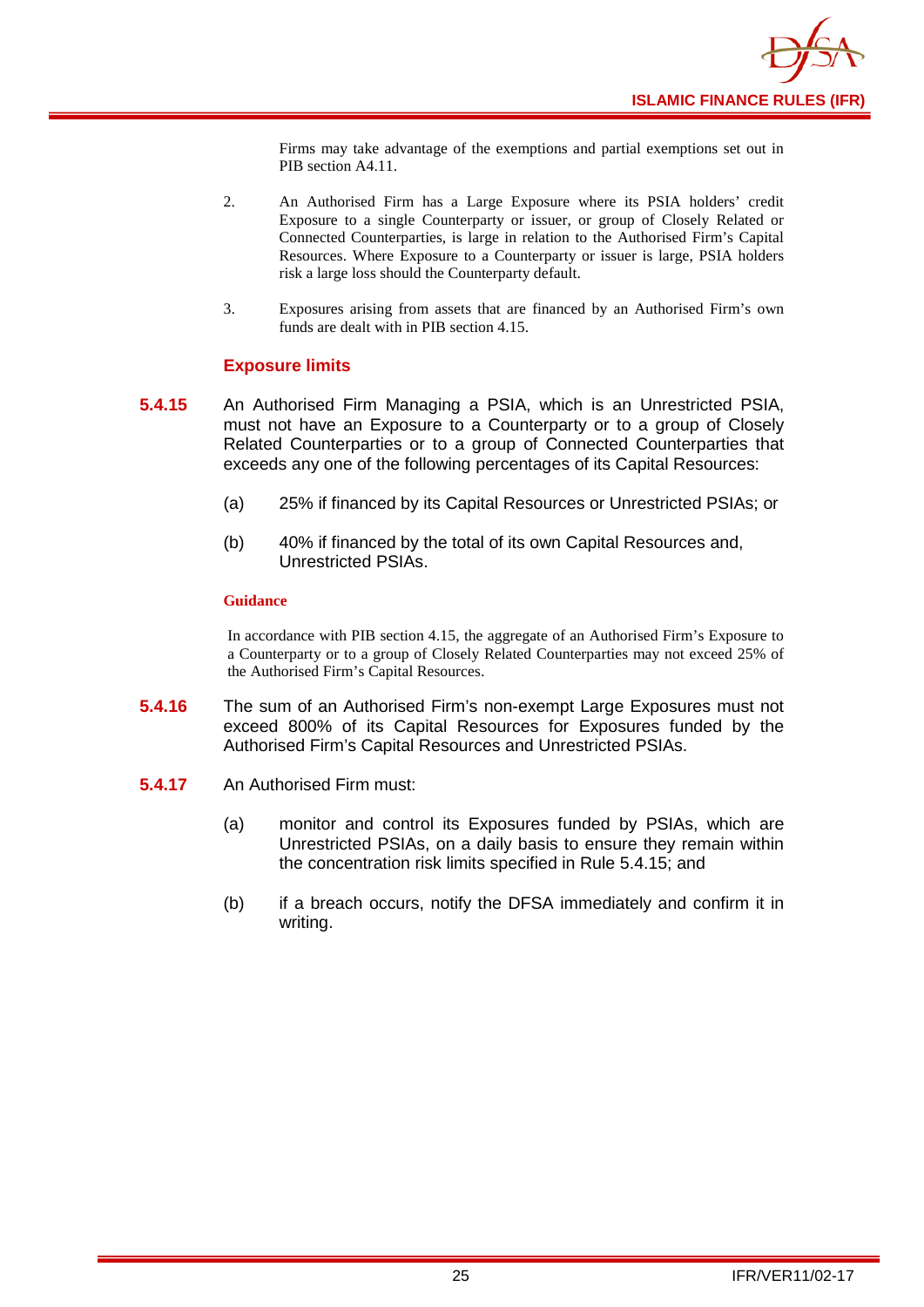

## <span id="page-28-0"></span>**6 ISLAMIC COLLECTIVE INVESTMENT FUNDS**

#### **Guidance**

This chapter contains additional requirements that apply to a Collective Investment Fund operated or held out as being operated as an Islamic Fund. A Collective Investment Fund is defined in Article 11 of the Collective Investment Law 2010 (the Law). The definition in Article 11 of the Law is very wide and can capture some Islamic financial activities. However, under Article 12 of the Law, the DFSA can make Rules excluding certain arrangements or types of arrangements from constituting a Fund. Certain types of Islamic Financial Business are not regulated as Collective Investment Funds due to express exclusions provided. Key Islamic Financial Business related exclusions under the collective investment regime are Managing Insurance, participation rights evidenced by Sukuk certificates and managing PSIAs.

## <span id="page-28-1"></span>**6.1 Application**

#### **6.1.1** (1) This section applies in the case of a Domestic Fund:

- (a) which is an Islamic Fund, to its Fund Manager and where appointed, its Trustee; or
- (b) which is an Umbrella Fund with one or more Islamic Sub-Funds, to its Fund Manager and where appointed, its Trustee in respect of those Sub-Funds.
- (2) The requirements that apply to a conventional Fund apply equally to an Islamic Fund, except as otherwise provided in this chapter.
- (3) In this chapter, except where otherwise provided, any reference to a Fund is to an Islamic Fund or to an Islamic Sub-Fund of an Umbrella Fund as the case may be and any reference to a Fund Manager is a reference to a Fund Manager of such a Fund.

#### **Guidance**

- 1. While the CIR module contains the key requirements relating to the management and operation of conventional Collective Investment Funds, this module sets out the additional requirements that apply where such a Fund is managed or held out as being managed as an Islamic Fund. There are other requirements that apply to such firms which are found in other modules of the DFSA rulebook, such as the GEN module, COB module and PIB module.
- 2. While section 3 contains the requirements that apply to Authorised Firms which are Fund Managers of Collective Investment Funds, the requirements in this section mainly focuses on Shari'a compliance related requirements that apply at the Fund level. For example, while the systems and controls required under section 3.3 relate to the systems and controls that a firm must have in order to comply with its Shari'a obligations, Rule 6.1.3 sets out systems and controls that must be established and maintained at the Fund level.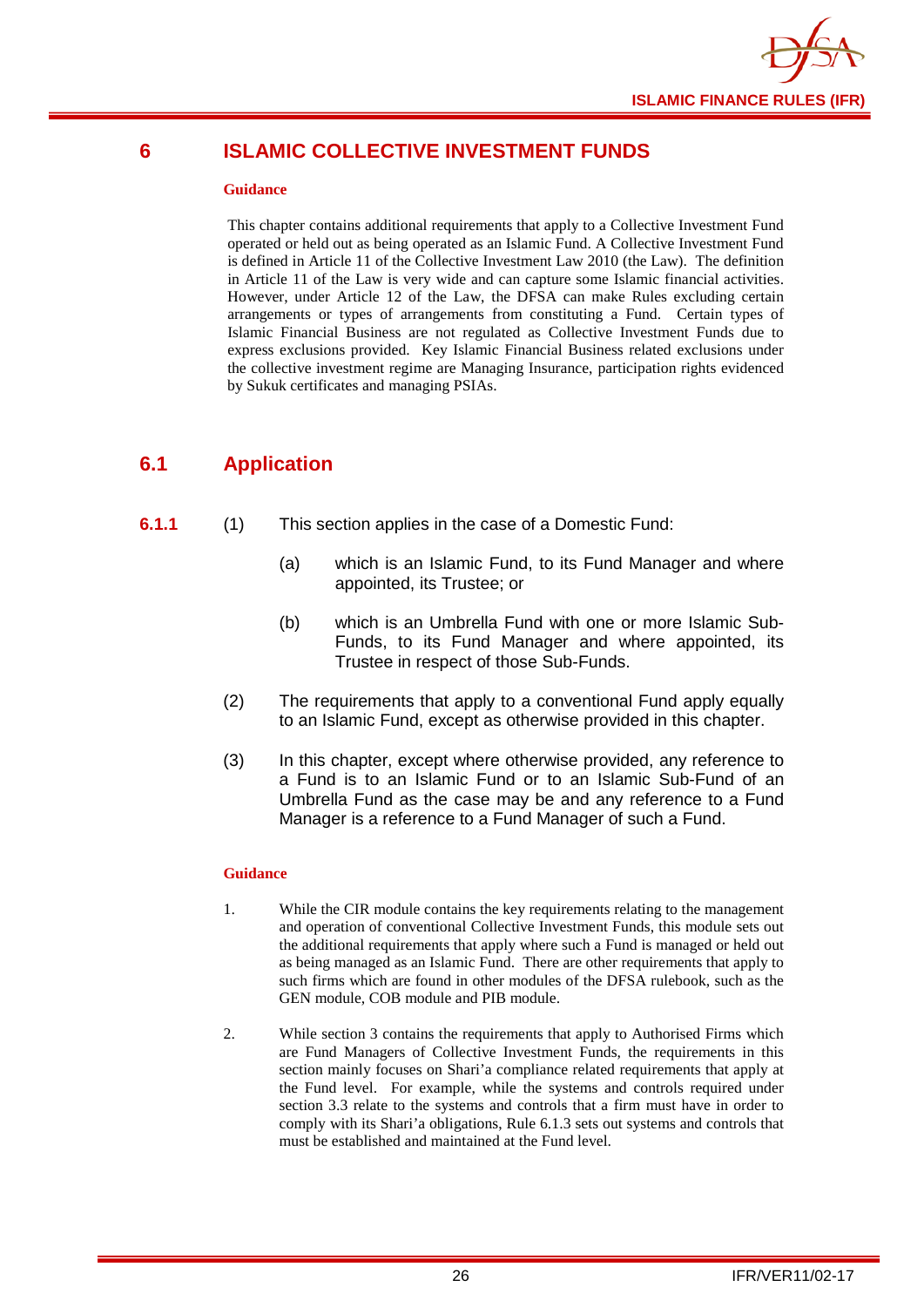

#### **Systems and controls**

- **6.1.2** (1) The Fund Manager of a Fund must establish and maintain systems and controls which ensure that its management of the Fund and the Fund Property is Shari'a compliant.
	- (2) A Fund Manager may, where it is practicable to do so, include the systems and controls required under (1) within those it is required to establish and maintain pursuant to Rule 3.3.1.

#### **Guidance**

- 1. Article 38 of the Collective Investment Law 2010 requires the Fund Manager to establish and maintain systems and controls, including, but not limited, to financial and risk controls to ensure sound management of the Fund in accordance with the Fund's Constitution and its most recent Prospectus, taking due account of the nature, scale and complexity of the Fund's investments and operations.
- 2. Rule 3.3.1 requires a Fund Manager of Islamic Funds to establish and maintain systems and controls to ensure its Shari'a compliance.

#### **Fund's constitutional documents**

- **6.1.3** (1) The Fund Manager of a Domestic Fund that is a Public Fund must ensure that its Fund's Constitution and Prospectus are, and remain, approved by the Fund's Shari'a Supervisory Board.
	- (2) The Fund Manager of an Exempt Fund must ensure that the Fund's Constitution and Prospectus are, and remain, approved by the Fund Manager's Shari'a Supervisory Board.

#### **Guidance**

See Guidance note 3 under Rule 6.2.1.

#### **Islamic Financial Business policy and procedures manual**

#### **Guidance**

A Fund Manager may, instead of having a separate Islamic Financial Business policy and procedures manual both at the firm level and at the Fund level, maintain a single Islamic Financial Business policy and procedures manual for the firm and the Funds it manages.

- **6.1.4** The Fund Manager of a Fund must implement and maintain an Islamic Financial Business policy and procedures manual for the Fund which addresses the following matters:
	- (a) the manner in which the compliance function will be undertaken, in respect of Shari'a compliance;
	- (b) the manner in which the Shari'a Supervisory Board will oversee and advise in regard to the Islamic Financial Business conducted by the Fund Manager;
	- (c) the manner in which Shari'a Supervisory Board fatwas, rulings and guidelines will be recorded, disseminated and implemented and the internal Shari'a review undertaken;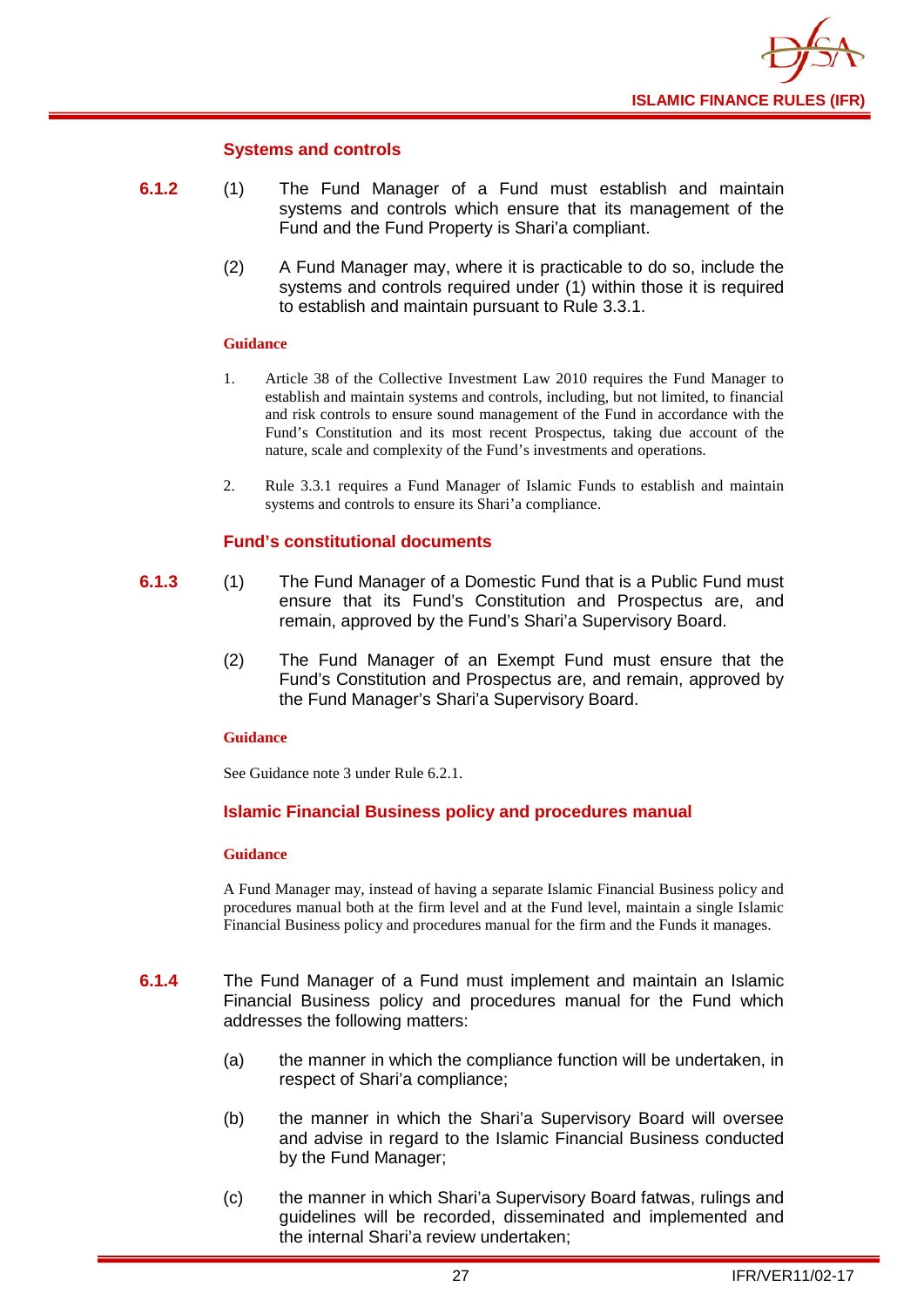

- (d) the manner in which disputes between the Shari'a Supervisory Board and the Fund Manager in respect of Shari'a compliance will be addressed;
- (e) the process for approving those internal systems and controls which are in place to ensure not only that the Islamic Financial Business is carried out in compliance with Shari'a, but that information is disseminated to Unitholders in an appropriate manner; and
- (f) the manner in which conflicts of interest will be identified and managed, including as prescribed in Rule 6.2.4.

## <span id="page-30-0"></span>**6.2 Shari'a Supervisory Board for an Islamic Fund**

- **6.2.1** (1) A Fund Manager of a Domestic Fund that is a Public Fund must, subject to (3), appoint a Shari'a Supervisory Board to its Fund that meets the following requirements:
	- (a) the Shari'a Supervisory Board has at least three members;
	- (b) the members appointed to the Shari'a Supervisory Board are competent to perform their functions as Shari'a Supervisory Board members of the Fund;
	- (c) any appointments, dismissals or changes in respect of members of the Shari'a Supervisory Board are approved by the Governing Body of the Fund Manager; and
	- (d) no member of the Shari'a Supervisory Board is a director or Controller of the Fund or its Fund Manager.
	- (2) A Fund Manager may comply with the requirement in (1) by appointing to the Fund the same Shari'a Supervisory Board as it has appointed to the firm in accordance with Rule 3.5.1, provided the requirements in (1) are also met.
	- (3) A Fund Manager is not required to comply with the requirement in (1) where it relies, for the purposes of making investments for the Fund, on a widely accepted Shari'a screening process such as investing in securities included in, or recognised by reference to, an Islamic index, sukuk, or treasury instruments issued by a Shari'a compliant financial services provider regulated by a Financial Services Regulator.

#### **Guidance**

1. In appointing a Shari'a Supervisory Board for the purposes of Rule 6.2.1(1), the Fund Manager should consider the previous experience and qualifications of the proposed Shari'a Supervisory Board members to assess whether the proposed Shari'a Supervisory Board member is competent to advise on the activities undertaken by the Islamic Fund. If the Fund Manager is appointing the same Shari'a Supervisory Board as it has appointed to the firm pursuant to Rule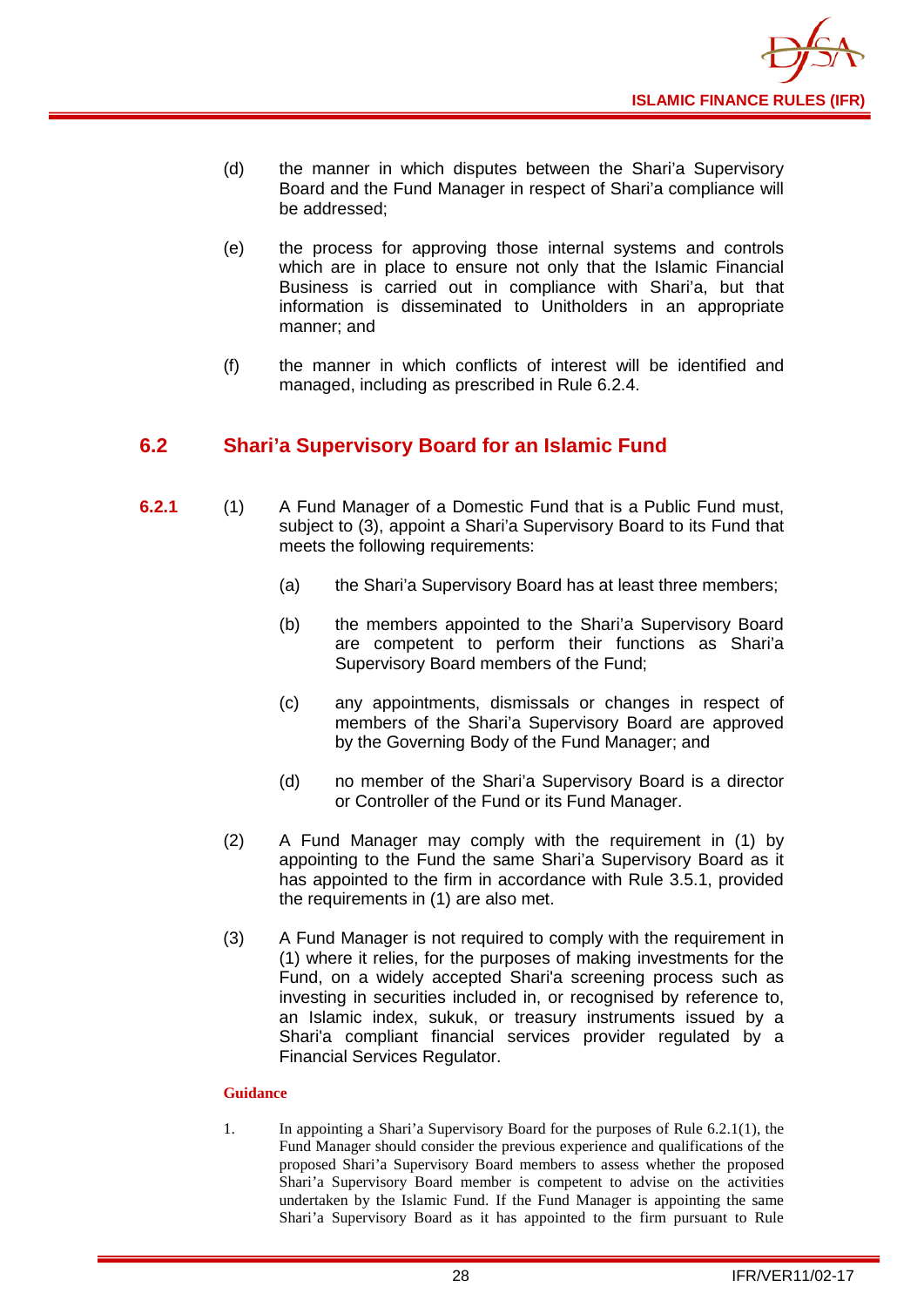6.2.1(2), the Fund Manager should still consider whether the requirements in both Rule 3.5.1(1) and 6.2.1(1) are met in respect of that board.

- 2. If the Fund Manager is relying on Shari'a screening methodologies such as the Dow Jones Shari'a index, such screening is generally regarded as widely accepted and accessible. However, if less widely known methodologies are used, the Fund Manager should be able, upon request by the DFSA, to demonstrate to the satisfaction of the DFSA the grounds on which it considers the particular methodology used to be acceptable and reliable.
- 3. Although the Fund Managers of Exempt Funds and Qualified Investor Funds are not subject to the requirement for the appointment of a Shari'a Supervisory Board for such a Fund, they would need to ensure that the Exempt Funds or Qualified Investor Funds they manage continue to meet the applicable Shari'a requirements applicable to the Fund. They may use a member of the Shari'a Supervisory Board appointed at the firm level for the purposes of ascertaining compliance with the Shari'a requirements. The manner in which they demonstrate to the Unitholder of the Exempt Fund or Qualified Investor Fund as to how they achieve such compliance is a matter left to negotiation (i.e. subject to contractual terms) between the Unitholders and the Fund Manager.
- 4. An External Fund Manager may not be able to take advantage of IFR 6.2.1(2), unless it has a Shari'a Supervisory Board appointed at the firm level. In contrast the Fund Manager of an External Fund will be able to use its Shari'a Supervisory Board to meet the Shari'a Supervisory Board requirement relating to the Fund as set out in IFR 6.2.1(2).
- **6.2.2** (1) Subject to (2), the Fund Manager of a Fund must document the Fund's policy in relation to:
	- (a) how appointments, dismissals or changes will be made to the Shari'a Supervisory Board;
	- (b) the process through which the suitability of Shari'a Supervisory Board members will be considered; and
	- (c) the remuneration of the members of the Shari'a Supervisory Board.
	- (2) If the Fund Manager, pursuant to Rule 6.2.1(2), appoints to the Fund the same Shari'a Supervisory Board it has appointed to the firm, the documents required under Rule 6.2.2(1) must be included in or otherwise form part of the records required under Rule 3.5.2.
- **6.2.3** (1) Subject to (2), the Fund Manager of a Fund must establish and retain, for six years, records of:
	- (a) its assessment of the competency of the Shari'a Supervisory Board members;
	- (b) the agreed terms of engagement of each member of the Shari'a Supervisory Board; and
	- (c) the matters in Rules  $6.2.1(1)(c)$  and  $6.2.2$ .
	- (2) If the Fund Manager, pursuant to Rule 6.2.1(2), appoints to the Fund the same Shari'a Supervisory Board it has appointed to the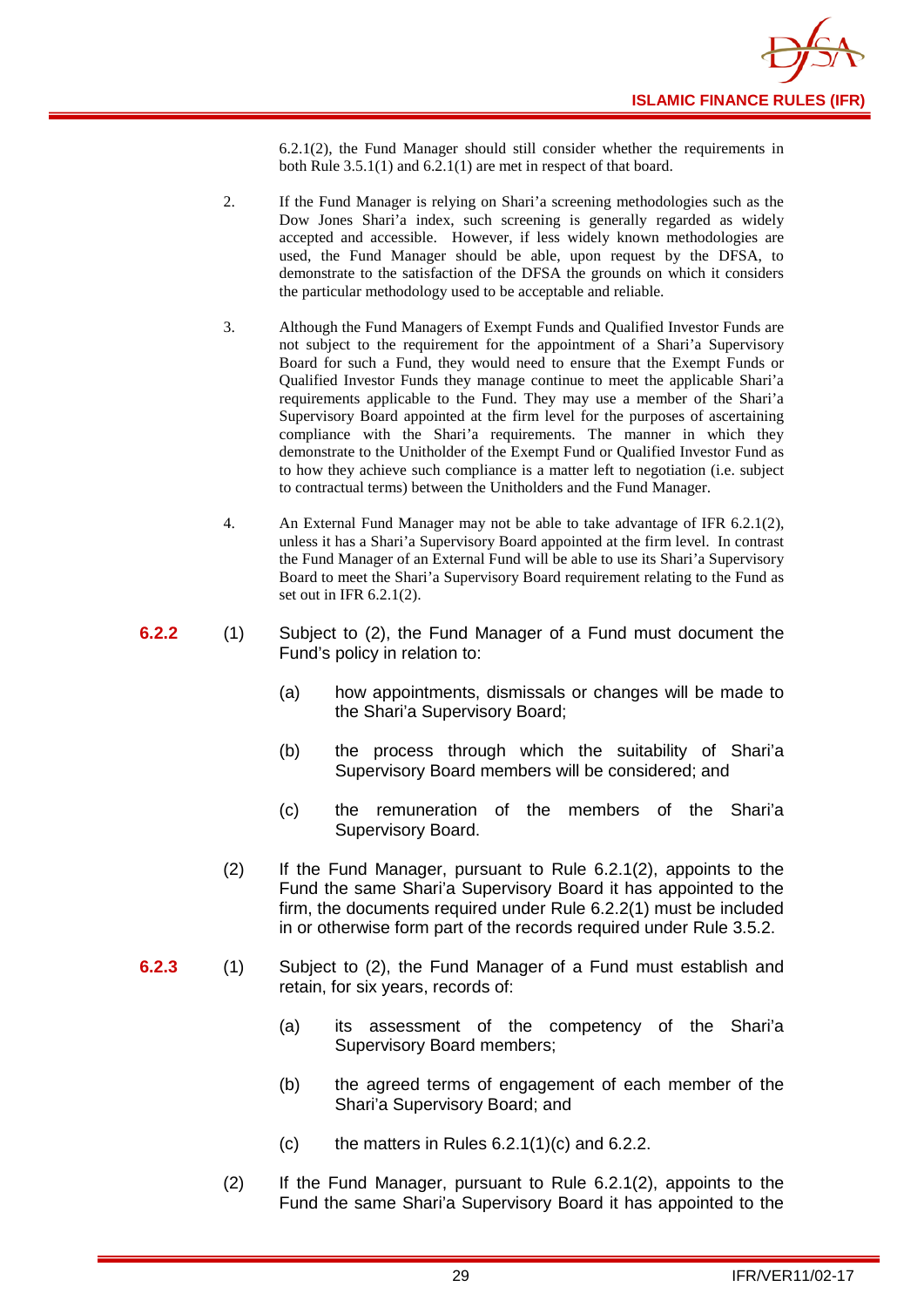

firm, the records required under Rule 6.2.3(1) must be included in or otherwise form part of the records required under Rule 3.5.3.

#### **Guidance**

- 1. The records of the assessment of competency of Shari'a Supervisory Board members should clearly indicate, at least:
	- a. the factors that have been taken into account when making the assessment of competency;
	- b. the qualifications and experience of the Shari'a Supervisory Board members;
	- c. the basis upon which the Fund Manager has deemed that the proposed Shari'a Supervisory Board member is suitable; and
	- d. details of any other Shari'a Supervisory Boards of which the proposed Shari'a Supervisory Board member is, or has been, a member.
- 2. If the Fund Manager is relying on Rule 6.2.1(2), then the due diligence process, and the records maintained under Rules 3.5.2 and 3.5.3, should be augmented with the matters specified under Rule 6.2.1(1).
- **6.2.4** (1) The Islamic Financial Business policy and procedures manual must provide that:
	- (a) a member of the Shari'a Supervisory Board is obliged to notify the Fund Manager of any conflict of interest that such member may have with respect to the Fund or the Fund Manager, and if appointed, or in the case of an Investment Trust, the Trustee; and
	- (b) the Fund Manager will take appropriate steps to manage any such conflict of interest so that the Islamic Financial Business is carried out appropriately and in compliance with Shari'a, the interest of a Unitholder is not adversely affected and all Unitholders are fairly treated and not prejudiced by any such interests.
	- (2) If a Fund Manager is unable to manage a conflict of interest as provided above, it must dismiss or replace the member as appropriate.
- **6.2.5** The Fund Manager of a Fund must provide the DFSA at its request with information on the qualifications, skills, experience and independence of the individuals who are appointed or proposed to be approved as members of the Shari'a Supervisory Board.
- **6.2.6** (1) The Fund Manager of a Fund must take reasonable steps to ensure that the Fund Manager and the Fund's Employees:
	- (a) provide such assistance as the Shari'a Supervisory Board reasonably requires to discharge its duties;
	- (b) give the Shari'a Supervisory Board right of access at all reasonable times to relevant records and information;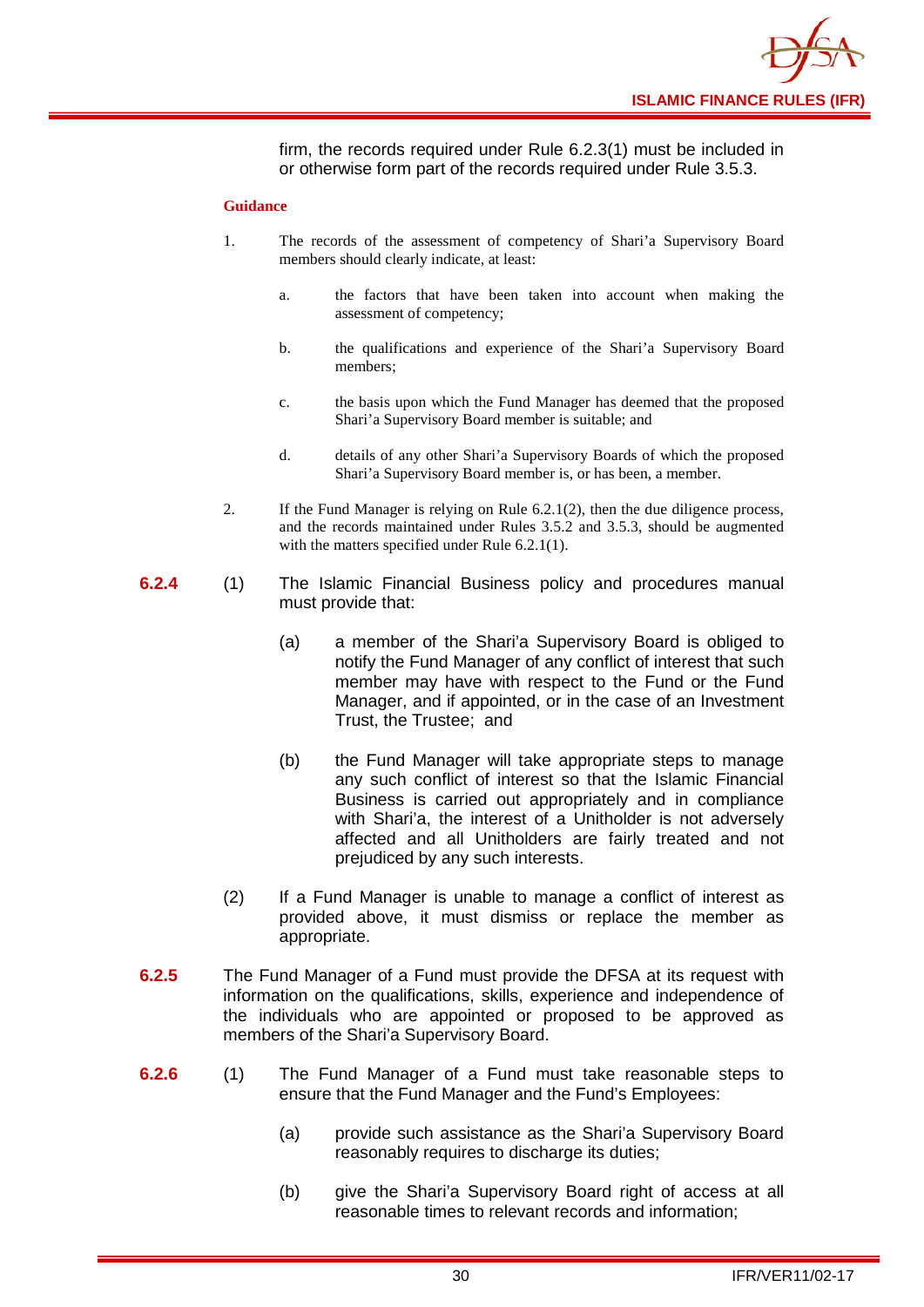- (c) do not interfere with the Shari'a Supervisory Board's ability to discharge its duties; and
- (d) do not provide false or misleading information to the Shari'a Supervisory Board.
- (2) If appointed, the Trustee must also take reasonable steps to ensure that its Employees comply with (1)(a)-(d).

## <span id="page-33-0"></span>**6.3 External Shari'a reviews and periodic reports**

- **6.3.1** A Fund Manager of a Domestic Fund that is a Public Fund, other than a Fund relying on the exemption in Rule 6.2.1(3), must ensure that all Shari'a reviews of the Fund are undertaken by the Shari'a Supervisory Board in accordance with AAOIFI GSIFI No 2.
- **6.3.2** (1) In the case of a Domestic Fund that is a Public Fund other than a Fund relying on the exemptions in Rule 6.2.1(3), the Fund Manager must commission an interim and an annual report relating to the Fund operations from the Shari'a Supervisory Board which complies with AAOIFI GSIFI No 1.
	- (2) The Fund Manager must deliver a copy of the annual interim report referred to in (1) to the Unitholders in accordance with CIR Rule 9.4.4 and must include the report of the Shari'a Supervisory Board in the annual report required under CIR Rule 9.4.5.

#### **Guidance**

Although the Fund Managers of Exempt Funds and Qualified Investor Funds are not subject to the Shari'a review process required under section 6.3, they would need to ensure that the Exempt Fund or Qualified Investor Fund continues to meet the Shari'a requirements, particularly for the purposes of their annual and interim reports, which are required to be prepared under CIR section 9.4. However, the manner in which they demonstrate to the Unitholders of the Fund how they achieve such compliance is a matter left to negotiation (i.e. subject to contractual terms) between the Unitholders and the Fund Manager.

## <span id="page-33-1"></span>**6.4 Internal Shari'a review**

- **6.4.1** (1) The Fund Manager of a Domestic Fund that is a Public Fund must perform an internal Shari'a review to assess the extent to which the Fund complies with fatwas, rulings and guidelines issued by the Fund's Shari'a Supervisory Board.
	- (2) The Fund Manager must perform the internal Shari'a review in accordance with AAOIFI GSIFI No. 3.
	- (3) The Fund Manager of an Umbrella Fund which has an Islamic Sub-Fund must, to the extent possible, perform the internal Shari'a review in accordance with AAOIFI GSIFI No. 3 and must document the manner in which it will conduct that part of the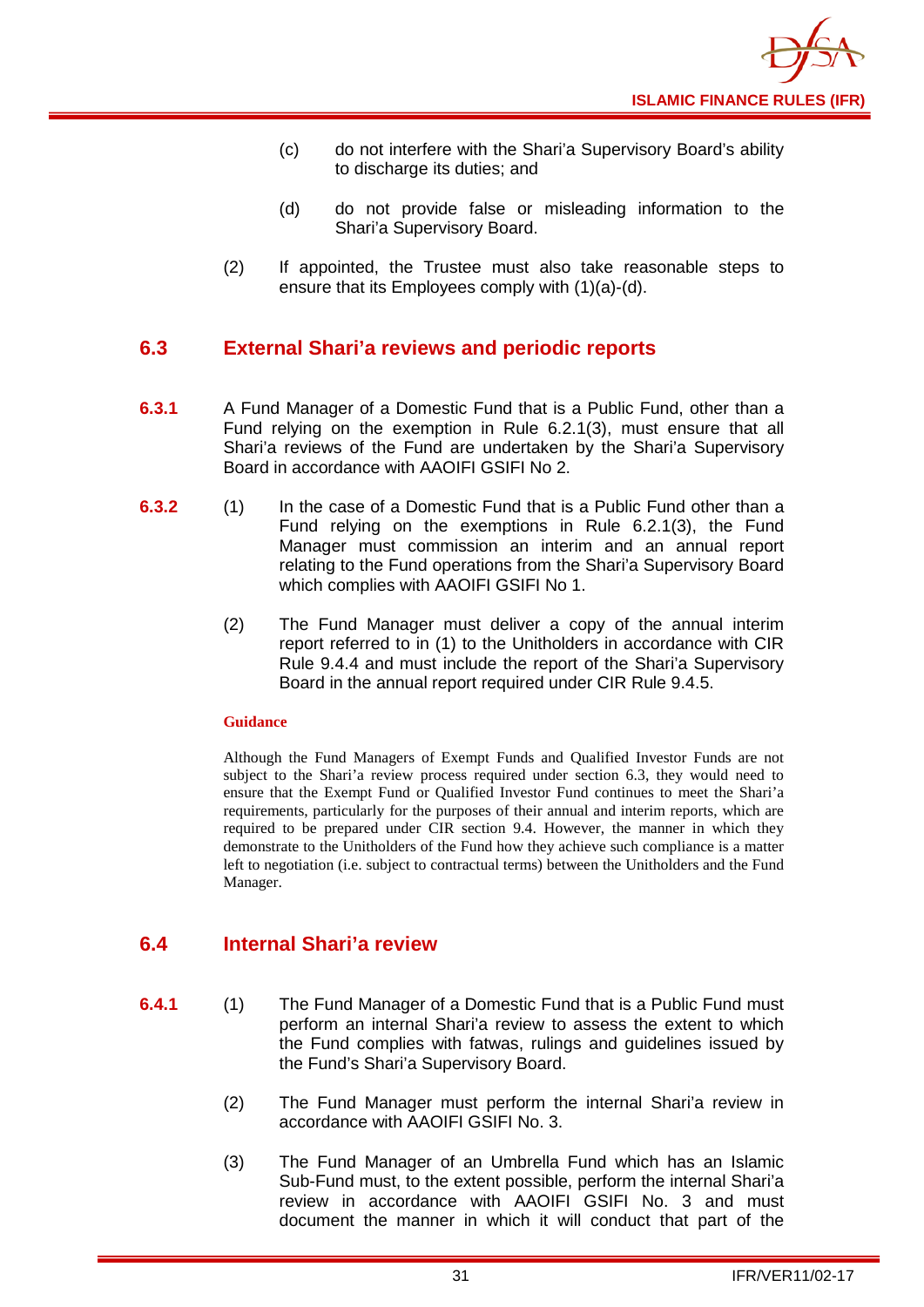

internal Shari'a review that is not conducted in accordance with AAOIFI GSIFI No. 3.

#### **Guidance**

- 1. Although the Fund Managers of Exempt Funds and Qualified Investor Funds are not subject to the specific internal Shari'a requirements under section 6.4, they would need to ensure that the Exempt Fund or Qualified Investor Fund continues to meet the applicable Shari'a requirements. However, the manner in which they demonstrate to the Unitholders of the Fund how they achieve such compliance is a matter left to negotiation (i.e. subject to contractual terms) between the Unitholders and the Fund Manager.
- 2. GSIFI No. (3) (Internal Shari'a Review) establishes standards and provides guidance on the internal Shari'a review in institutions that conduct business in conformity with Shari'a. The standard covers the following:
	- a. objectives;
	- b. internal Shari'a Review;
	- c. independence and objectivity;
	- d. professional proficiency;
	- e. scope of work;
	- f. performance of the internal Shari'a Review work;
	- g. management of the internal Shari'a Review;
	- h. quality assurance; and
	- i. elements of an effective internal Shari'a Review control system.
- **6.4.2** The Fund Manager must ensure that the internal Shari'a review referred to in this section is performed by the internal audit function of the Fund or the compliance function of the Fund and that the individuals or departments involved in performing the review are competent and sufficiently independent to assess compliance with Shari'a.

#### **Guidance**

For the purposes of assessing competency of personnel or departments which perform the internal Shari'a review, Fund Manager should consult AAOIFI GSIFI No. 3 paragraphs 9 to16 inclusive.

## <span id="page-34-0"></span>**6.5 Additional disclosure in a Prospectus of an Islamic Fund which is a Public Fund**

#### **Guidance**

Chapter 14 and in particular Rule 14.3.1 of the CIR module set out the Public Fund Prospectus requirements. In addition to complying with those requirements as applicable to the particular Fund, the Fund Manager of an Islamic Fund that is a Public Fund must comply with the additional requirements set out in this section.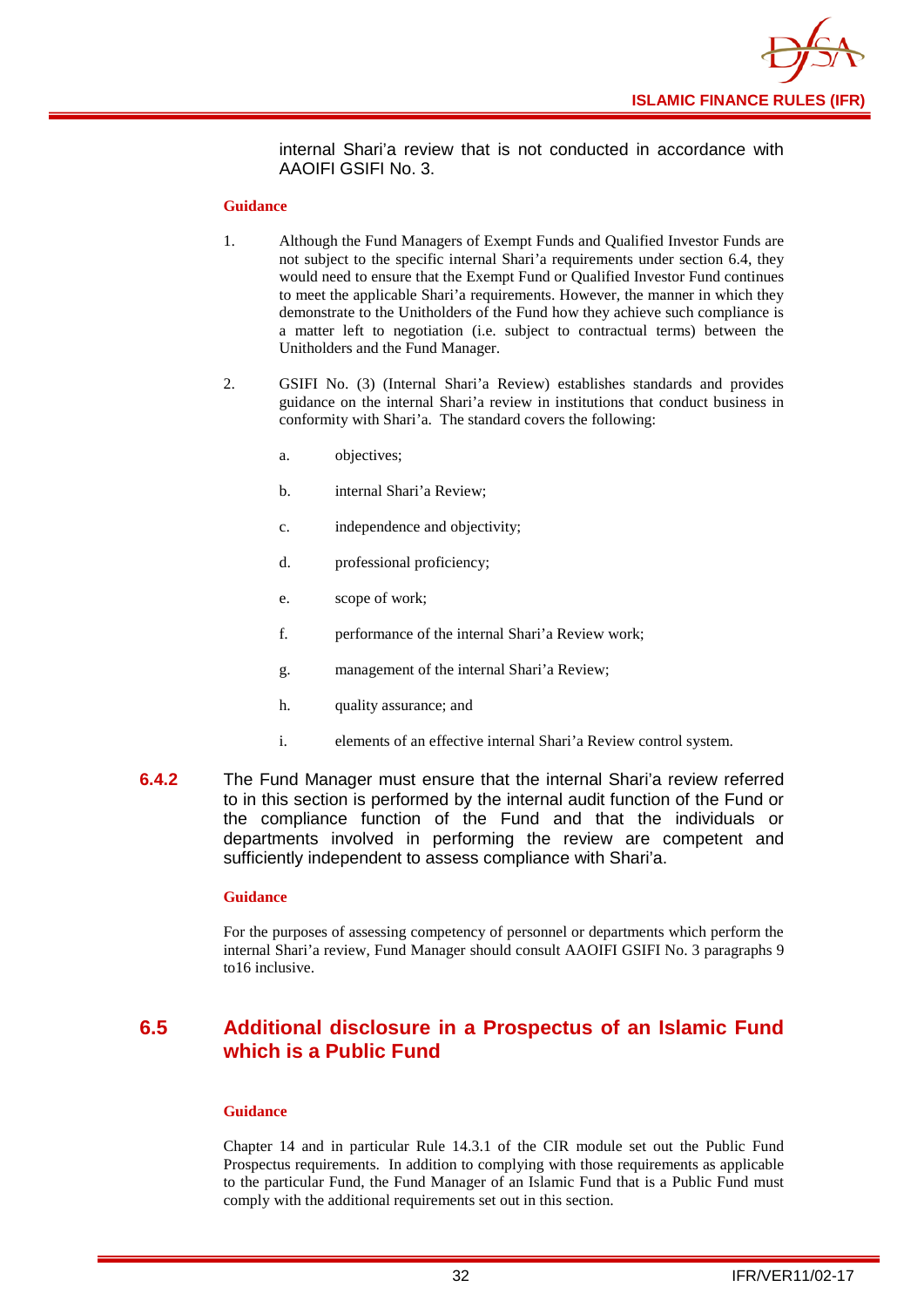

- **6.5.1** A Fund Manager of an Islamic Fund which is a Public Fund must state in the Fund's Prospectus:
	- (a) that all the operations in relation to the Fund will be conducted in accordance with Shari'a;
	- (b) if the Fund has a Shari'a Supervisory Board appointed to it, the names of the members of the Shari'a Supervisory Board and their qualifications and experience experience and, whether or not the Fund Manager's Shari'a Supervisory Board is appointed to the Fund pursuant to Rule 6.2.1(2);
	- (c) if the Fund does not have a Shari'a Supervisory Board appointed to it pursuant to Rule 6.2.1(3), what widely acceptable screening methodologies are used by the Fund to ensure Shari'a compliance with respect to investments made for the Fund, and the board that has approved them;
	- (d) if applicable, the manner and frequency of Shari'a reviews ;
	- (e) how earnings prohibited by Shari'a will be disposed of;
	- (f) whether Zakah is the responsibility of the Fund or the responsibility of the Unitholders; and
	- (g) the additional disclosure, if applicable, prescribed under section A1.1 of App 1.

#### **Guidance**

- 1. A Fund Manager should consider providing additional information to support the statement under Rule 6.5.1(a) as indicated in 2 and 3 below.
- 2. The Fund Manager should provide sufficient details setting out the basis upon which the Fund has been approved and certified as Shari'a compliant by its Shari'a Supervisory Board. Such details should include the basis of the underlying principles, i.e. the Fatwas or rulings, including reference to any relevant Ijtihad, Ijma, Qiyas or other. Where applicable, reference should be made to any Islamic indices to be used. In addition, where applicable, the screening process and any filters used should be identified.
- 3. The Fund Manager should set out each of the key features of the Fund and explain the rationale for determining why each of these features are considered Shari'a compliant by the Fund's Shari'a Supervisory Board.

## <span id="page-35-0"></span>**6.6 Deleted**

## <span id="page-35-1"></span>**6.7 Investments in other Funds**

**6.7.1** (1) An Islamic Fund which is a Public Fund may invest in Units of another [Fund](http://fsahandbook.info/FSA/glossary.jsp?doc=glossary%5Cglossary&gloss=G1043#G1043) only where the Fund Manager has taken reasonable care to determine that: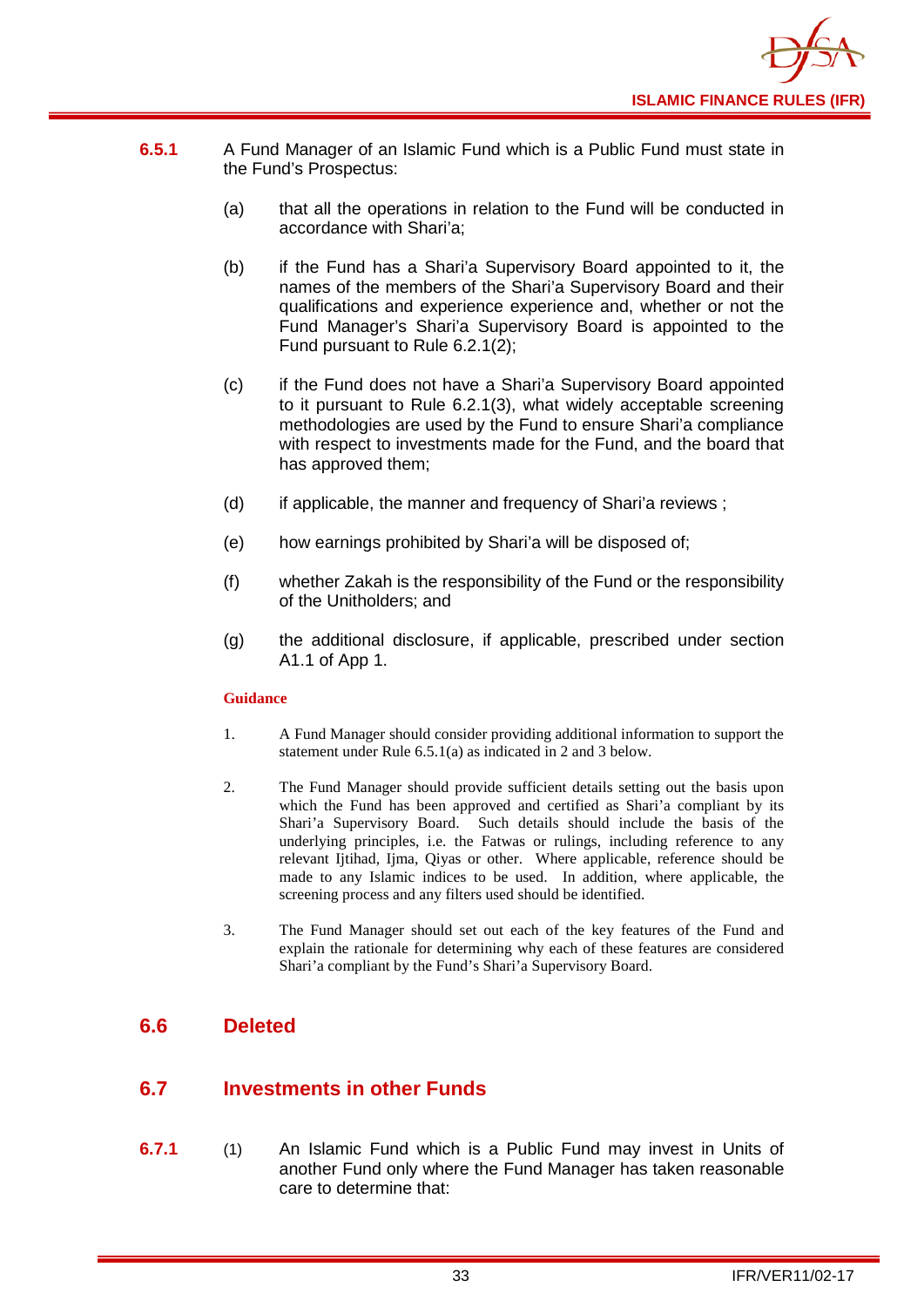

- (a) the other Fund is the subject of an independent annual audit conducted in accordance with relevant IFRS or other standards as applicable;
- (b) the other Fund has mechanisms in place to enable [Unitholders](http://fsahandbook.info/FSA/glossary.jsp?doc=glossary%5Cglossary&gloss=G1233#G1233) to redeem their [Units](http://fsahandbook.info/FSA/glossary.jsp?doc=glossary%5Cglossary&gloss=G1230#G1230) within a reasonable time; and
- (c) the other Fund is prohibited from having more than 20% of its value in the [Units](http://fsahandbook.info/FSA/glossary.jsp?doc=glossary%5Cglossary&gloss=G1230#G1230) of Funds.
- (2) The Fund Manager must also have ascertained that there is a proper and disclosed basis for asset valuation and the pricing before investing in [Units](http://fsahandbook.info/FSA/glossary.jsp?doc=glossary%5Cglossary&gloss=G1230#G1230) in the other [Fund.](http://fsahandbook.info/FSA/glossary.jsp?doc=glossary%5Cglossary&gloss=G1043#G1043)

## <span id="page-36-0"></span>**6.8 Deleted**

#### <span id="page-36-1"></span>**6.9 Deleted**

## <span id="page-36-2"></span>**6.10 Periodic Reports of an Islamic Fund**

#### **Guidance**

Chapter 9 of CIR sets out the periodic reports and related requirements. These are additional requirements that apply to Islamic Funds.

**6.10.1** In addition to the matters specified in CIR section 9.4, an annual report of an Islamic Fund, other than a Fund which is an [Umbrella](http://fsahandbook.info/FSA/glossary-html/handbook/Glossary/U?definition=G1222) Fund, must contain the report specified in Rule 6.3.2(2).

## <span id="page-36-3"></span>**6.11 Islamic Real Estate Investment Trusts (Islamic REITs)**

- **6.11.1** (1) A Fund Manager must ensure that it does not call, or otherwise hold out, a Fund as being an Islamic Real Estate Investment Trust or as being an Islamic REIT unless it is a Public Property Fund which is constituted in accordance with (2).
	- (2) An Islamic REIT is a Public Property Fund which:
		- (a) is constituted either as an Investment Company or as an Investment Trust;
		- (b) is primarily aimed at investments in income generating Real Property which complies with Shari'a principles; and
		- (c) distributes to the Unitholders at least 80% of its audited annual net income.
- **6.11.2** (1) A Fund Manager of an Islamic REIT must ensure that it distributes to the Unitholders as dividends each year an amount not less than 80% of its audited annual net income.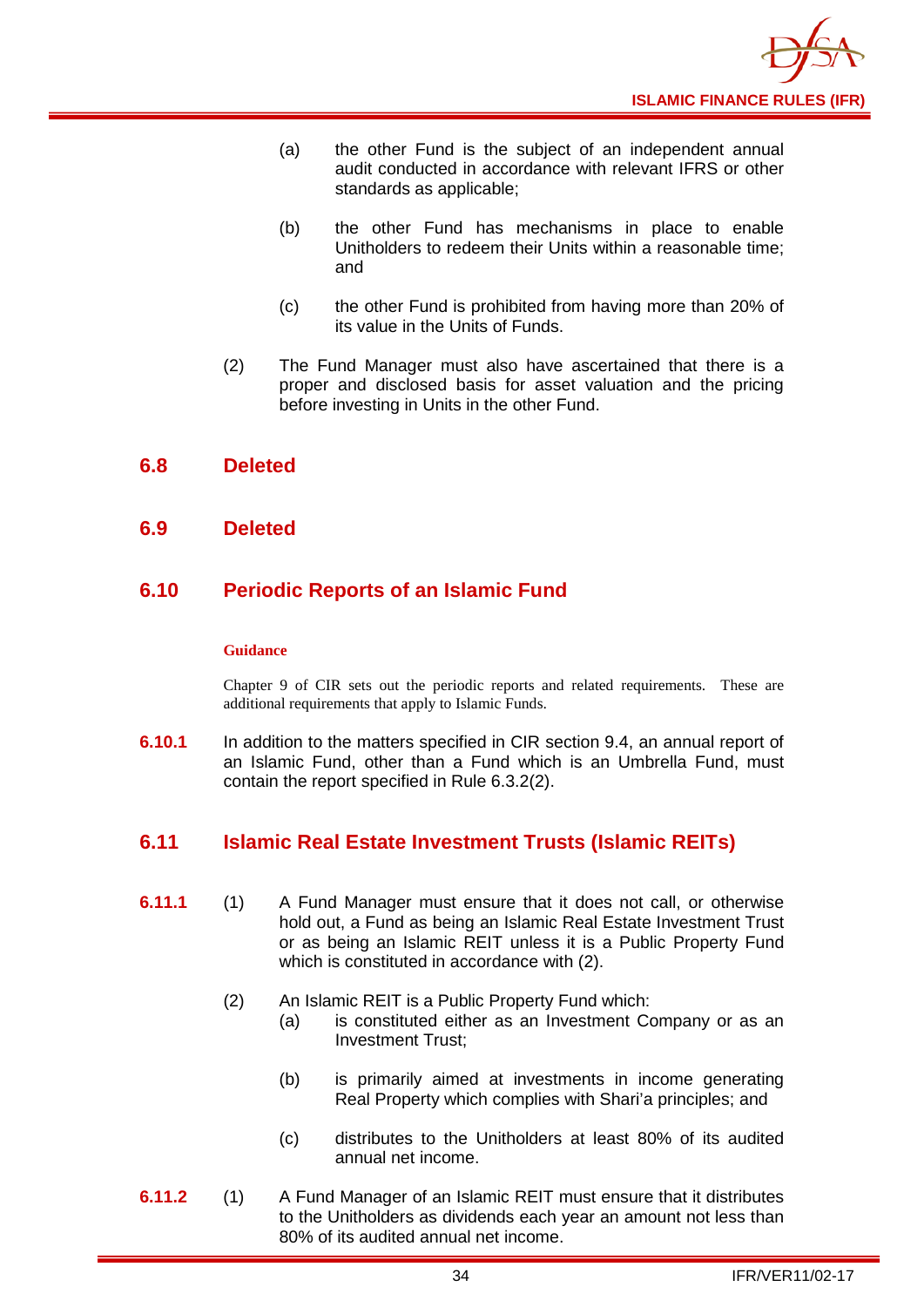

- (2) The Persons providing oversight functions in respect of the Fund must determine if any;
	- (a) revaluation surplus credited to income, or
	- (b) gains on disposal of Real Property,

shall form part of net income for distribution to Unitholders.

- **6.11.3** Where an Islamic REIT holds any Real Property via one or more Special Purpose Vehicles, the Fund Manager must ensure that each Special Purpose Vehicle distributes to the Fund all of its income as permitted by the laws and regulations of the jurisdiction where the Special Purpose Vehicle is established.
- **6.11.4** (1) A Fund Manager of an Islamic REIT must ensure, subject to (2), that any investment made in respect of property under development whether on its own or in a joint venture is undertaken only where the REIT intends to hold the developed property upon completion.
	- (2) The total contract value of the property under development in (1) must not exceed 30% of the net asset value of the Fund Property of the Islamic REIT.

#### **Guidance**

For the purposes of this Rule, the DFSA would not consider property development activities to include refurbishment, retrofitting and renovation.

**6.11.5** A Fund Manager of an Islamic REIT may borrow either directly or through its Special Purpose Vehicle up to 50% of the gross asset value of the Fund provided that such borrowings are Shari'a compliant.

#### **Guidance**

- 1. The gross asset value of a Fund should be calculated as the total value of the Fund Property based on the most recent valuation under CIR Rule 8.4.1(1), but without making the deductions provided for in the other paragraphs of that Rule.
- 2. As there are no specific risks that arise by virtue of a Fund being an Islamic Fund, the prudential requirements that apply to a Category 3 firm as set out in the PIB module apply to such Fund Managers. However, if the underlying assets of the Fund are invested in financial products or instruments that are Islamic and have certain features which would raise any prudential risks, it is the responsibility of the Fund Manager to address such risks. The DFSA would provide any additional clarifications regarding such matters upon request.

## <span id="page-37-0"></span>**6.12 Islamic Money Market Funds**

**6.12.1** CIR Rules 13.8.1(2) and (3) and 13.8.2 apply to a Fund Manager of an Islamic Fund that is a Money Market Fund as if a reference to: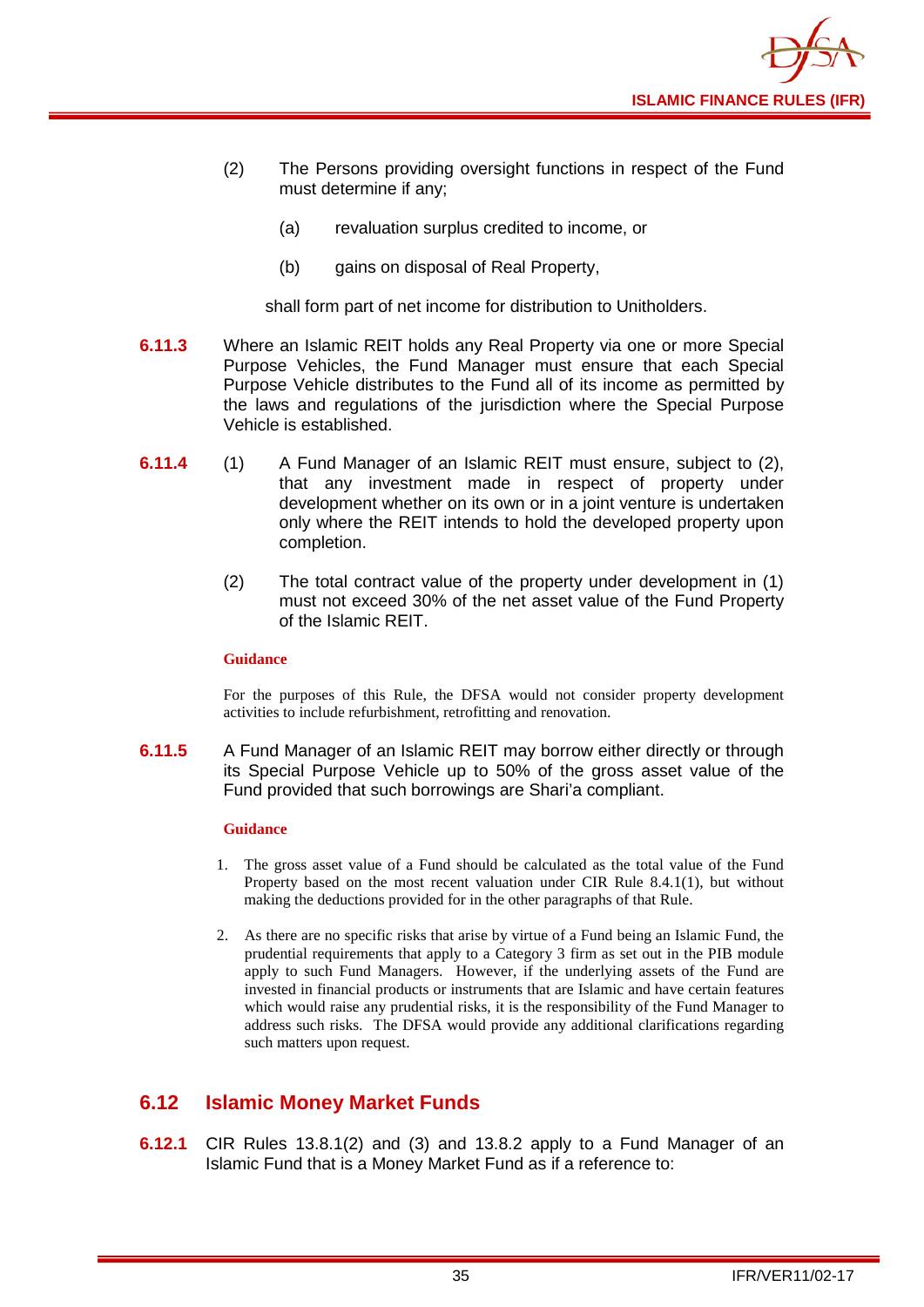

- (a) a Deposit or a Debenture includes an Islamic financial instrument or product with similar economic characteristics to a Deposit or a Debenture; and
- (b) an interest rate reset date is, in relation to an Islamic financial instrument or product, a reference to the date on which the rate of profit of return for that instrument or product is reset.

#### **Guidance**

A Fund Manager of an Islamic Money Market Fund must comply with the overriding obligation in CIR Rule 13.8.1 to ensure that the Fund's investment strategy is consistent with the investment objectives of a Money Market Fund as set out in CIR Rule 3.1.11. It must also comply with other applicable requirements for Money Market Funds such as the requirement to include a warning in the Fund Prospectus under CIR Rule 14.4.7.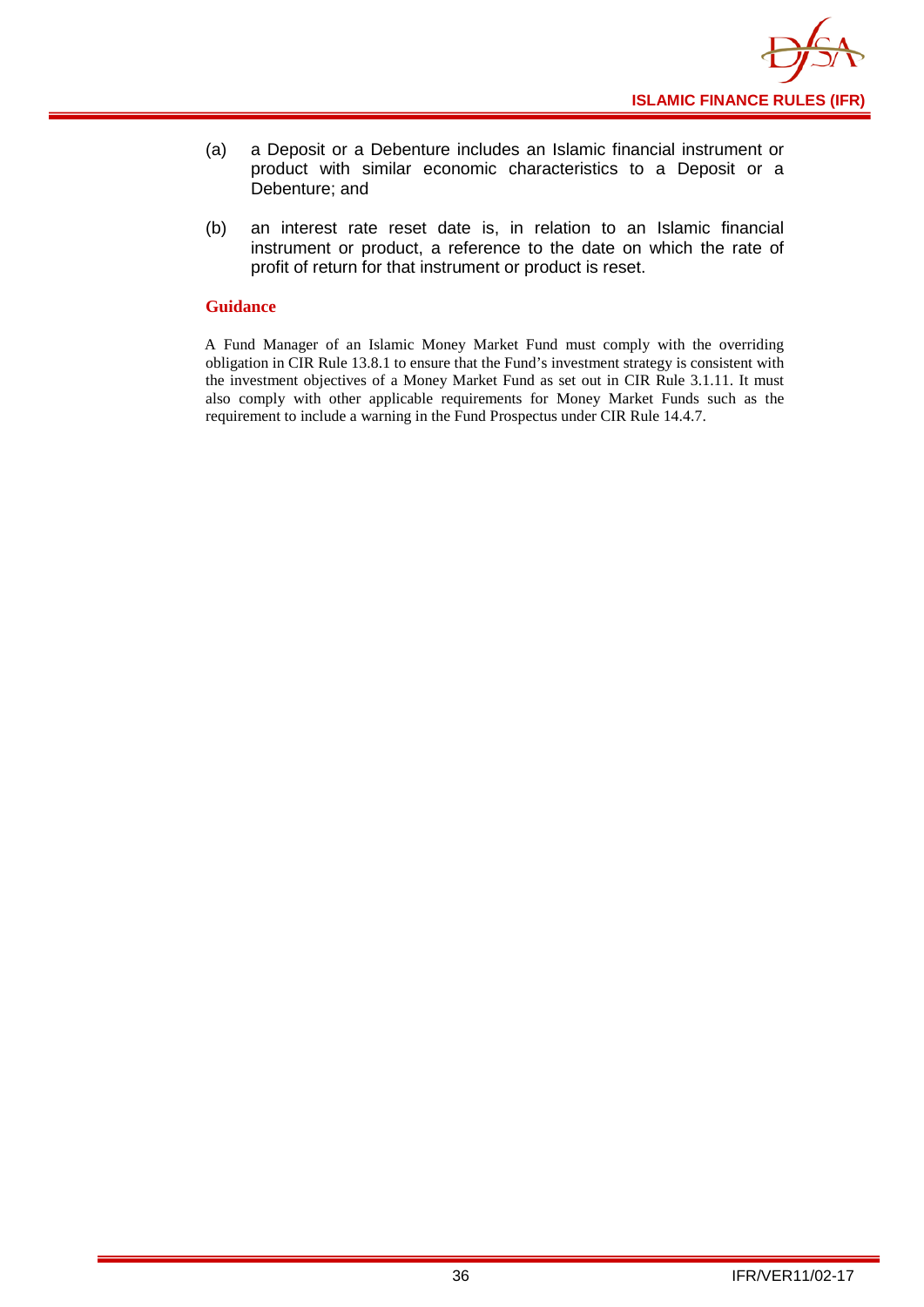

## <span id="page-39-0"></span>**7. OFFERS OF ISLAMIC SECURITIES**

## <span id="page-39-1"></span>**7.1 Application**

- **7.1.1** (1) Subject to (2), this chapter applies to any Person who Offers Islamic Securities in or from the DIFC.
	- (2) A Person making Offers of Islamic Securities in or from the DIFC must comply with the requirements in the Markets Law 2012 and the MKT module except to the extent otherwise provided in this chapter.
	- (3) Islamic Securities, for the purposes of this chapter, do not include Units of an Islamic Fund.

#### **Guidance**

- 1. The issue of Securities is not an activity that constitutes a Financial Service. Therefore, the activities such as the issue of Shares, Debentures (Sukuks) or Warrants do not attract the Financial Services prohibitions in the Regulatory Law 2004. However, the Offer of Securities is an activity to which the Markets Law 2012 and the MKT module apply. Under the Markets Law 2012, a Person making an Offer of Securities in or from the DIFC is subject to numerous disclosure requirements, unless exempt.
- 2. Offers of Islamic Securities which are Units of a Fund are not subject to the requirements in this section because the Collective Investment Law 2010 and CIR module provide for such activities to be regulated. Chapter 6 of this module sets out additional requirements that apply to the Fund Manager when Offering Units of an Islamic Fund.
- 3. The definition of the term Islamic Securities is in the GLO module.

## <span id="page-39-2"></span>**7.2 Contents of a Prospectus for Islamic Securities**

- **7.2.1** Deleted.
- **7.2.2** Deleted.
- **7.2.3** Where the relevant Securities are held out as being in accordance with Shari'a, the Prospectus relating to those Securities must include:
	- (a) details of the members of the Shari'a Supervisory Board appointed by the Issuer who have undertaken the review of the relevant Securities;
	- (b) details of the qualifications and experience of each of those Shari'a Supervisory Board members;
	- (c) in the case of issuance of Sukuks: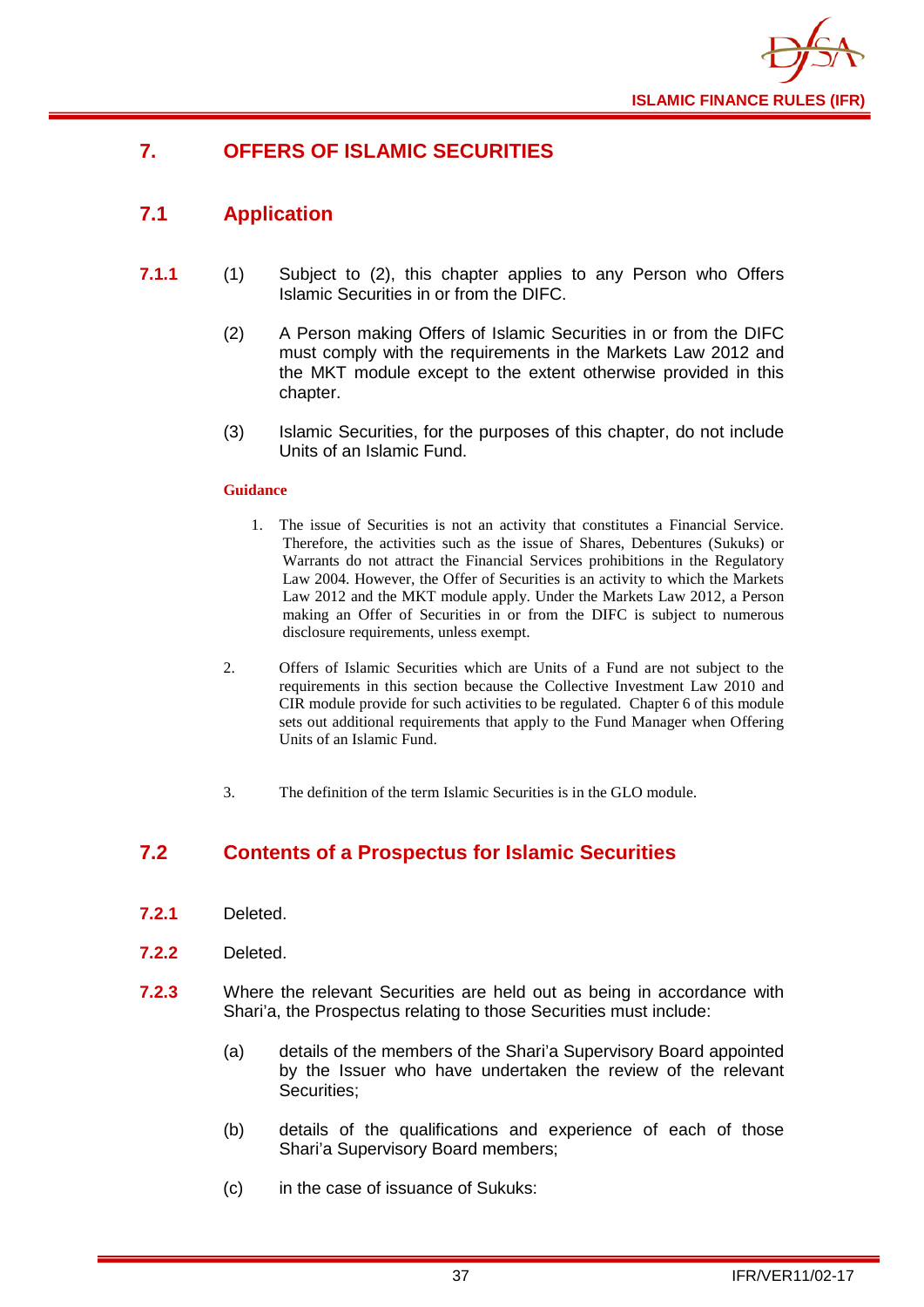- (i) the opinion of the Shari'a Supervisory Board in respect of whether the Securities are Shari'a compliant;
- (ii) a description of the structure of the underlying transaction and an explanation of the flow of funds; and
- (iii) where applicable, the disclosures required by the Shari'a Standards published from time to time by AAOIFI in respect of investment Sukuks; and
- (d) instead of the statement required under MKT Rule 2.5.1(3)(d), a prominent disclaimer in bold, on the front page of this Prospectus as follows:

"The DFSA does not accept any responsibility for the content of the information included in the Prospectus, including the accuracy or completeness of such information. The liability for the content of the Prospectus lies with the issuer of the Prospectus and other Persons, such as Experts, whose opinions are included in the Prospectus with their consent. The DFSA has also not assessed the suitability of the Securities to which the Prospectus relates to any particular investor or type of investor and has not determined whether they are Shari'a compliant. If you do not understand the contents of this Prospectus or are unsure whether the Securities to which the Prospectus relates are suitable for your individual investment objectives and circumstances, you should consult an authorised financial advisor."

## <span id="page-40-0"></span>**7.3 Continuing disclosure relating to Islamic Securities**

- **7.3.1** The Reporting Entity responsible for Islamic Securities must, without delay, disclose to the markets and the DFSA details of any changes to the membership of its Shari'a Supervisory Board, the identity, qualifications and experience of any new Shari'a Supervisory Board members and the identity of any Shari'a Supervisory Board members who resign or are dismissed.
- **7.3.2** A Listed Entity with Islamic Securities admitted to the Official List of Securities must make the required market disclosures in accordance with the requirements under section A2.1 and comply with the other continuing obligations under section A2.2.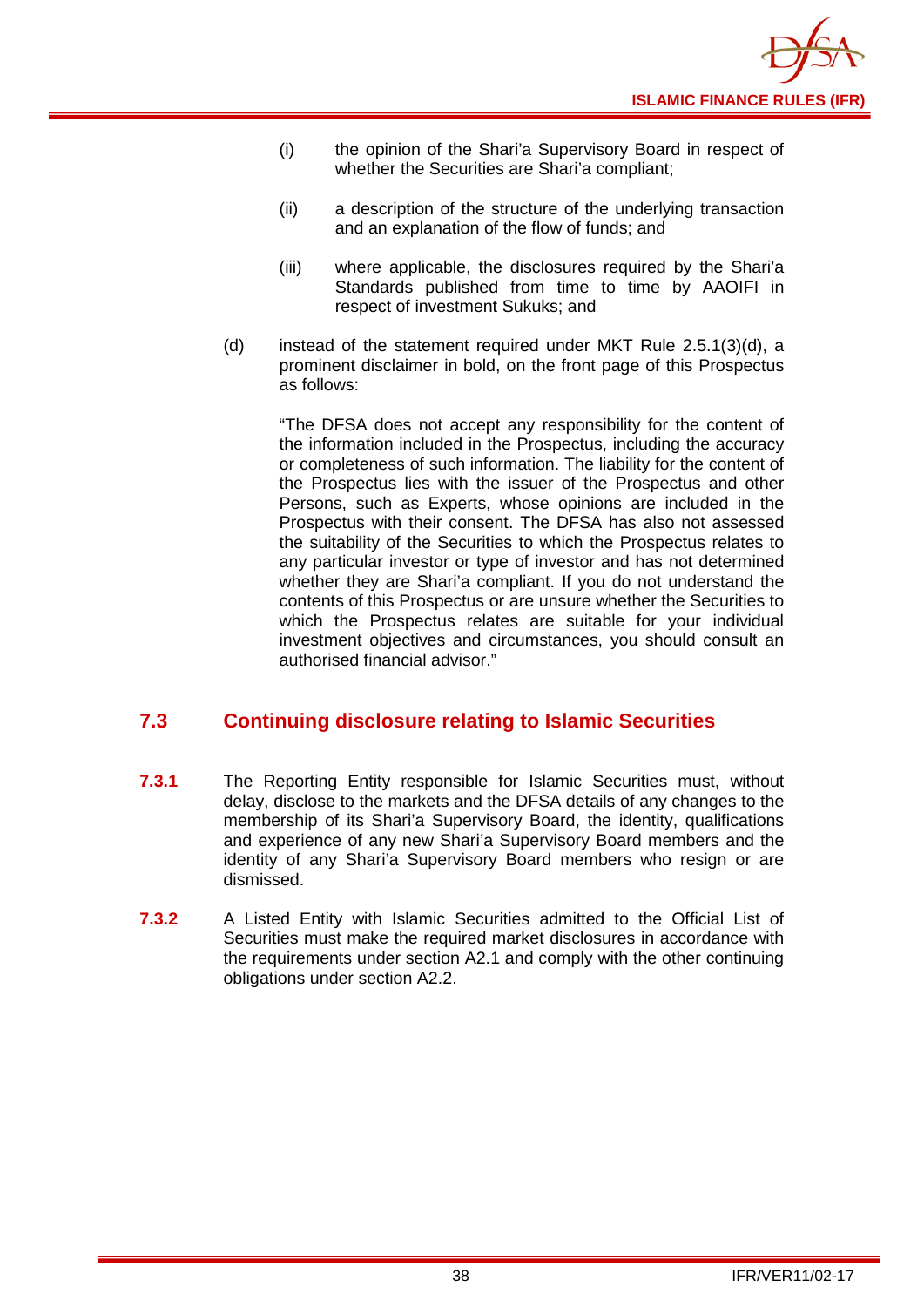

## <span id="page-41-0"></span>**8. TAKAFUL INSURANCE**

## <span id="page-41-1"></span>**8.1 Application**

- **8.1.1** (1) This chapter applies to a Person who carries on or holds out as carrying on Insurance Business or Insurance Intermediation as Takaful Insurance.
	- (2) In addition to the requirements in this chapter, the requirements that apply to conventional Insurance Business or Insurance Intermediation continue to apply to such a Person.

## <span id="page-41-2"></span>**8.2 Specific disclosure for Takaful insurance**

- **8.2.1** Where an Insurer or an Insurance Intermediary conducts Takaful Insurance with a Retail Client, the disclosure for the purposes of COB section 7.7 must include:
	- (a) the nature of the contracts between the Takaful fund and the operator;
	- (b) the method of calculation of any fees or share of profits paid from the Takaful fund to the operator;
	- (c) the basis on which any surpluses in the Takaful fund will be shared; and
	- (d) any circumstances in which additional contributions to the Takaful fund may be required.

#### **Guidance**

- 1. Firms conducting Insurance Business comprising Takaful must comply with the requirements in PIN. Takaful related prudential requirements are not included in this module because of the closely integrated nature of such requirements with the requirements that apply to conventional insurance.
- 2. Note that structures of Takaful Insurers (including reinsurers) vary, as do the Islamic contracts governing their business. As the DFSA has not as yet thought it appropriate to limit the permissible structures and contracts, the DFSA is willing to consider modifications to its Rules to apply the most appropriate prudential regime to a Takaful entity. For many Takaful companies, this is likely to involve capital tests at the level of the Takaful participants' fund or funds, and for the firm as a whole.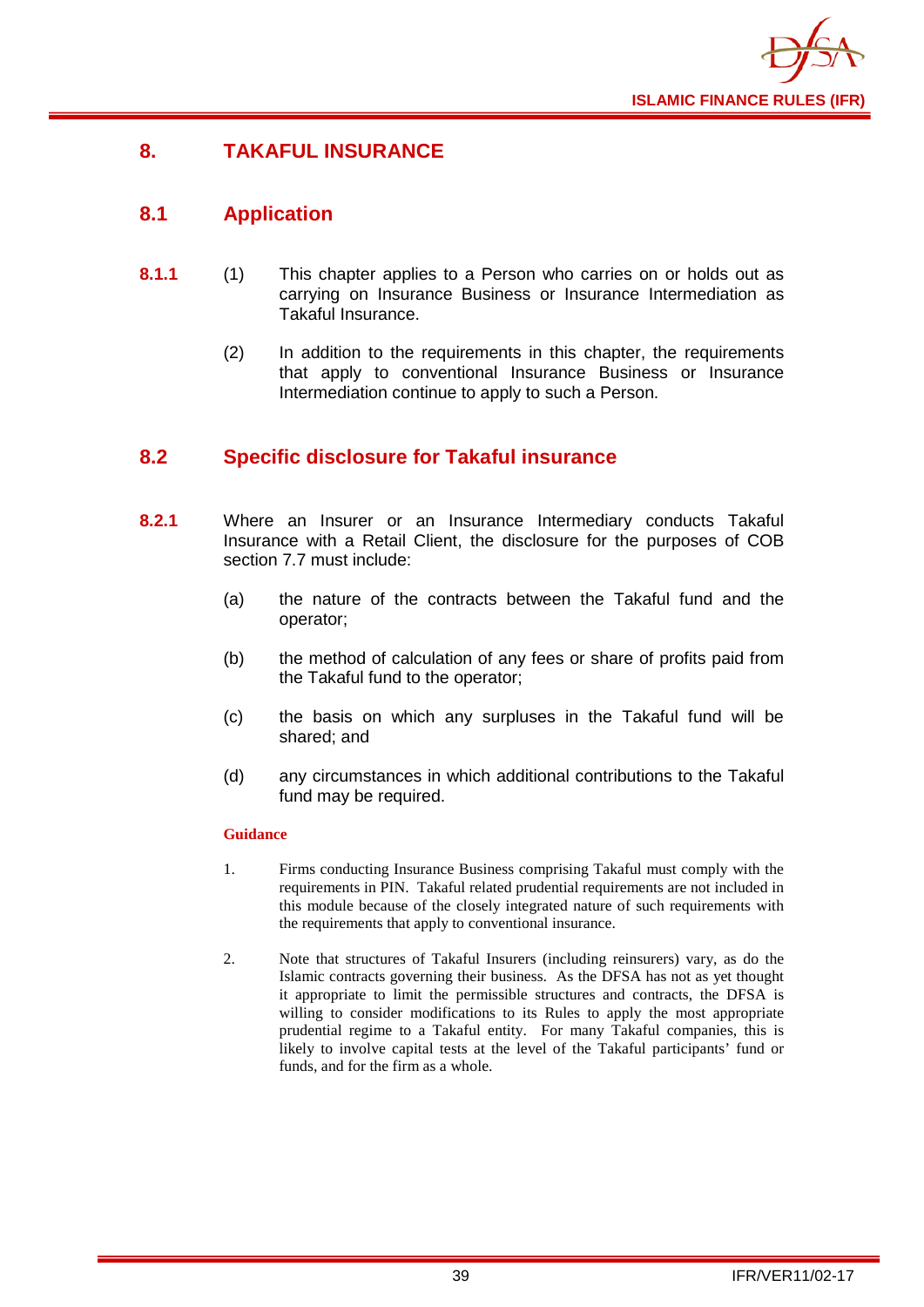

## <span id="page-42-0"></span>**APP 1 PROSPECTUS DISCLOSURES FOR ISLAMIC FUNDS**

## <span id="page-42-1"></span>**A1.1 Shari'a approval process statement for offers of Domestic Funds from the DIFC**

**A1.1.1** In respect of the Units of an Islamic Fund which are to be offered to prospective Unitholders in Malaysia, a Fund Manager must ensure that the Prospectus set out in a prominent position the following statement:

> "The Shari'a approval process which relates to this Fund has been carried out in accordance with the legislation applicable in the Dubai International Finance Centre (DIFC)".

## <span id="page-42-2"></span>**A1.2 Shari'a approval process statement for offers of Foreign Funds in or from the DIFC**

**A1.2.1** In respect of an Islamic Fund which is a Fund domiciled in Malaysia and which is a Designated Fund, an Authorised Firm must ensure that the Prospectus contains in a prominent position or has attached to it the following statement:

> "This Prospectus relates to an Islamic Fund, the Shari'a approval process of which is regulated by the Securities Commission of Malaysia."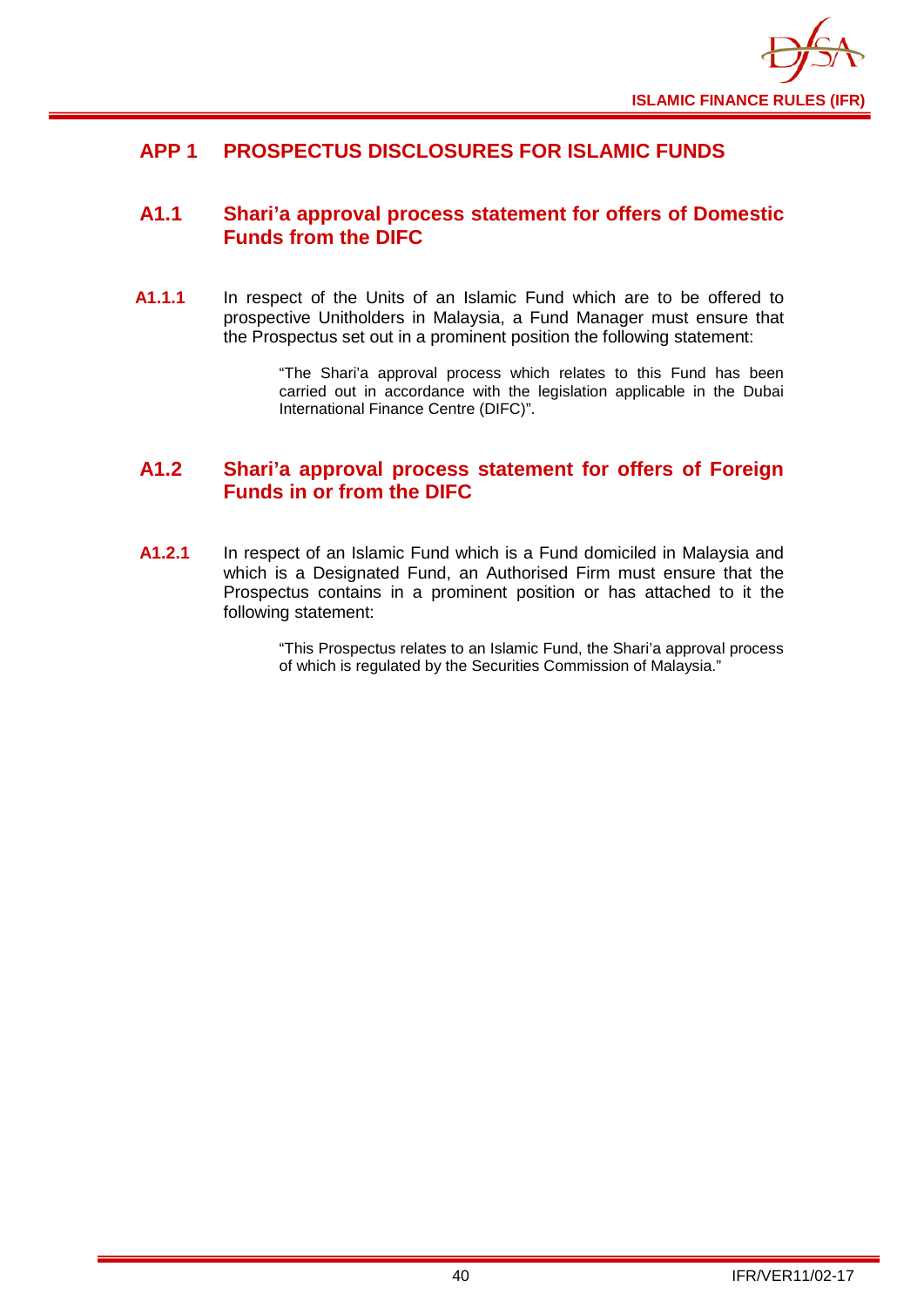

## **APP 2 CONTINUING OBLIGATIONS**

## **A2.1 Continuing obligations – Market disclosures for listed entities**

- **A.2.1.1** This table forms part of Rule 7.3.2.
- A.2.1.2 A Listed Entity must, on the occurrence of an event specified in column 1, make the required disclosure detailed in column 2, within the time specified in column 3, in respect of the Securities identified with a " $\checkmark$ " in column 4, of this Table.

<span id="page-43-1"></span><span id="page-43-0"></span>

|    |                                                                                                                                                                                        |                                                 |                           |                               |               |             |                                  |            |              | A <sub>2.1.1</sub> |       |
|----|----------------------------------------------------------------------------------------------------------------------------------------------------------------------------------------|-------------------------------------------------|---------------------------|-------------------------------|---------------|-------------|----------------------------------|------------|--------------|--------------------|-------|
|    | <b>EVENT GIVING RISE TO DISCLOSURE</b><br><b>OBLIGATION</b>                                                                                                                            | <b>DISCLOSURE</b><br><b>REQUIRED</b>            | <b>TIME OF DISCLOSURE</b> | <b>Structured</b><br>Products |               | Shares<br>శ |                                  |            | Certificates |                    | Units |
|    |                                                                                                                                                                                        |                                                 |                           |                               | <b>Shares</b> |             | Warrants o<br>Debentures<br>over | Debentures | Shares       | Ρe<br>ğ            |       |
|    | <b>ISLAMIC SECURITIES</b>                                                                                                                                                              |                                                 |                           |                               |               |             |                                  |            |              |                    |       |
|    | Any material change in the Shari'a nature of<br>its Listed Securities as determined by the<br>Shari'a Supervisory Board                                                                | Market disclosure of<br>the material change     | As soon as possible       |                               |               |             |                                  |            |              |                    |       |
| 2. | Where there are any material changes to<br>the structure of the Listed Securities, or the<br>use of proceeds, then the Listed Entity must<br>obtain and disclose a new Shari'a opinion | Market disclosure of<br>the new Shari'a opinion | As soon as possible       | $\checkmark$                  | ✓             | ✓           | ✓                                |            | ✓            | ✓                  | ✓     |